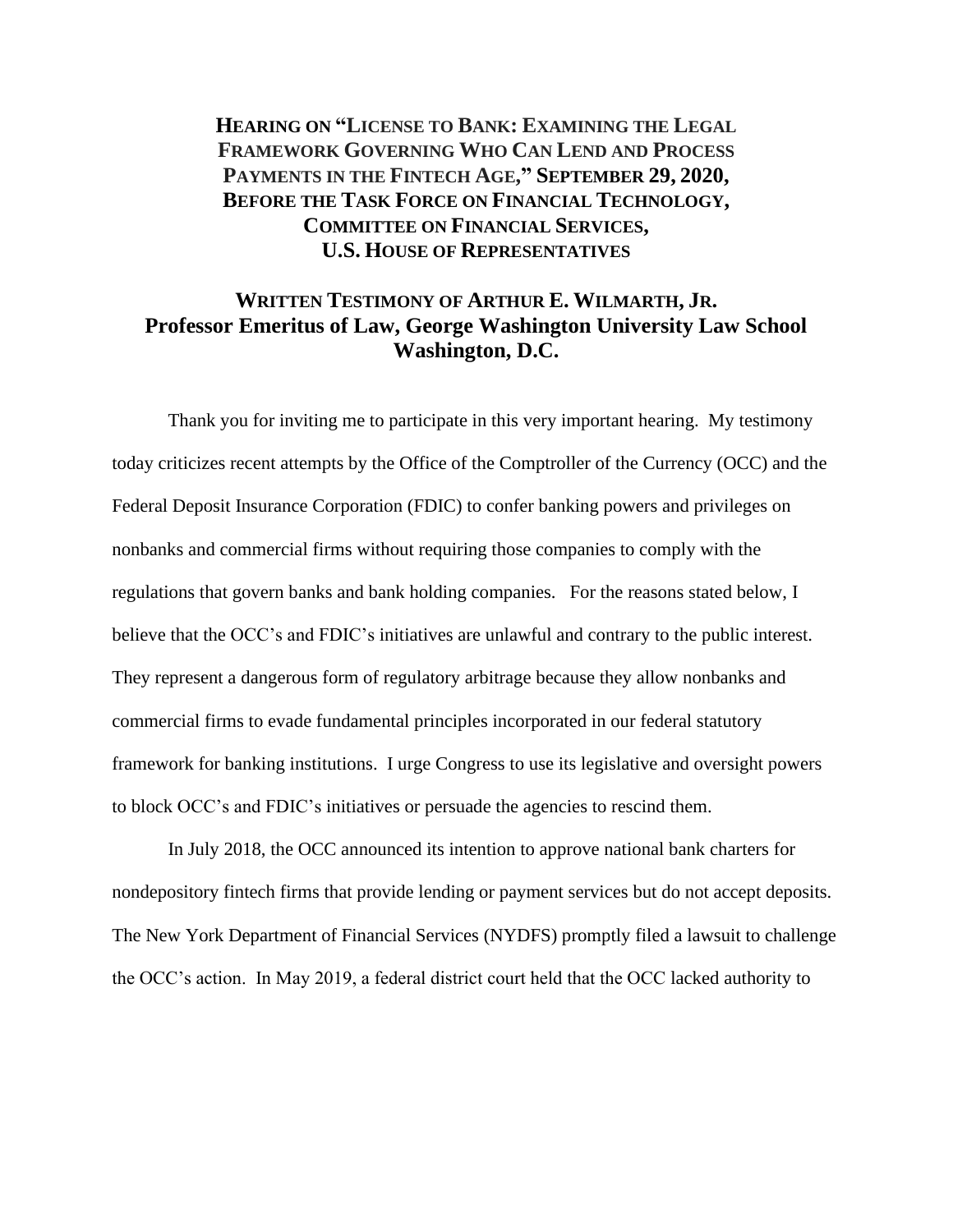grant national bank charters to financial institutions that do not accept deposits. The OCC has appealed that decision to the U.S. Court of Appeals for the Second Circuit.<sup>1</sup>

Despite the district court's decision, Acting Comptroller of the Currency Brian Brooks stated in August 2020 that the OCC was ready to "start processing applications for [national bank] charters from payments companies . . . . These could include financial technology firms like PayPal or cryptocurrency exchanges like Coinbase, his former employer." Big technology firms responded with great enthusiasm to the OCC's willingness to approve national bank charters for nondepository providers of payment services. For example, "Financial Innovation Now – a group that represents Amazon, Apple, Google, Intuit, PayPal, Square and Stripe – praised Brooks' 'leadership and vision' in a statement."<sup>2</sup>

In March 2020, the FDIC issued a proposed rule that would allow all types of commercial firms – including the largest technology firms – to acquire FDIC-insured industrial banks and industrial loan companies (collectively " $ILCs$ ").<sup>3</sup> If implemented, that rule could have an even greater impact than the OCC's nondepository fintech national bank charter and could transform our financial system and economy. Unlike the OCC's nondepository fintech charter, the FDIC's proposed ILC rule would permit Big Tech giants and other commercial firms to own FDIC-

<sup>1</sup> *Vullo v. OCC*, 378 F.Supp.3d 271 (S.D.N.Y. 2019), *appeal pending sub nom. Lacewell v. OCC*, No. 19-4271-cv (2d Cir.). Morgan Ricks, Lev Menand, Joseph Sommer, and I served as the drafting committee for an amicus brief filed by 33 banking law scholars in the Second Circuit in support of the NYDFS and in opposition to the OCC. Parts I(A), I(B), and I(C) of my testimony are adapted from that brief, which is available at [https://justmoney.org/wp-content/uploads/2020/08/19-4271-Amicus-Brief-of-Banking-Law-Scholars.pdf.](https://justmoney.org/wp-content/uploads/2020/08/19-4271-Amicus-Brief-of-Banking-Law-Scholars.pdf) <sup>2</sup> Victoria Guida, "Top regulator pushes ahead with plan to reshape banking, sparking clash with states," *Politico* (Aug. 31, 2020), available at [https://www.politico.com/news/2020/08/31/currency-comptroller-reshape-banking-](https://www.politico.com/news/2020/08/31/currency-comptroller-reshape-banking-406393)[406393](https://www.politico.com/news/2020/08/31/currency-comptroller-reshape-banking-406393) (summarizing Brooks' statement and quoting Financial Innovation Now's statement). <sup>3</sup> FDIC notice of proposed rulemaking, "Parent Companies of Industrial Banks and Industrial Loan Companies," 85 Fed. Reg. 17771 (Mar. 31, 2020) [hereinafter "FDIC Proposed ILC Rule"]. On April 10, 2020, I filed a comment letter (available a[t https://www.fdic.gov/regulations/laws/federal/2020/2020-parent-companies-of-industrial-banks-](https://www.fdic.gov/regulations/laws/federal/2020/2020-parent-companies-of-industrial-banks-3064-af31-c-002.pdf)[3064-af31-c-002.pdf\)](https://www.fdic.gov/regulations/laws/federal/2020/2020-parent-companies-of-industrial-banks-3064-af31-c-002.pdf) opposing the FDIC's proposed rule. I subsequently published an article based on that comment letter. Arthur E. Wilmarth, Jr., "The FDIC Should Not Permit Commercial Firms to Acquire Industrial Banks," 39 *Banking & Financial Services Policy Report* No. 5 (May 2020, at 1-17, available at <http://ssrn.com/abstract=3613022> [hereinafter Wilmarth, "Industrial Banks"].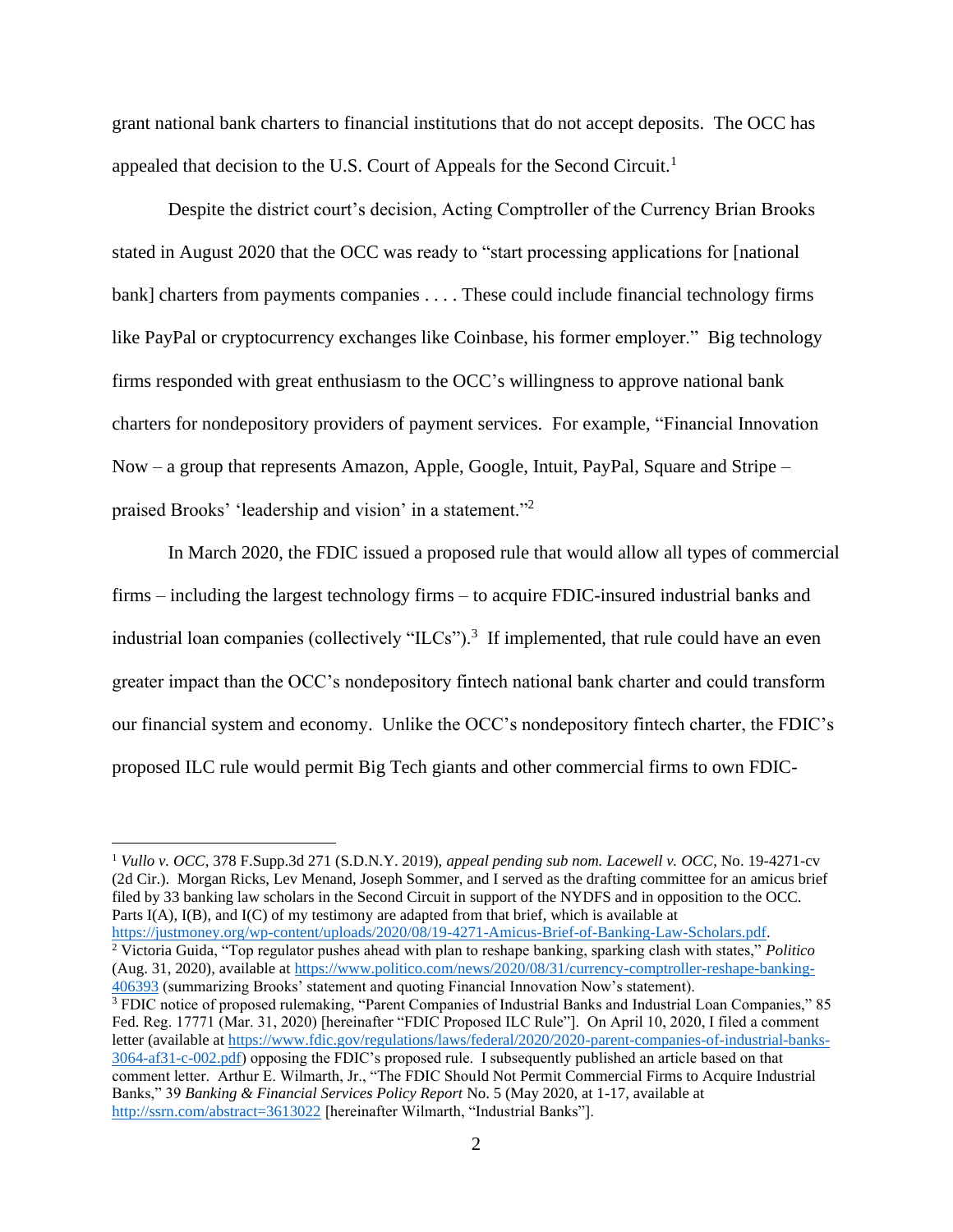insured, deposit-taking institutions. The proposed ILC rule would also enable commercial owners of ILCs to avoid the limitations and obligations that apply to parent companies of FDICinsured banks under the Bank Holding Company Act.

In addition, FDIC-insured ILCs have presumptive access to discount window loans, payment and settlement services, and other facilities and benefits offered by the Federal Reserve System (Fed) to depository institutions. In contrast, as discussed below in Part I(B), it is doubtful whether the OCC's nondepository fintech national banks could gain access to the Fed's services and facilities.

The OCC has made two attempts to confer the privileges of national banks on nonbank firms. In June 2020, the OCC adopted a rule declaring that national banks may transfer their federal preemptive immunity from state usury laws to nonbanks that are purchasers, assignees, or transferees of their loans. The OCC's usury preemption transfer rule will shield nonbank purchasers, assignees, and other transferees from all state usury laws except for the laws of the state where the national bank that transferred the loans is "located."<sup>4</sup> Most national banks "locate" their lending operations in states that have few or no usury limits. Accordingly, the OCC's rule effectively provides blanket immunity from state usury laws to all persons who acquire loans from national banks.

In July 2020, the OCC issued a proposed rule that would (1) allow national banks to form lending "partnerships" with nonbank lenders, (2) treat national banks as the "true lenders" for loans produced such "partnerships" if the banks are named as the lenders in the loan agreements

<sup>4</sup> OCC final rule, "Permissible Interest on Loans That Are Sold, Assigned or Otherwise Transferred," 85 Fed. Reg. 33530 (June 2, 2020) [hereinafter OCC Usury Preemption Transfer Rule]. The OCC's rule provides parallel treatment for loans that are sold, assigned or transferred by federal savings associations to nonbanks. I filed a comment letter opposing that rule as proposed in November 2019. Arthur E. Wilmarth, Jr., Comment Letter in Opposition to the OCC's Proposed Valid-When-Made Rule" (Jan. 17, 2020), available at <http://ssrn.com/abstract=3523939> [hereinafter Wilmarth Usury Preemption Transfer Comment Letter].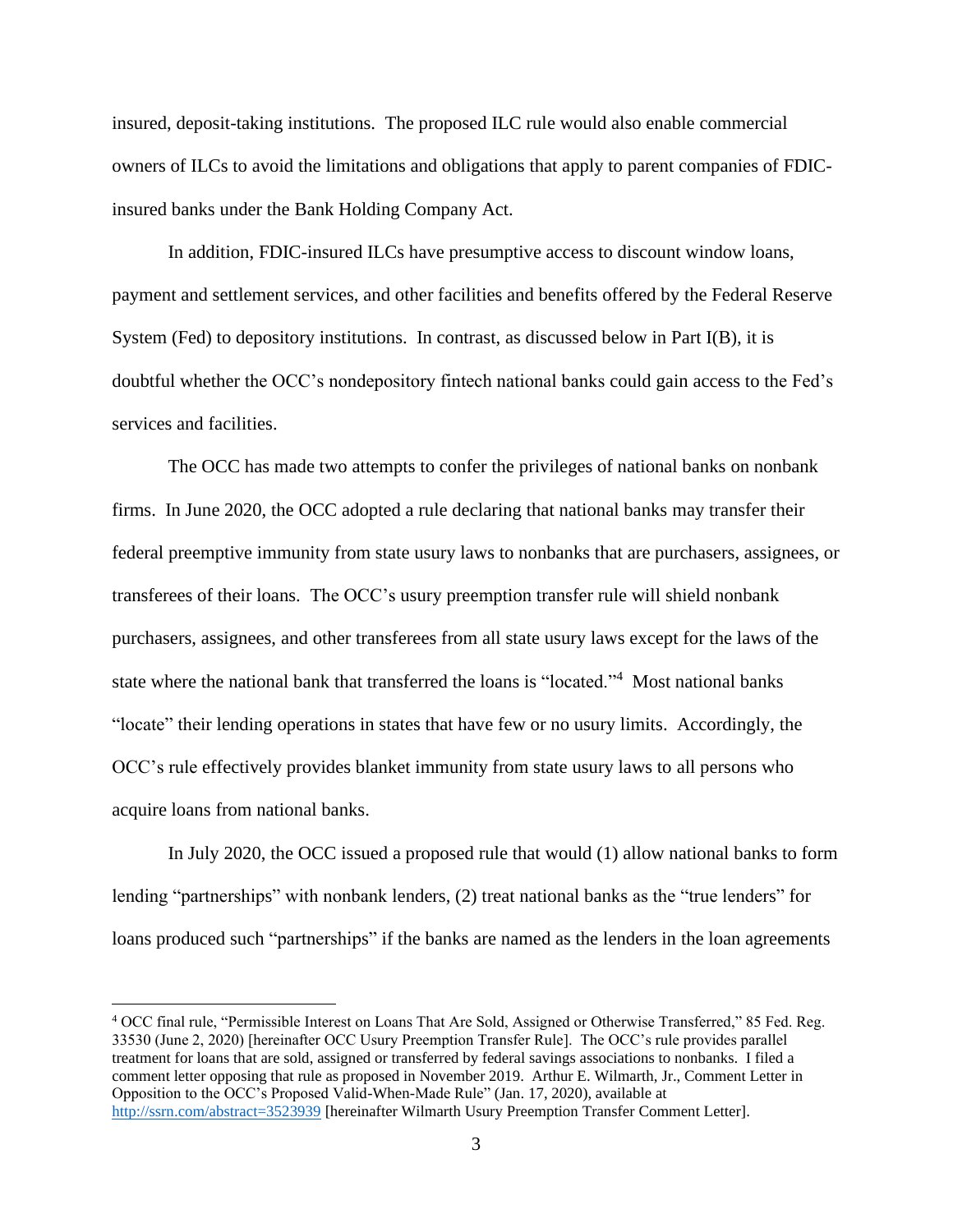or fund the loans, and (3) permit national banks to maintain their status as "true lenders" even if the banks sell their entire interest in loans to their nonbank "partners" *one day after the loans are made*. The OCC's proposed "true lender" rule would allow national banks to establish "rent-acharter" schemes with predatory nonbank lenders. Under "rent-a-charter" schemes, banks earn fees by transferring their federal preemptive immunity from state usury laws and other state laws to their nonbank "partners," while the nonbank "partners" assume all or virtually all of the economic benefits and risks of the loans originated through those schemes.<sup>5</sup>

In July 2020, the FDIC adopted a rule allowing FDIC-insured state banks to transfer their federal preemptive immunity from state usury laws to purchasers, assignees, and transferees of their loans. The FDIC's rule is intended to give FDIC-insured state banks the same ability to transfer their preemptive immunity from state usury laws that national banks possess under the OCC's usury preemption transfer rule.<sup>6</sup> The FDIC has not yet proposed a regulation similar to the OCC's "true lender" rule.

Part I of this testimony shows that the OCC's nondepository fintech national bank charter and the FDIC's proposed ILC rule are contrary to federal statutes and policies governing banks and bank holding companies. Part II demonstrates that the OCC's and FDIC's attempts to confer on nonbanks the benefits that banks receive through federal preemption violate federal laws and undermine important public policies. I urge Congress to exercise its legislative and oversight

<sup>5</sup> OCC notice of proposed rulemaking, "National Banks and Federal Savings Associations as Lenders," 85 Fed. Reg. 44223 (July 22, 2020) [hereinafter OCC Proposed "True Lender" Rule]. The OCC's proposed rule would provide parallel treatment for federal savings associations that form lending "partnerships" with nonbanks. On August 11, 2020, I filed a comment letter opposing the OCC's proposed rule. Arthur E. Wilmarth, Jr., Comment Letter in Opposition to the OCC's "True Lender" Rule (Aug. 11, 2020), available at<http://ssrn.com/abstract=3673421> [hereinafter Wilmarth "True Lender" Comment Letter].

<sup>6</sup> FDIC final rule, "Federal Interest Rate Authority," 85 Fed. Reg. 44146 (July 22, 2020) [hereinafter FDIC Usury Preemption Transfer Rule]. On January 17, 2020, I filed a comment letter (available at [https://www.fdic.gov/regulations/laws/federal/2019/2019-federal-interest-rate-authority-3064-af21-c-008.pdf\)](https://www.fdic.gov/regulations/laws/federal/2019/2019-federal-interest-rate-authority-3064-af21-c-008.pdf) opposing that rule as proposed in November 2019.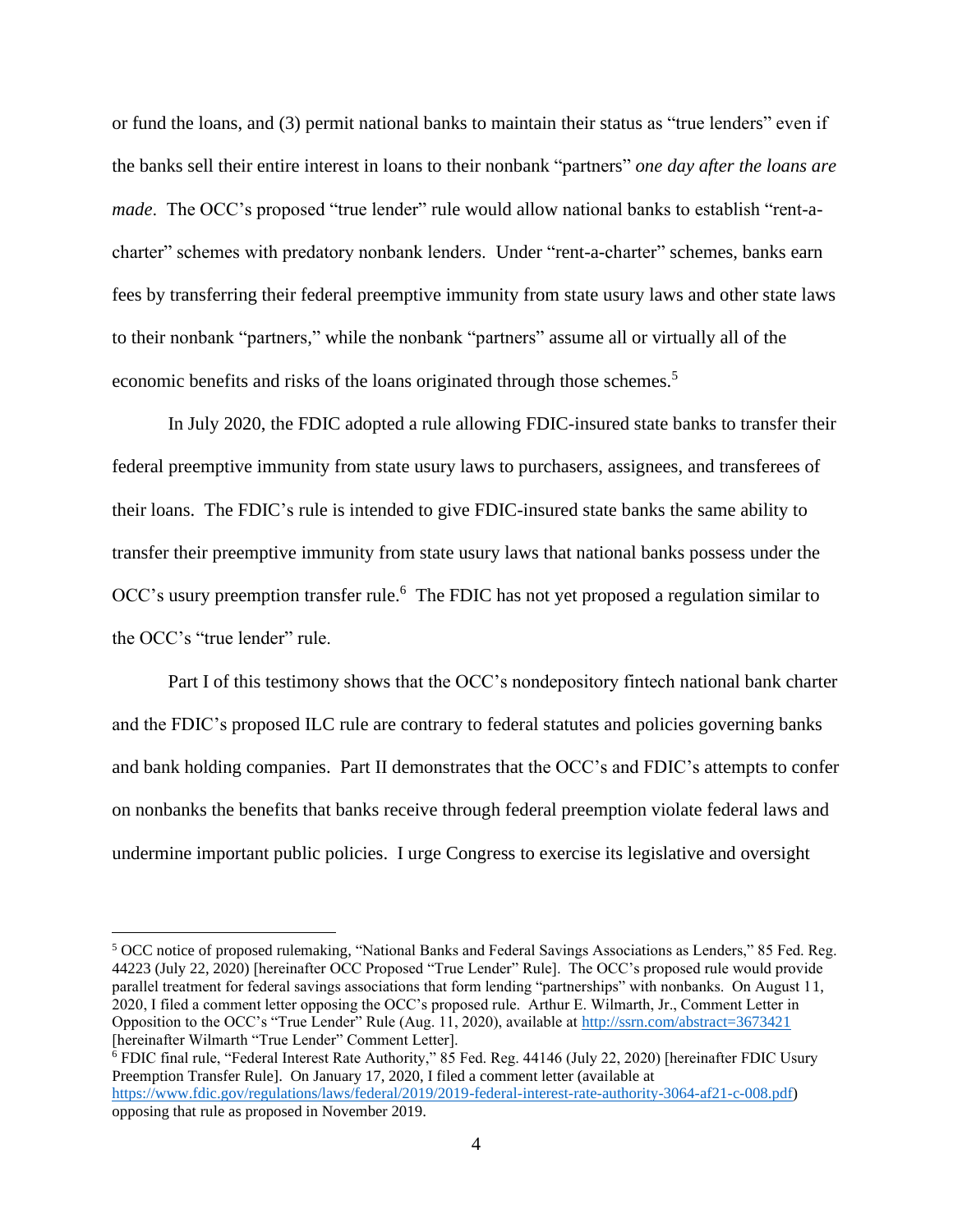powers to overturn the OCC's and FDIC's unauthorized and misguided actions or to persuade the agencies to rescind them.

#### **I. The OCC's Nondepository Fintech Charter and the FDIC's Proposed ILC Rule Violate Federal Laws and Undermine the Separation of Banking and Commerce**

As shown below, several federal banking laws prohibit the OCC from granting national bank charters to financial institutions that do not accept deposits. In addition, the OCC's nondepository fintech national bank charter and the FDIC's proposed ILC rule undermine fundamental policies established by federal banking statutes, including the separation of banking and commerce, the avoidance of undue risks to financial stability, the prevention of serious threats to competition, and the protection of consumers and communities.

### **A. The National Bank Act Requires National Banks to Accept Deposits in Order to Conduct the "Business of Banking"**

Congress passed the National Bank Act of 1864 (NBA) to establish a uniform national currency in the form of bank notes issued by national banks.<sup>7</sup> The NBA also helped the federal government to finance the Civil War by requiring national banks to purchase and hold government bonds as liquidity reserves for their liabilities created by bank notes and deposits.<sup>8</sup> The NBA required each national bank to hold federal government bonds and other "lawful money of the United States" in an amount equal to a specified percentage of "its notes in circulation and its deposits."<sup>9</sup>

Since 1864, deposit-taking has been an essential part of the "business of banking" conducted by national banks. Since 1864, the NBA has authorized the OCC to issue national

<sup>7</sup> *See* Bray Hammond, *Banks and Politics in America, from the Revolution to the Civil War* 723-27 (1957); Edward L. Symons, Jr., "The Business of Banking in Historical Perspective," 51 *George Washington Law Review* 676, 699 (1983).

<sup>8</sup> Hammond, *supra* note 7, at 724, 731-32; Symons, *supra* note 7, at 699.

<sup>9</sup> Act of June 3, 1864, ch. 106, § 31, 13 Stat. 108; *see also id.* § 16, 13 Stat. 104 (requiring each national bank to deposit a minimum amount of federal government bonds with the U.S. Treasury).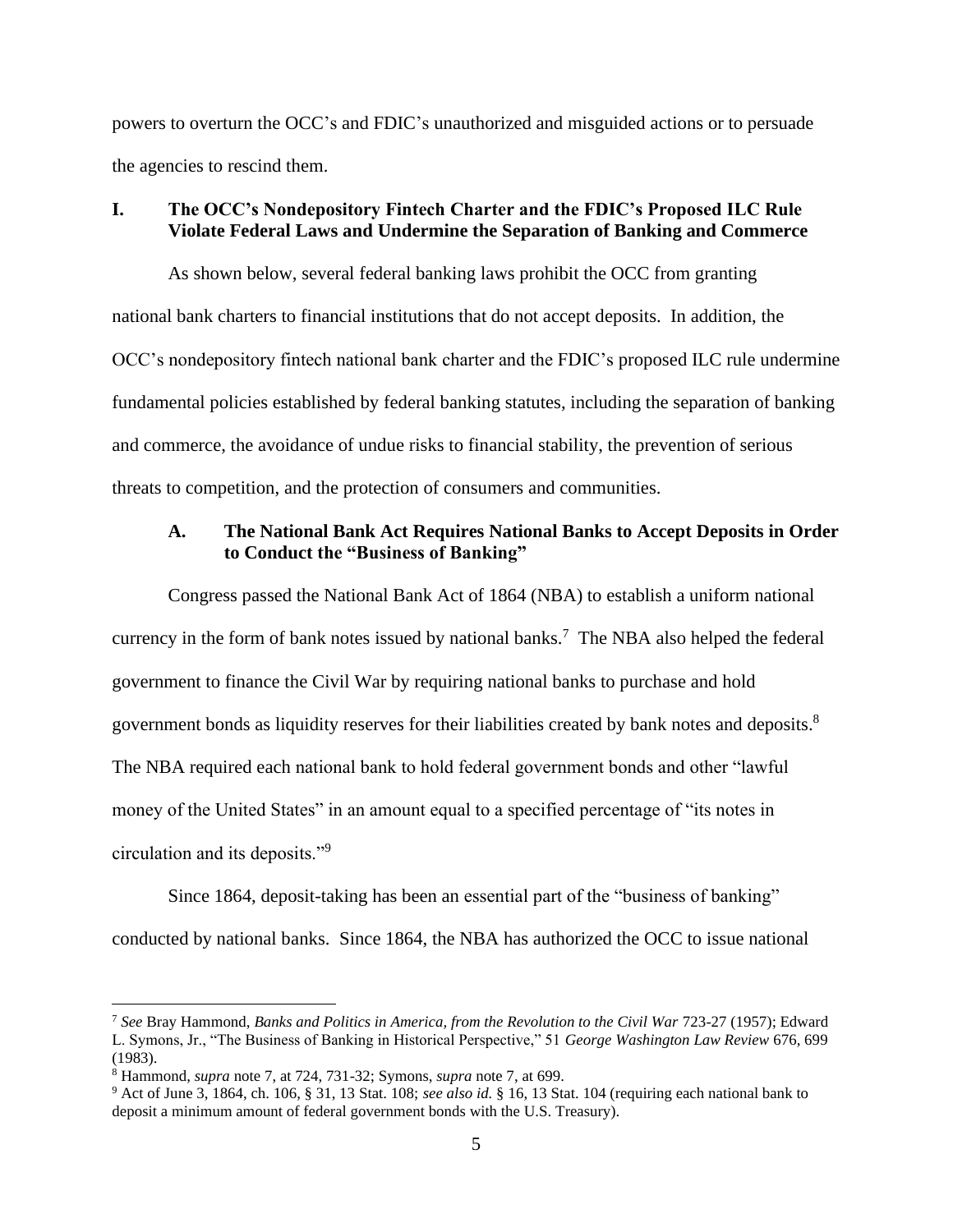bank charters only if the OCC determines that each proposed national bank "is lawfully entitled to commence the business of banking."<sup>10</sup> Since 1864, the NBA has defined "the business of banking" to include the activities of "receiving deposits," making loans, paying ("discounting") negotiable instruments and other evidences of debt, buying and selling "bullion" and foreign exchange, and obtaining and issuing circulating bank notes, along with "all such incidental powers as shall be necessary to carry on the business of banking."<sup>11</sup> Since 1864, the NBA has required every national bank to identify in its organization certificate "[t]he place where its operations of discount and deposit are to be carried on."<sup>12</sup>

The NBA's designation of deposit-taking as a crucial aspect of "the business of banking" reflects the fundamental role of bank deposits in our monetary system and economy. Banks increase our nation's money supply by issuing deposits. Banks use deposits as a funding device for extending loans and purchasing investment securities.<sup>13</sup> Bank customers use deposits as a vehicle for savings and for making payments to others. Under federal law, only banks and other chartered depository institutions are allowed to issue deposits.<sup>14</sup>

Thus, banks perform essential functions through their issuance of deposits. Bank deposits expand our money supply and support our economy by funding loans and investments, promoting savings, and facilitating payments by businesses and consumers to other persons.<sup>15</sup>

<sup>10</sup> 12 U.S.C. § 27(a) (derived from § 18 of the NBA of 1864, 13 Stat. 104-05).

<sup>11</sup> 12 U.S.C. § 24 (Seventh) (derived from § 8 of the NBA of 1864, 13 Stat. 101-02). As discussed below in Part I(B), the function of issuing a national currency in the form of circulating notes was transferred from national banks to the Federal Reserve System after 1913.

 $12$  12 U.S.C. § 22 (Second) (derived from §6 (Second) of the NBA of 1864, 13 Stat. 101).

<sup>13</sup> *United States v. Philadelphia National Bank*, 374 U.S. 321, 326 (1963) ("Commercial banks are unique among financial institutions in that they alone are permitted by law to accept demand deposits. This distinctive power gives commercial banking a key role in the national economy. For banks do not merely deal in but are actually a source of, money and credit; when a bank makes a loan by crediting the borrower's demand deposit account, it augments the Nation's credit supply."); *see also* Milton Friedman, "The Euro-Dollar Market: Some First Principles," 7 *Review* 16 (Fed. Res. Bank of St. Louis, July 1971).

<sup>14</sup> 12 U.S.C. § 378(a).

<sup>&</sup>lt;sup>15</sup> See E. Gerald Corrigan, "Are Banks Special? A Revisitation" (Fed. Res. Bank of Minneapolis, Mar. 1, 2000), available at [https://www.minneapolisfed.org/article/2000/are-banks-special;](https://www.minneapolisfed.org/article/2000/are-banks-special) John L. Douglas, "The Role of a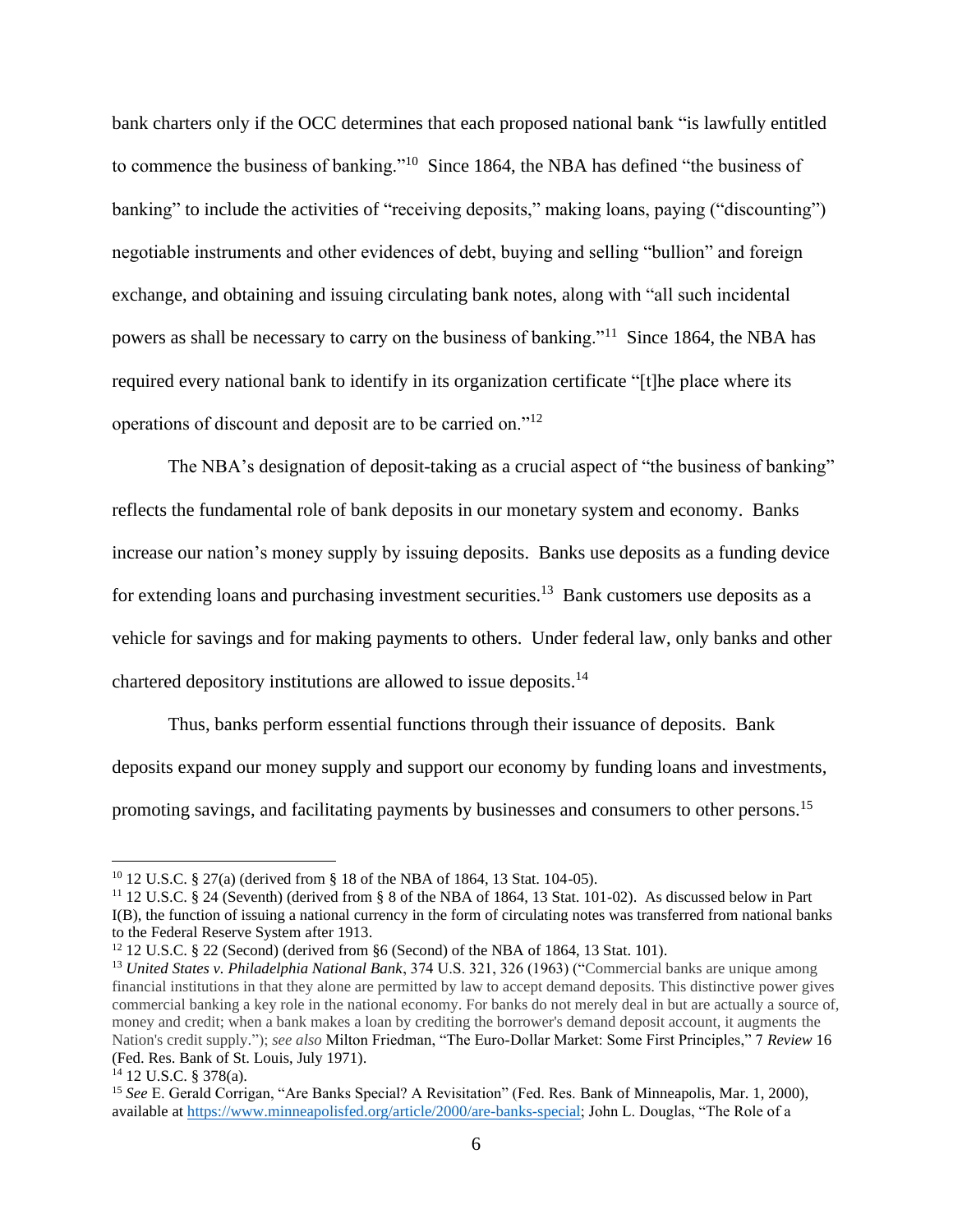Federal courts have repeatedly identified deposit-taking as an "essential" element of the "business of banking" authorized by the NBA and other federal statutes.<sup>16</sup> The power to accept deposits is a special privilege conferred by federal and state governments on banks and other depository institutions through a demanding chartering process. That special privilege also warrants the comprehensive regime of regulation and supervision that federal and state governments impose on banks and other depository institutions. 17

In 1975, the OCC took an unprecedented step by approving a national bank charter for a special-purpose trust company. That trust company that did not accept deposits other than trust funds and did not exercise any other non-fiduciary powers. A district court invalidated the OCC's special-purpose trust charter, holding that it violated the NBA's requirement that all national banks must engage in the "business of banking."<sup>18</sup> In response to that court decision, Congress amended Section 27(a) of the NBA in 1978. That 1978 amendment allowed the OCC

Banking System in Nation-Building," 60 *Maine Law Review* 511, 513-19 (2008); *see also* Morgan Ricks, "Money as Infrastructure," 2018 *Columbia Business Law Review* 757, 758-72 (describing the "competing paradigms" that view banks as "monetary institutions" or as "financial intermediaries," and explaining why those paradigms are "not strictly incompatible" and "coexist in uneasy tension").

<sup>&</sup>lt;sup>16</sup> Mercantile National Bank v. New York, 121 U.S. 138, 156 (1887) (The "business of banking" under the NBA includes "receiving deposits payable on demand"); *In re Prudence Co*., 79 F.2d 77, 79 (2d Cir.), *cert. denied*, 296 U.S. 646 (1935) ("[T]he power to receive deposits . . . is generally recognized as the essential characteristic of a banking business."); *Gamble v. Daniel*, 39 F.2d 447, 450 (8th Cit. 1930) (In 1910, Congress recognized that "the ordinary conception of a bank was of a business which was based primarily on the receipt of deposits (general or special), which deposits were used by the bank for loans, discounts, buying and selling commercial paper, and other business purposes.").

<sup>17</sup> *Philadelphia National Bank*, 374 U.S. at 326-27 ("[A]mong [the roles played by banks], the creation of additional money and credit, the management of the checking-account system, and the furnishing of short-term business loans would appear to be the most important. For the proper discharge of these functions is indispensable to a healthy national economy. . . . It is therefore not surprising that commercial banking in the United States is subject to a variety of governmental controls, state and federal."); *Noble State Bank v. Haskell*, 219 U.S. 104, 112-13 (1911) (holding that the "public interest[]" in "mak[ing] the currency of checks secure" is "sufficient to warrant the state in taking the whole business of banking under its control"); S. Rep. No. 1482, 89th Cong., 2nd Sess. 5 (1966) (justifying Congress's decision to grant extensive enforcement powers to federal banking agencies by explaining that the "banking system is a fundamental part of our monetary system and the Nation's \$130 billion of demand deposits represents the principal element in the Nation's money supply").

<sup>18</sup> *National State Bank v. Smith*, 1977 U.S. Dist. LEXIS 18184 (D.N.J., Sept. 16, 1977). As provided in 12 U.S.C. §  $1815(a)(1)$ , trust funds are not "deposits." In contrast to deposits, trust funds do not augment the nation's money supply. Trust funds must be held in segregated accounts established in accordance with customers' trust instruments and federal and state fiduciary laws. Unlike deposits, trust funds cannot be used by a bank or trust company to make loans or investments for its own account. *See* 12 U.S.C. § 92a(a)-(d); 12 C.F.R. §§ 9.8-9.13, 9.18.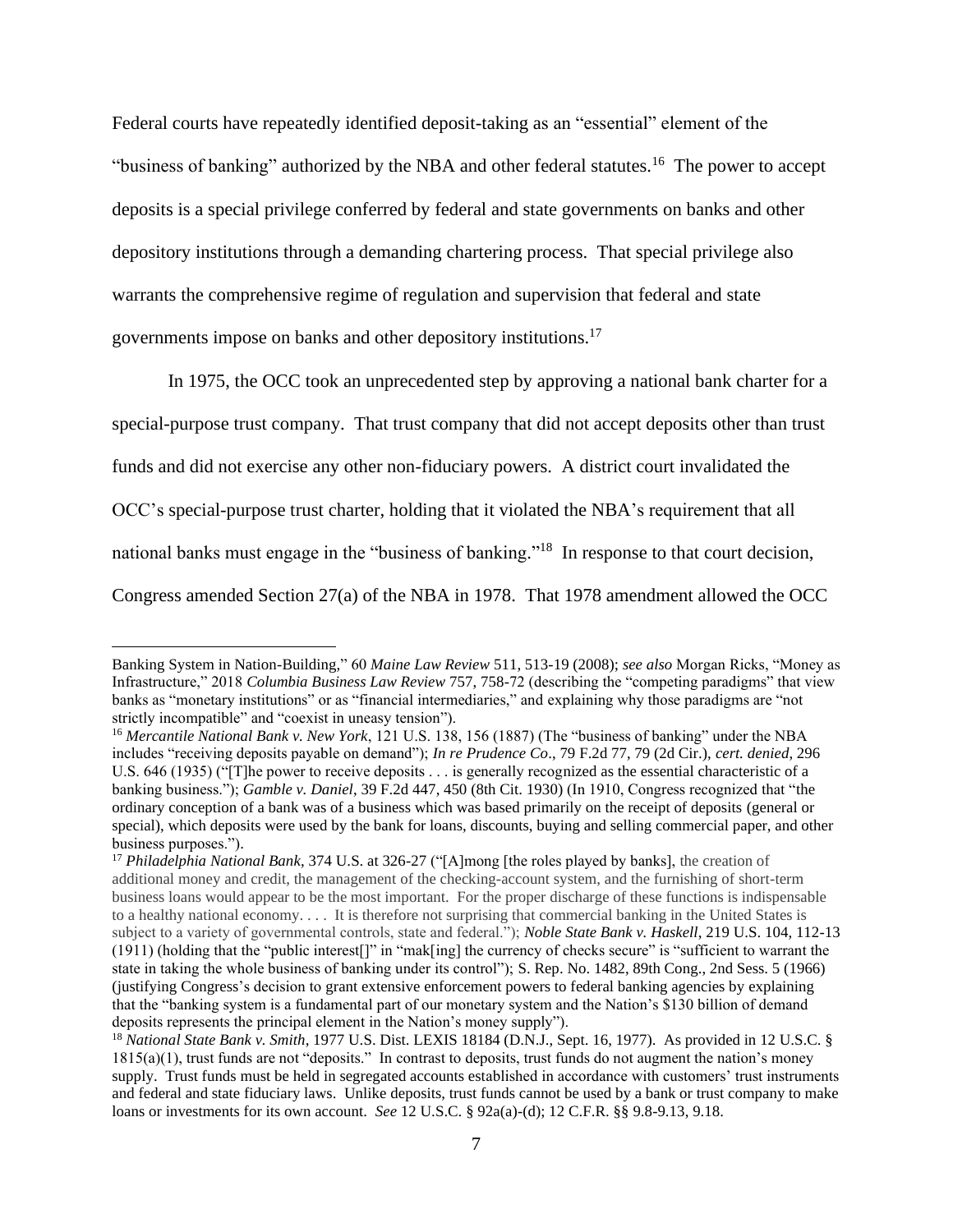to approve national bank charters for special-purpose, nondepository trust companies.<sup>19</sup> Based on that narrowly-tailored provision, a federal appellate court upheld the OCC's special-purpose trust company charter. $20$ 

Congress's 1978 amendment to Section 27(a) confirms that the NBA does not authorize the OCC to approve nondepository charters for national banks *other than* special-purpose trust companies.<sup>21</sup> If the OCC possessed a general power to charter nondepository national banks, the 1978 amendment to Section 27(a) would have been redundant and unnecessary surplusage. Under two well-established canons of statutory construction – the canon against surplusage and the associated canon of *expressio unius est exclusio alterius* (the naming of one thing excludes other similar things), the OCC's claim of a general authority to charter nondepository national banks is indefensible. 22

The OCC rests its claim of authority to charter nondepository national banks on Section 36 of the NBA. However, Section 36 was not added to the NBA until 1927 – more than 60 years after the NBA's enactment. Section 36 deals only with the authority of national banks to establish *branches*. Section 36 says nothing about the chartering of *banks*, and it does not refer to "the business of banking." The OCC did not assert any chartering authority under Section 36

<sup>&</sup>lt;sup>19</sup> The 1978 amendment to Section 27(a) provides that a national bank "is not illegally constituted solely because its operations are . . . limited to those of a trust company and activities related thereto." Pub. L. 95-630, § 1504, 92 Stat. 3713 (1978) (codified as amended at 12 U.S.C. § 27(a)).

<sup>20</sup> *National State Bank v. Smith*, 591 F.2d 223, 231-32 (3d Cir. 1979).

<sup>21</sup> *See Vullo v. OCC*, 378 F.Supp.3d at 294-95.

<sup>22</sup> *See Independent. Ins. Agents of America v. Hawke*, 211 F.3d. 638, 641-45 (D.C. Cir. 2000) (holding that the NBA's specific authorization for national banks to sell insurance in towns with populations of 5,000 or less precluded the OCC from allowing national banks to sell crop insurance in larger communities); *American Land Title Ass'n v. Clarke*, 968 F.2d 150, 155-57 (2d Cir. 1992) (determining on similar grounds that the OCC could not permit national banks to sell title insurance in larger communities), *cert. denied*, 508 U.S. 971 (1993); *see also Vullo*, 378 F.Supp.3d at 295 (concluding, based in part on the 1978 amendment to Section 27(a), that Congress "understood the NBA's original use of the 'business of banking' phrase to require deposit-receiving, such that a non-depository institution (or class of such institutions) is not considered eligible to be granted a federal charter to commence the 'business of banking' absent a statutory amendment to the contrary").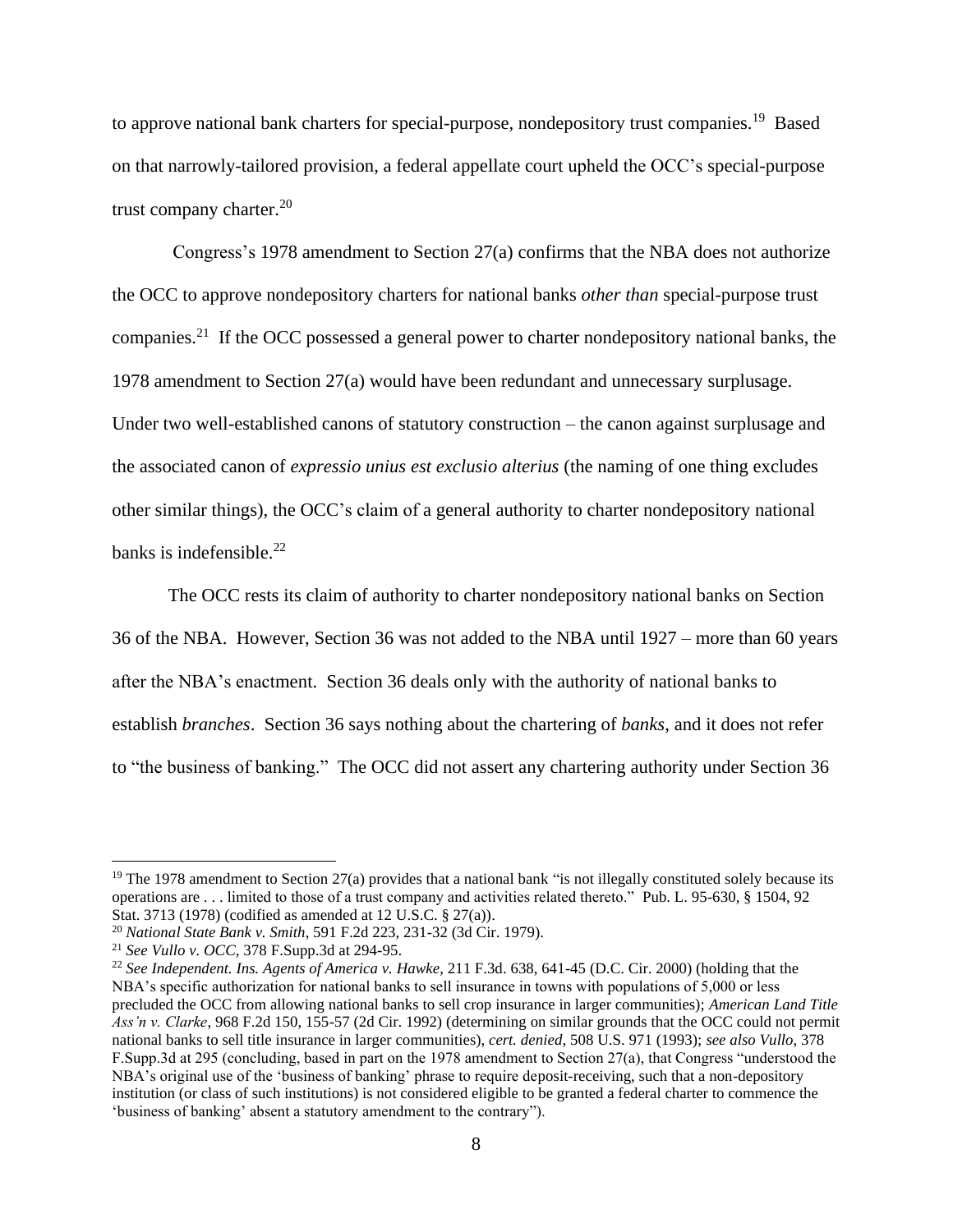until 2003, and the OCC did not take any definitive steps to implement that asserted authority until 2016. 23

Section 36 defines a "branch" as a location "at which deposits are received, or checks paid, or money lent."<sup>24</sup> Based on the disjunctive word "or" in Section 36, the OCC argues that it can charter national banks that engage in lending or payment activities but do not accept deposits. However, a branch is a *subset* of a national bank, and Section 36 merely authorizes a branch to exercise a subset of "the business of banking." The fact that a national bank may lawfully establish a subsidiary *branch* without accepting deposits has no bearing on whether the OCC may lawfully charter a *bank* that does not accept deposits.

In contrast to Section 36, Section 24 (Seventh) of the NBA uses the conjunctive word "and" when it identifies the activities – including "receiving deposits" – that are part of "the business of banking." The activities specified in Section 24 (Seventh) include *all three* of the functions listed in Section 36. Viewed in combination with Section 22 (Second) – which requires every national bank to identify "[t]he place where its operations of discount and deposit are to be carried on" – as well as Section  $27(a)$  – which forbids the OCC from chartering banks that are not "lawfully entitled to commence the business of banking" – Section 24 (Seventh) plainly bars the OCC from chartering nondepository national banks *other than* special-purpose trust companies.<sup>25</sup>

<sup>23</sup> *See Vullo*, 378 F.Supp.3d at 279, 288-90, 295-96 ("The Court finds that a delay of that length" in asserting chartering authority under Section 36 "provides substantial grounds to cast doubt on OCC's interpretation" of Section 36).

<sup>24</sup> 12 U.S.C. § 36.

<sup>25</sup> *See Vullo v. OCC*, 378 F.Supp.3d at 297-98 ("receiving deposits is an indispensable part of the 'business of banking' as used by Congress in the original phrase that now appears in Section 27 and Section 24 (Seventh)"); *see also* Symons, *supra* note 7, at 721 and 721-22 note 239 (discussing "the critical importance of the deposit-taking power to the determination of an entity as a bank").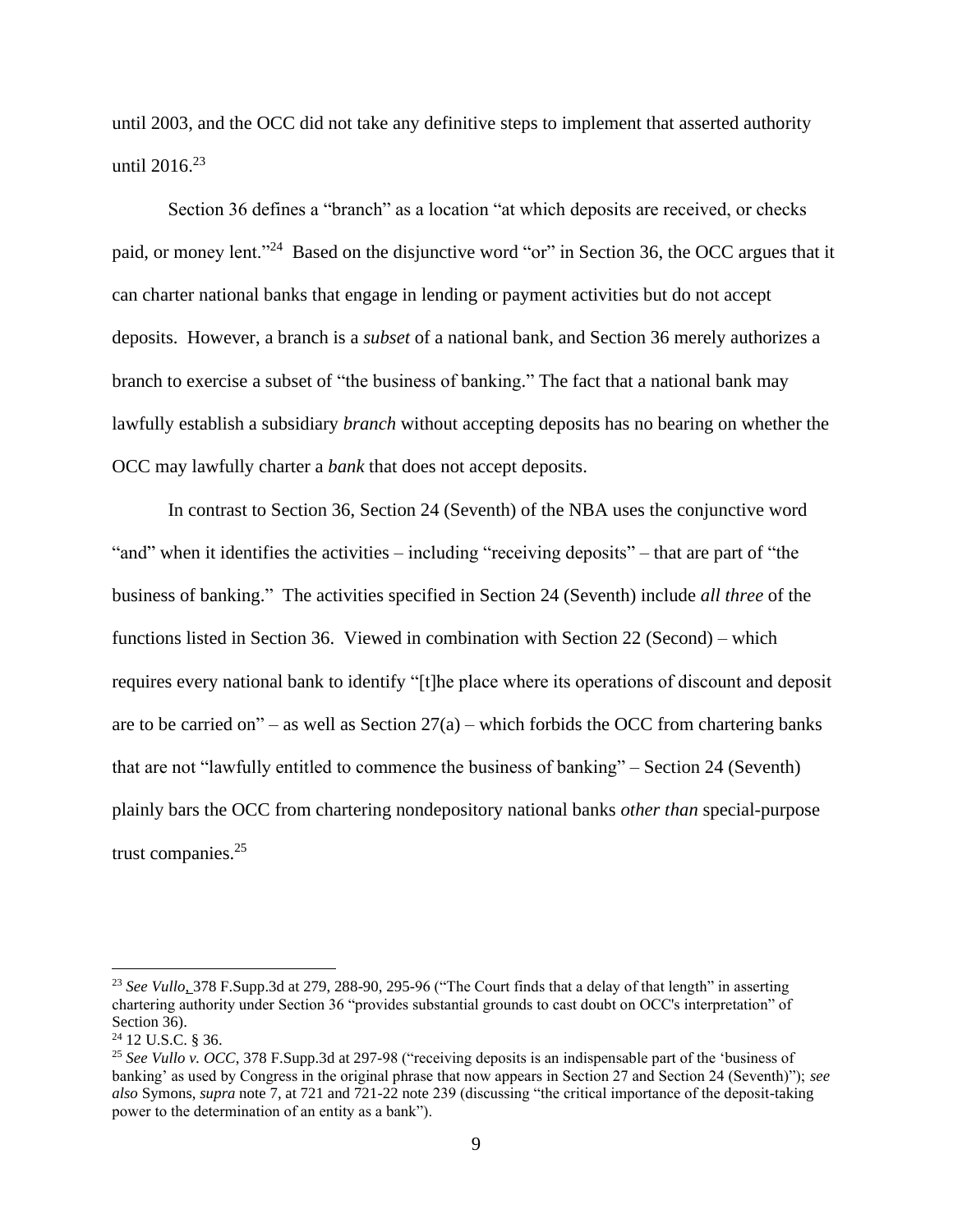As the district court pointed out in *Vullo*, the OCC's nondepository fintech charter could have a major "impact . . . on at least 'a significant portion' of the national economy" by causing a "dramatic disruption of federal-state relationships in the banking industry." The OCC's fintech charter threatens to preempt a broad array of state financial regulations (including state licensing and supervisory standards) and other state consumer protection laws (including state usury laws), which currently apply to nonbank providers of lending and payment services.<sup>26</sup> In addition, the OCC could conceivably assert that fintech "banks" are exempt from state privacy and data protection laws.<sup>27</sup> Thus, the OCC's fintech charter threatens to abrogate the longstanding federal policy of allowing states to regulate nonbank firms that provide lending, payment, and other financial services within their borders.<sup>28</sup>

The OCC's fintech charter would severely undermine the states' authority to enforce laws that protect their residents against abusive, deceptive, and exploitative practices by nonbank providers of lending and payment services. As the NYDFS pointed out in its Complaint in *Vullo*, "preemption of state law governing mortgage lenders and servicers" by the OCC and the Office of Thrift Supervision during the 1990s and 2000s "was a root cause of the global financial collapse," combined with the failures by federal regulators to protect consumers against predatory lending and foreclosure practices.<sup>29</sup> Congress should not allow the OCC to repeat its

 $27$  As discussed in Part II(B), the OCC has authority to issue regulations or orders preempting state consumer financial laws if those state laws would "prevent or significantly interfere" with the federally-authorized powers of national banks. *See* 12 U.S.C. § 25b(b)(1)(B). If the OCC issues national bank charters to nondepository fintech firms, the OCC could potentially issue preemptive rules or orders claiming that state privacy or data protection laws "prevent or significantly interfere" with the lending and payment activities of those firms.

<sup>26</sup> *Vullo*, 378 F.Supp.3d at 286-88, 296 (citing and quoting the NYDFS' Complaint, ¶¶ 3, 11-12, 35, 43-49).

<sup>28</sup> *See, e.g.,* 12 U.S.C. §§ 5551-5552; *Meade v. Avant of Colorado LLC*, 307 F.Supp.2d 1134 (D. Colo. 2018); *West Virginia v. CashCall*, 605 F.Supp.2d 781 (S.D. W. Va. 2009).

<sup>29</sup> NYDFS Complaint in *Vullo*, ¶ 12; *see also* S. Rep. No. 111-176, at 11-18, 175-76 (2010); Kathleen Engel & Patricia A. McCoy, *The Subprime Virus: Reckless Credit, Regulatory Failure, and Next Steps* 157-226 (Oxford University Press, 2011); Lev Menand, "Too Big to Supervise: The Rise of Financial Conglomerates and the Decline of Discretionary Oversight in Banking," 103 *Cornell Law Review* 1527, 1529-32, 1551-74 (2018); Arthur E. Wilmarth, Jr., "The Dodd-Frank Act's Expansion of State Authority to Protect Consumers of Financial Services," 36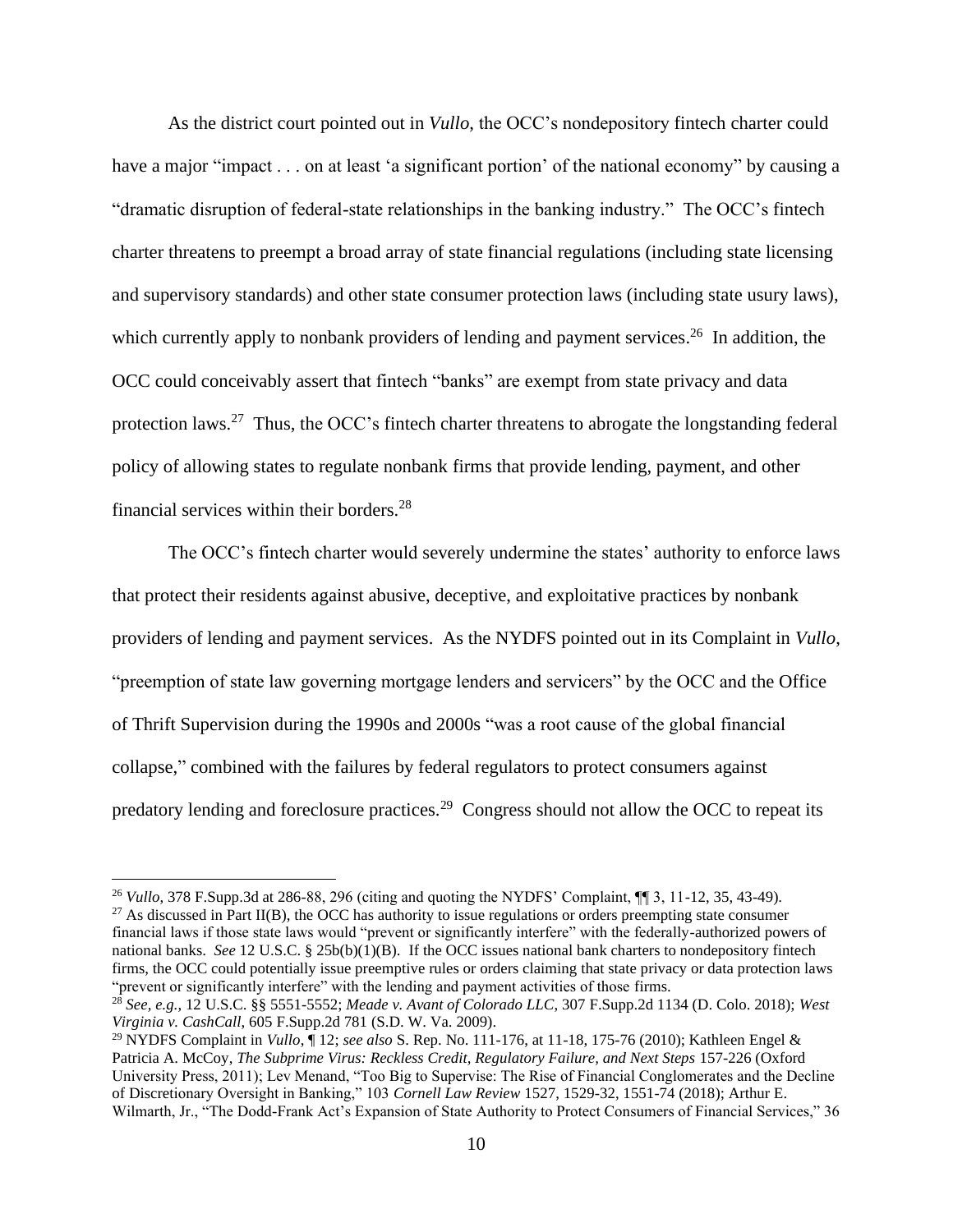disastrous pattern of preemptive overreach and regulatory laxity that contributed to the catastrophic events of 2007-09.

The OCC's fintech chartering initiative offers federal corporate charters to a wide range of nonbank firms that provide lending and payment services. Big Tech giants like Alphabet (Google), Amazon, Apple, Facebook, and Microsoft could potentially operate under OCC charters if they decide to establish significant lending or payment programs. Currently, Big Tech giants and other nonbank firms must operate under state corporate charters and must comply with state corporate governance laws. The OCC's attempt to expand its federal chartering authority beyond deposit-taking national banks is untenable in view of numerous court decisions that have *refused* to construe federal statutes in a manner that would override "established state policies of corporate regulation" absent clear evidence of congressional intent.<sup>30</sup> As shown above, Congress has never expressed an intent to allow the OCC to grant national bank charters to nondepository firms *except for* special-purpose trust companies.

### **B. The Federal Reserve Act Confirms That National Banks Must Operate as Depository Institutions**

Congress enacted the Federal Reserve Act of 1913 (FRA) to establish the Federal Reserve System (Fed) as the nation's new monetary authority. Congress directed the Fed to establish a "sound" and "flexible" national currency in the form of Federal Reserve notes. Federal Reserve notes gradually replaced the "bond-secured note<sup>[5]"</sup> issued by national banks under the NBA.<sup>31</sup> Congress also instructed the Fed to clear and pay (at par) checks drawn by

*Journal of Corporation Law* 893, 897-919 (2011) [hereinafter Wilmarth, "Dodd-Frank"], available at [http://ssrn.com/abstract=1891970.](http://ssrn.com/abstract=1891970)

<sup>30</sup> *Santa Fe Industries, Inc. v. Green*, 430 U.S. 462, 478-80 (1977); *accord, e.g., Business Roundtable v. SEC*, 905 F.2d 406, 411-17 (D.C. Cir. 1990); *Field v. Trump*, 850 F.2d 938, 947 (2d Cir. 1988), *cert. denied,* 489 U.S. 1012 (1989); *Panter v. Marshall Field & Co*., 646 F.2d 271, 289 (7th Cir.), *cert. denied*, 454 U.S. 1092 (1981).

<sup>31</sup> H.R. Rep. No. 63-69, at 16-19, 22-26 (1913); *see also First Agricultural Bank v. State Tax Comm'n*, 399 U.S. 339, 355-56 (1968) (Marshall, J., dissenting) (explaining that national banks "ceased" issuing bank notes by 1935).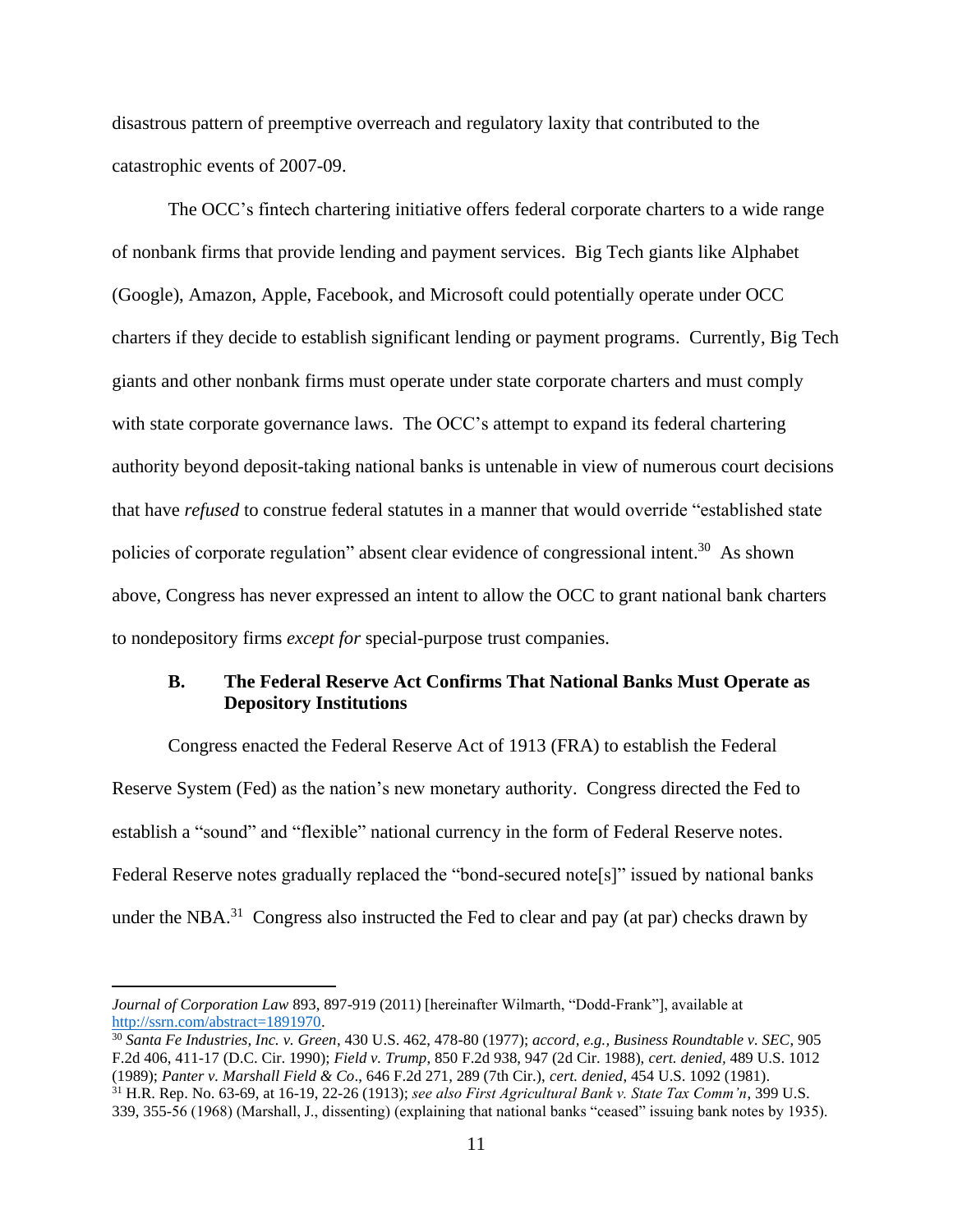depositors on national banks and state banks that were members of the Fed (state member banks). The Fed's duty to clear and pay checks reflected the fact that bank deposits had become a major component of the U.S. money supply by 1913.<sup>32</sup>

The FRA provides that Federal Reserve notes must be "receivable by all national and [state] member banks."<sup>33</sup> Congress included that mandate to ensure that Federal Reserve notes would be "payable . . . to any [member] bank for deposit purposes," thereby making each member bank a "quasi-redemption" facility for those notes.<sup>34</sup> The duty of all Fed member banks to receive Federal Reserve notes as deposits demonstrated Congress's understanding that all national banks were depository institutions.

Since 1913, the FRA has required every national bank to become a member bank of the Federal Reserve System and to purchase stock in its respective regional Federal Reserve Bank. National banks that do not fulfill those commitments must forfeit their charters.<sup>35</sup> The FRA's provisions requiring national banks to become member banks, to buy stock in their Federal Reserve Banks, and to accept Federal Reserve notes as deposits were crucial elements of the FRA's design for an effective monetary system and national currency.<sup>36</sup> Congress recognized that "the Federal Reserve System could not function without national banks, which are required to be members therein, 12 U.S.C. § 222, and in that sense they are part and parcel of the establishment and effectuation of the national fiscal and monetary policies."<sup>37</sup>

Congress formally abolished the power of national banks to issue bank notes in 1994. Pub. L. 103-325, §§ 602(e)- (g), 108 Stat. 2291-94 (1994).

<sup>32</sup> Act of Dec. 23, 1913 § 16, 38 Stat. 268 (codified as amended at 12 U.S.C. § 360); *see also* H.R. Rep. No 63-69, at 55-56.

<sup>33</sup> Act of Dec. 23, 1913, § 16, 38 Stat. 265 (codified as amended at 12 U.S.C. § 411).

<sup>34</sup> H.R. Rep. No. 63-69, at 26, 54-55 (1913).

<sup>35</sup> Act of Dec. 23, 1913, § 2, 38 Stat. 252-53 (codified as amended at 12 U.S.C. §§222, 282, 501a).

<sup>36</sup> H.R. Rep. No. 63-69, at 16-19, 31-37, 39-41 (1913); *see also Federal Reserve System: Purposes and Functions* 3- 6, 9, 12-17, 35, 38-44 (10th ed. 2016) [hereinafter *Fed Purposes and Functions*].

<sup>37</sup> *First Agricultural National Bank*, 392 U.S. at 357 (Marshall, J., dissenting).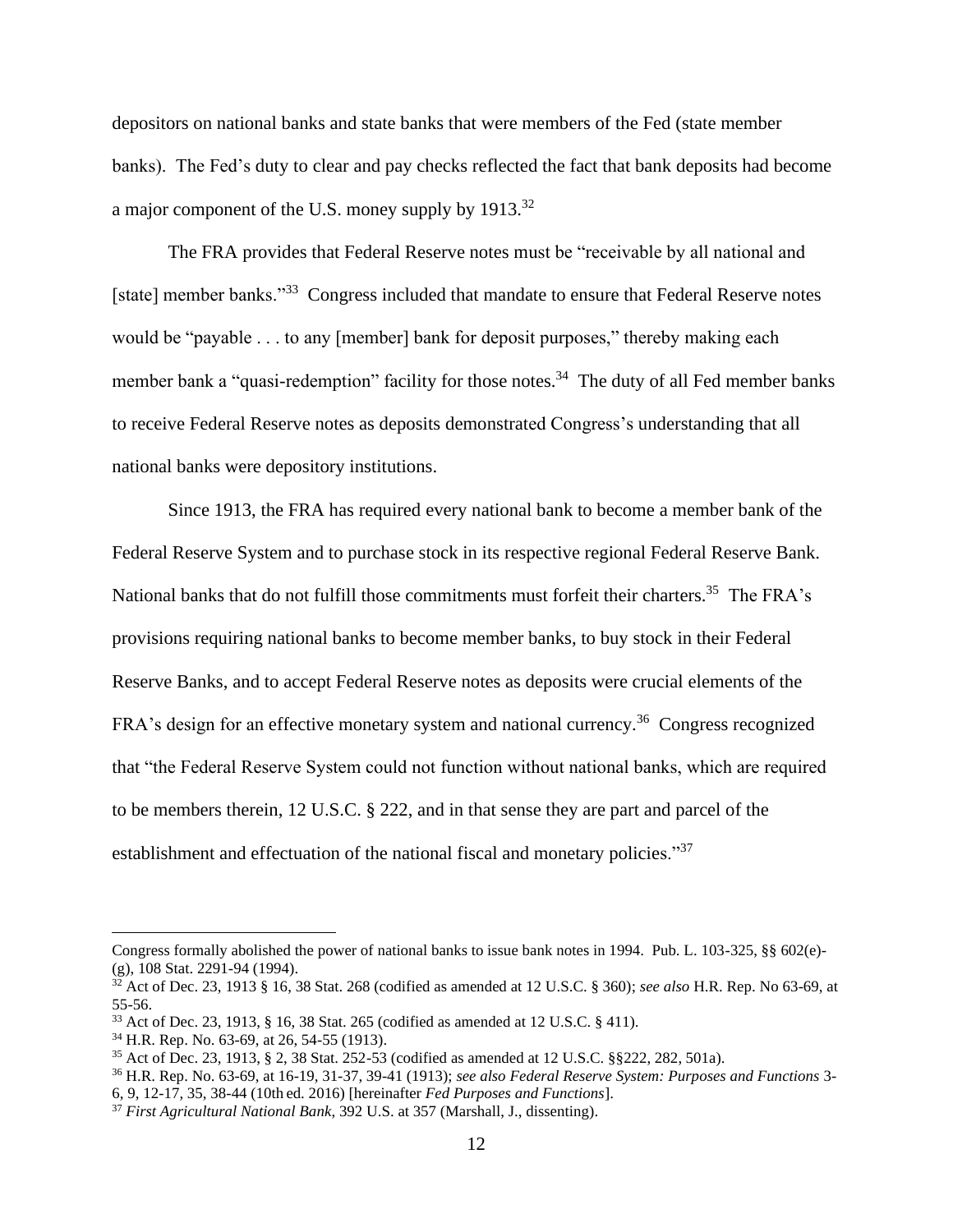Deposits held by national banks and other federally-regulated depository institutions play important roles in the Fed's implementation of monetary policy. National banks and other depository institutions must maintain reserves against their deposits in accordance with the Fed's regulations.<sup>38</sup> Bank reserve requirements are one of the "primary means through which the [Federal Reserve] System implements monetary policy."<sup>39</sup> Other standard mechanisms for implementing the Fed's monetary policy (including open-market operations and discount window lending) also operate through the Fed's relationships and transactions with national banks and other depository institutions.<sup>40</sup>

The Fed frequently conducts monetary policy by adjusting its target for the federal funds rate – the interest rate at which depository institutions borrow from and lend to each other overnight in the federal funds market. To influence the federal funds rate, the Fed changes the rate of interest that it pays on reserve balances maintained by depository institutions in excess of their required reserves.<sup>41</sup> Thus, the Fed relies on national banks and other depository institutions to perform a vitally important function as a "transmission belt for monetary policy." $42$ 

National banks and other depository institutions enjoy a privileged relationship with the Fed, and they receive highly beneficial services from the Fed. The Fed provides loans to depository institutions through the discount window. The Fed also permits depository institutions to establish master accounts that give them direct access to the Fed's real-time payment system (Fedwire) and its securities custody and settlement services.<sup>43</sup>

<sup>38</sup> Act of Dec. 23, 1913, § 19, 38 Stat. 270 (codified as amended at 12 U.S.C. § 461).

<sup>39</sup> *Committee for Monetary Reform v. Board of Governors*, 765 F.2d 538, 539 (D.C. Cir. 1985).

<sup>40</sup> *Fed Purposes and Functions*, *supra* note 36, at 17, 38-44.

<sup>41</sup> *Id.* at 23, 38-40, 50-51; Ricks, *supra* note 15, at 786-90.

<sup>42</sup> Corrigan *supra* note 15; *see also Fed Purposes and Functions*, *supra* note 36, at 17 (explaining that depository institutions perform "important roles in the Federal Reserve System's core functions"); Ricks, *supra* note 15, at 772- 801 (describing the changing roles that banks have played in the Fed's implementation of monetary policy before and after 2008).

<sup>43</sup> *Fed Purposes and Functions*, *supra* note 36, at 40-46, 130-34.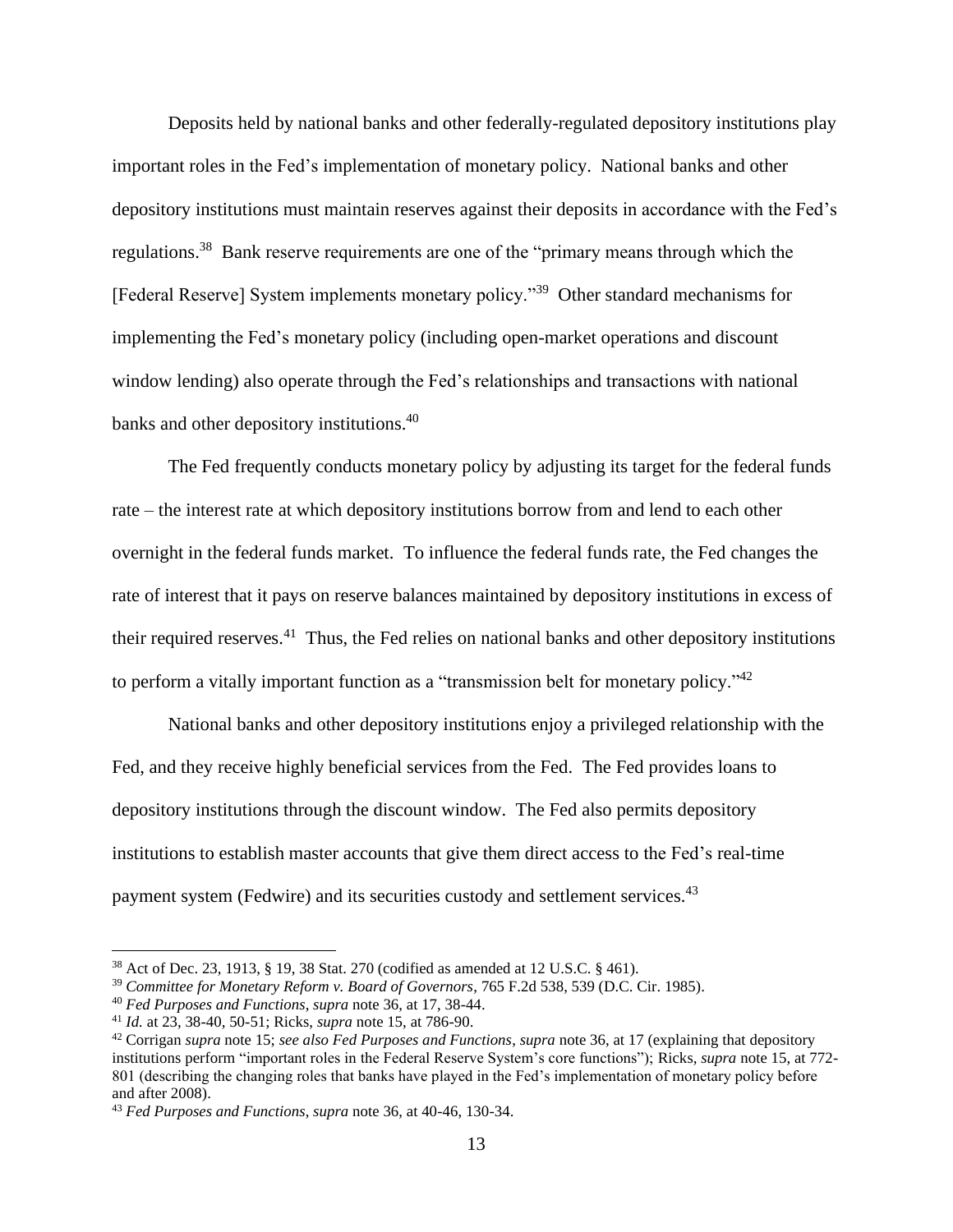As shown above, the FRA embodies Congress's clear understanding that national banks must be depository institutions to fulfill their intended functions within the Federal Reserve System. Consequently, the OCC's nondepository fintech national bank charter creates massive conflicts with the FRA's design. Financial firms that receive fintech charters could potentially argue that they have the automatic right to become Fed member banks, and that they are eligible for all the benefits and services that the Fed provides to depository member banks.<sup>44</sup> The Fed has not yet expressed any position on whether it would be willing to recognize the OCC's nondepository fintech "banks" as Fed member banks.<sup>45</sup>

If nondepository fintech "banks" obtained recognition as Fed member banks, they would immediately qualify for loans from the Fed's discount window. Such an outcome would destroy the vital distinction established by Congress between the broad support that the Fed provides to depository institutions through the discount window and the much more limited assistance that the Fed can offer to nondepository firms. Under Section 13(3) of the FRA, as amended in 2010, "nondepository institutions" may receive loans from the Fed only (1) in "unusual and exigent circumstances," (2) pursuant to a program or facility creating "broad-based eligibility" for nondepository borrowers that are "not insolvent," and (3) with the approval of a supermajority of the Federal Reserve Board and the Secretary of the Treasury.<sup>46</sup> Allowing nondepository fintech national banks to obtain loans through the discount window would seriously undermine Congress's intention to impose significant procedural and substantive limitations on the Fed's authority to provide loans to nondepository firms.

<sup>44</sup> *See* 12 U.S.C. § 222 (requiring all national banks to become Fed member banks); *id.* § 301 (requiring the Fed to carry out its duties under the FRA "fairly and impartially and without discrimination in favor of or against any member bank or banks").

<sup>45</sup> *See* Guida, *supra* note 2.

<sup>46</sup> 12 U.S.C. § 343; *see also Fed Purposes and Functions*, *supra* note 36, at 64.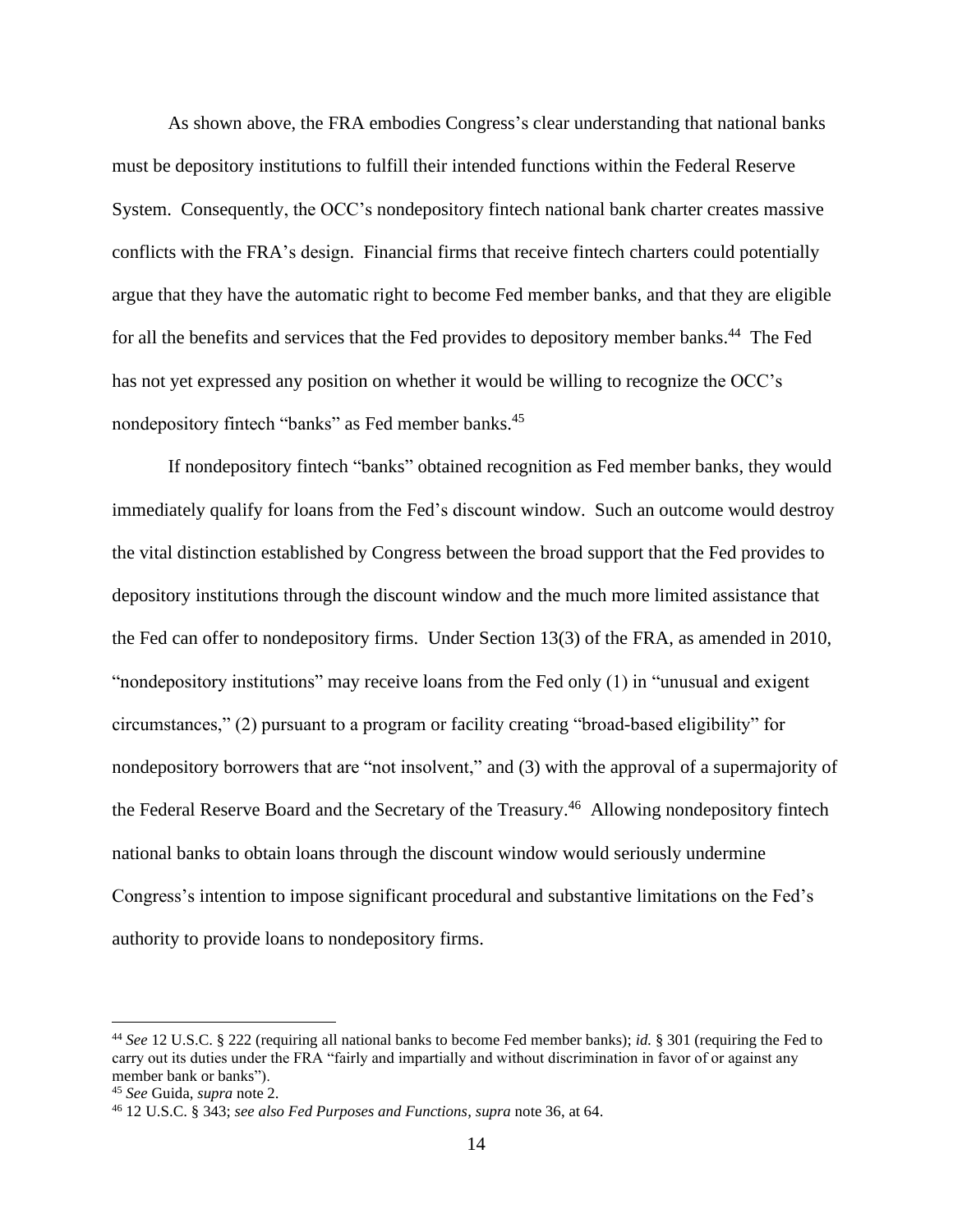If nondepository fintech national banks achieved the status of Fed member banks, they could establish master accounts that provide access to the Fed's payment services (including Fedwire) as well as the Fed's custody and settlement services. Fedwire provides real-time payments and guaranteed finality – important privileges that are currently available only to depository institutions. Depository institutions can also obtain intraday overdraft credit from the Fed.<sup>47</sup> Granting nondepository fintech national banks access to the Fed's payment and settlement services and overdraft credit would violate Congress's intent that only depository institutions should receive the benefits and services authorized by the FRA.

Obtaining access to the Fed's benefits and services would give nondepository fintech "banks" major advantages over nonbank competitors that could not obtain fintech charters. Allowing nondepository fintech "banks" to obtain and exploit such competitive advantages would be contrary to the public policies embodied in the NBA and FRA. In addition, as explained below in Part I(D), the OCC's fintech charter would allow fintech "banks" to evade a number of important regulatory requirements and public interest safeguards that apply to FDICinsured depository institutions and their parent companies.

The OCC's nondepository national bank charter would also permit Big Tech giants and other technology firms to influence our monetary and economic policies. National banks and other Fed member banks elect six of the nine directors of each Federal Reserve Bank. Half of the directors elected by member banks participate in selecting the presidents of the twelve Federal Reserve Banks. Five of those presidents serve as voting members of the Federal Open Market Committee (FOMC), which establishes the Fed's monetary policy. The other seven presidents attend the FOMC's meetings and participate in its discussions.<sup>48</sup> If the OCC's

<sup>47</sup> *Fed Purposes and Functions*, *supra* note 36, at 131-34, 146-48.

<sup>48</sup> *See* 12 U.S.C. §§ 304, 341 (Fifth); *Fed Purposes and Functions*, *supra* note 36, at 12-17.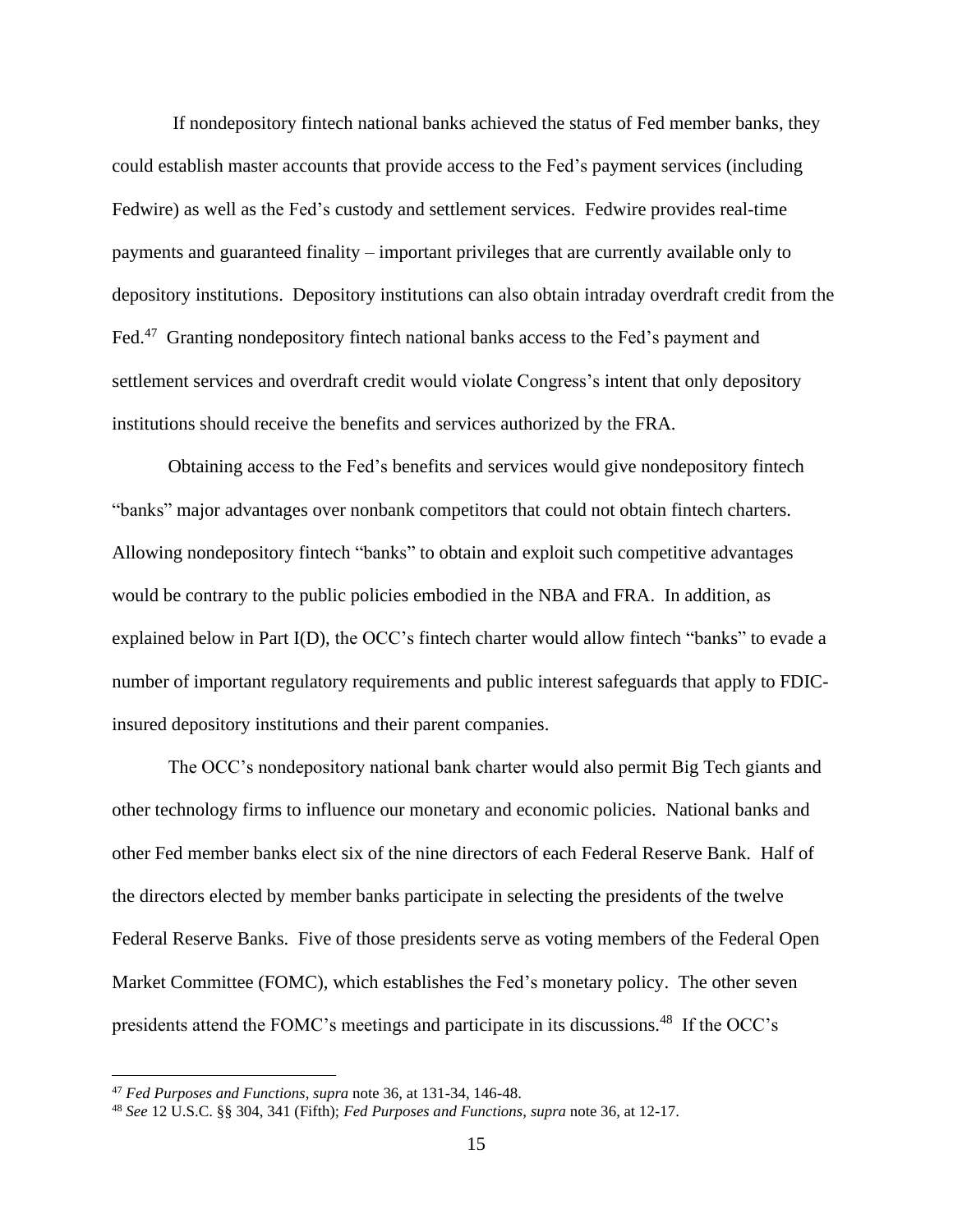nondepository "fintech" banks were recognized as Fed member banks, they could influence the FOMC's deliberations and decisions on monetary policy through their selection of directors and presidents of Federal Reserve Banks. Allowing Big Tech giants and other technology firms to play such a role would contradict the FRA's fundamental policies.

### **C. The Federal Deposit Insurance Act Requires National Banks to Obtain Federal Deposit Insurance**

The Banking Acts of 1933 and 1935 established a federal deposit insurance program and created the FDIC to administer that program. The 1933 and 1935 Acts mandated that all national banks must become members of the FDIC.<sup>49</sup> Similarly, the Federal Deposit Insurance Act of 1950 (FDI Act) required every national bank "engaged in the business of receiving deposits other than trust funds" to obtain deposit insurance.<sup>50</sup> National banks that fail to obtain deposit insurance must forfeit their charters. 51

The OCC's claim of plenary authority to charter nondepository national banks is completely unfounded, given Congress's explicit mandate that national banks must obtain deposit insurance. The only national banks that currently operate without deposit insurance are nondepository, special-purpose trust companies.<sup>52</sup> As explained in Part I(A), those institutions are expressly permitted by Congress's 1978 amendment to Section 27(a) of the NBA.

The statutory requirement that all *other* national banks must obtain deposit insurance is consistent with Congress's understanding that deposit-taking is an essential element of the

<sup>49</sup> Act of June 16, 1933, § 8, 48 Stat. 162, 168-70; Act of Aug. 23, 1935, § 101, 49 Stat. 684, 687.

<sup>50</sup> Act of Sept. 21, 1950, § 4, 64 Stat. 873, 875. The only national banks that were exempted from the deposit insurance mandate were "national nonmember banks" located in U.S. territories. Act of Sept. 21, 1950, §§ 3(e), 4(b), 64 Stat. 874, 875-76. When Alaska and Hawaii were admitted as states in 1958 and 1959, Congress amended 12 U.S.C. § 222 to confirm that national banks located in those former territories must become Fed member banks and obtain FDIC insurance, just like the national banks located in the other 48 states. Act of July 7, 1958, § 19, 72 Stat. 350; Act of Mar. 18, 1959, § 17, 73 Stat. 12.

<sup>51</sup> 12 U.S.C. §§ 222, 501a.

<sup>52</sup> *See* OCC Proposed Rule, "Receiverships for Uninsured National Banks," 81 Fed. Reg. 62835 (2016) ("There are only a small number of uninsured national banks in operation today. … [A]ll of these institutions are trust banks.").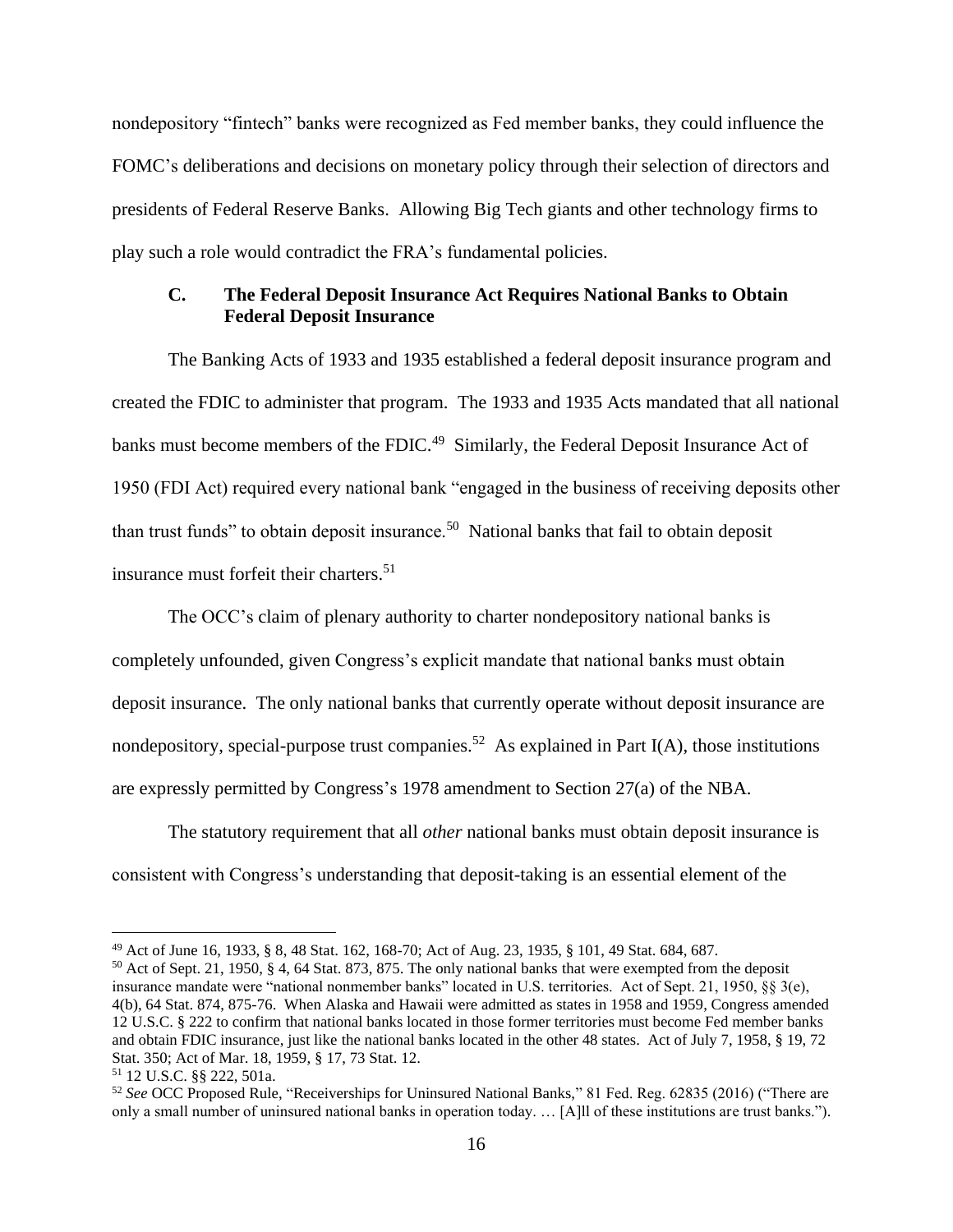"business of banking" under both the NBA and the FRA. As shown above in Parts I(A) and I(B), Congress has identified deposit-taking as the crucial and dispositive function that distinguishes banks from nonbanks. Indeed, Section  $21(a)(2)$  of the Banking Act of 1933 imposes criminal penalties on any person who engages in "the business of receiving deposits" without being chartered and regulated as a depository institution.<sup>53</sup>

### **D. The OCC's Fintech Charter and the FDIC's Proposed ILC Rule Pose Serious Threats to the Bank Holding Company Act's Policy of Separating Banking and Commerce**

#### **1. The BHC Act's Mandate for Separating Banking and Commerce**

The BHC Act regulates all "companies" that control "banks."<sup>54</sup> The original BHC Act of 1956 applied to companies that controlled two or more banks. In 1970, Congress expanded the BHC Act's scope to include all companies that control a single bank.<sup>55</sup>

Section 4 of the BHC Act prohibits banks from controlling commercial firms, and it also bars commercial firms from controlling banks. Section 4 embodies our nation's "longstanding policy of separating banking from commerce."<sup>56</sup> The BHC Act prohibits affiliations between banks and commercial firms because those affiliations pose significant dangers, including (1) undue concentrations of economic and financial power, (2) conflicts of interest that destroy the ability of banks to act objectively in providing loans and other services, and (3) unacceptable risks to the federal "safety net" for banks, including the FDIC's deposit insurance fund, the Fed's

<sup>53</sup> 12 U.S.C. § 378(a).

<sup>54</sup> 12 U.S.C. § 1841(b) & (c).

<sup>55</sup> *See* Arthur E. Wilmarth, Jr., "Wal-Mart and the Separation of Banking and Commerce," 39 *Connecticut Law Review* 1539, 1566-69 (2007), available at<http://ssrn.com/abstract=984103> [hereinafter Wilmarth, "Wal-Mart"]. <sup>56</sup> 12 U.S.C. § 1843; *see* S. Rep. No. 91-1084, at 2-4 (1970) (quote at 3); S. Rep. No. 100-19, at 2 (1987) ("At the foundation of American financial law is a longstanding tradition of separating banking and commerce.").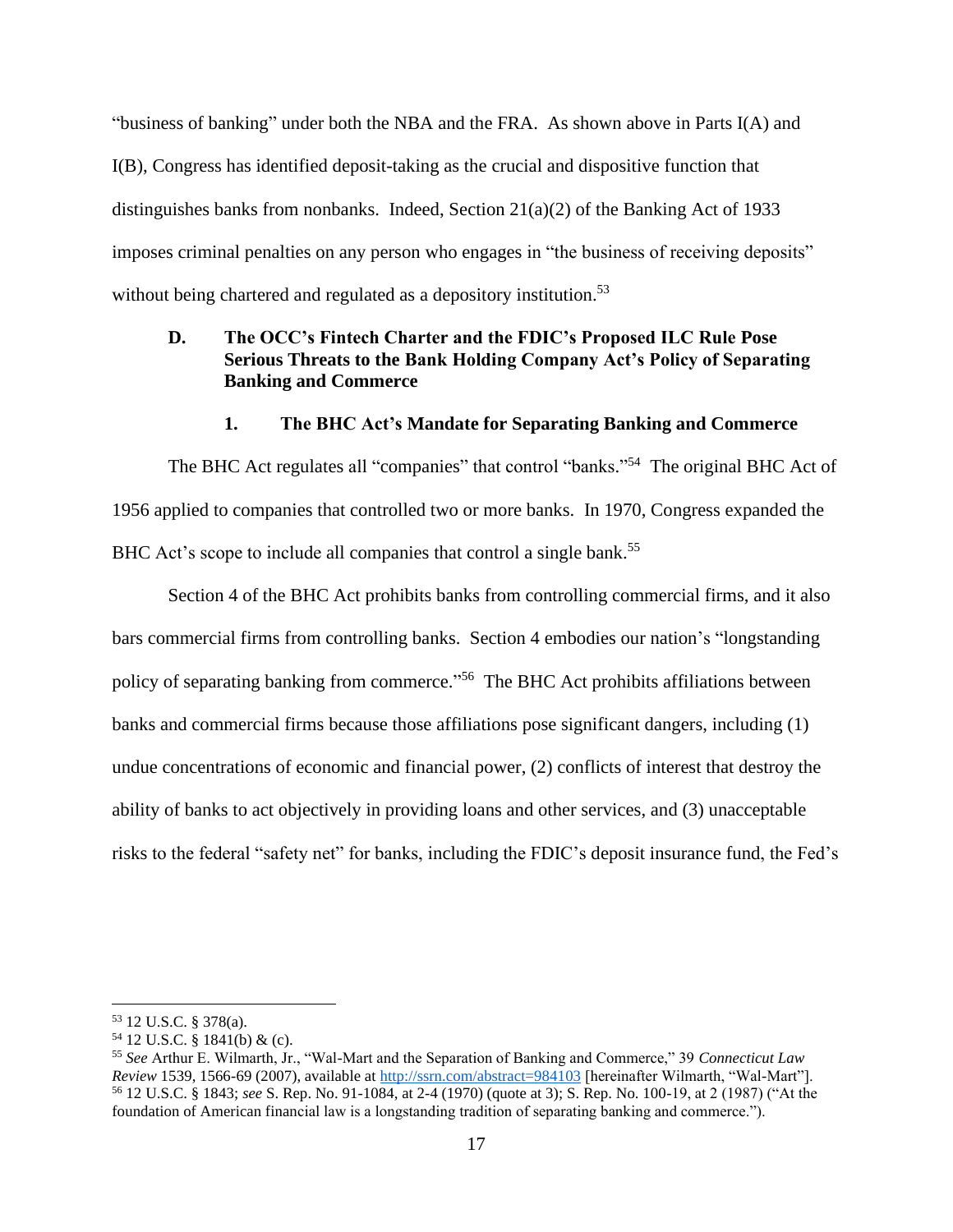discount window, the Fed's guarantees for interbank payments made on Fedwire, and the Fed's overdraft credit facility for depository institutions.<sup>57</sup>

The 1970 amendments to the BHC Act changed the definition of "bank" to include financial institutions that both accepted demand (business checking) deposits and made commercial loans. In 1980, the OCC began to charter "nonbank banks" – national banks that refrained from either accepting demand deposits or making commercial loans. By omitting one of those functions, nonbank banks enabled their parent companies to evade regulation under the BHC Act. The OCC allowed many commercial firms to acquire "nonbank banks," thereby threatening the BHC Act's policy of separating banking and commerce.<sup>58</sup>

In 1987, Congress closed the "nonbank bank loophole" and strongly criticized the OCC's efforts to undermine the BHC Act. Congress amended the definition of "bank" under the BHC Act to include all FDIC-insured banks (as well as any other banks that accept demand deposits and make commercial loans), subject to narrowly-defined exceptions.<sup>59</sup> The Senate committee report on the 1987 legislation declared that "[n]onbank banks undermine the principle of separating banking and commerce, a policy that has long been the keystone of our banking system." The report also explained that Congress was closing the nonbank bank loophole to

<sup>57</sup> S. Rep. No. 91-1084, at 2-4 (1970); S. Rep. No. 100-19, at 2, 8-10 (1987); Wilmarth, "Wal-Mart," *supra* note 55, at 1566-71.

<sup>58</sup> *Independent Bankers Ass'n of America v. Conover*, 1985 U.S. Dist. LEXIS 22529, at \*2 -\*6 (M.D. Fla. Feb. 15, 1985); S. Rep. No. 100-19, at 5-7 (1987).

<sup>59</sup> The BHC Act's definition of "bank," as amended in 1987, includes exemptions for state-chartered ILCs, specialpurpose trust companies, and limited-purpose credit card banks (which cannot maintain any checking accounts or accept any time deposits smaller than \$100,000 and may only provide business credit card loans to small firms), as well as thrift institutions and credit unions (which are subject to separate regulatory regimes). *See* Pub. L. No. 100- 86, § 101(a), 101 Stat. 552, 555-56 (codified as amended at 12 U.S.C. § 1841(c)); S. Rep. No. 100-19, at 11, 29-31 (1987). For discussions of the exemptions in the BHC Act for special-purpose trust companies and state-chartered ILCs, *see infra* notes 61, 63-70 and accompanying text.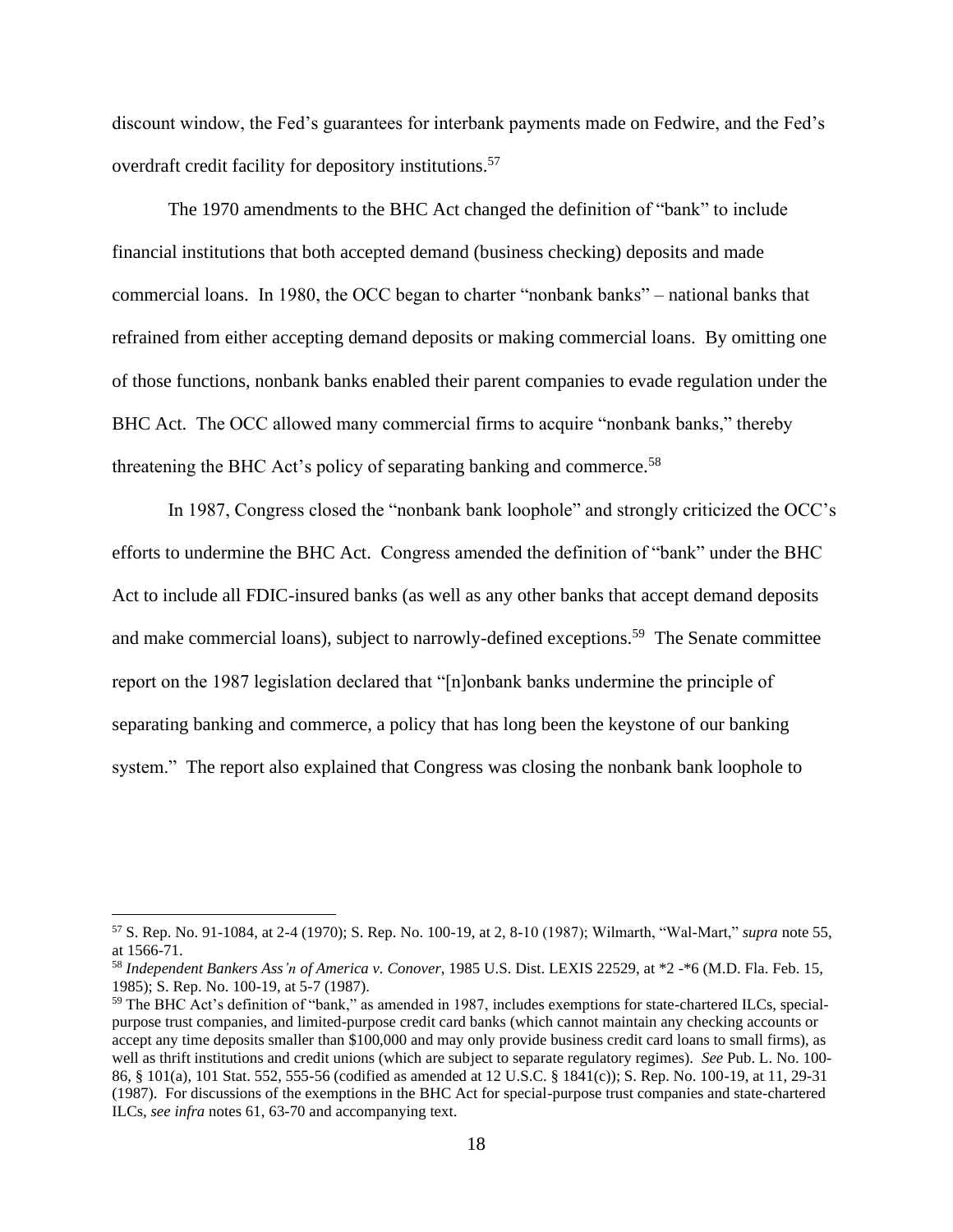"minimize the concentration of financial and economic resources" and improve "the safety and soundness of our financial system."<sup>60</sup>

### **2. The OCC's Fintech Charter Would Allow Technology Firms to Evade the BHC Act's Prohibition Against Combinations of Banking and Commerce**

The OCC's nondepository fintech national bank charter represents the latest attempt by the OCC to evade the BHC Act and undermine the separation of banking and commerce. Congress made clear in 1987 that the OCC had no authority to create new types of national bank charters that would allow combinations of banking and commerce. As discussed above, the 1987 amendments to the BHC Act shut down the "nonbank bank loophole." In addition, while the 1987 amendments exempted nondepository, special-purpose trust companies from the BHC Act's definition of "bank," the 1987 amendments also stipulated that special-purpose trust companies would lose that exemption if they received discount window loans or payment services from the Fed.<sup>61</sup>

Parent companies of the OCC's nondepository fintech national banks would escape regulation under the BHC Act. Fintech national banks would not be FDIC-insured institutions, and they would not accept demand deposits. Consequently, fintech national banks would not be treated as "banks" under the BHC Act. Big Tech giants and other commercial firms could acquire nondepository fintech national banks and avoid any regulation under the BHC Act.

As discussed above in Part I(B), fintech national banks could offer lending and payment services and could potentially claim all of the privileges provided to national banks under the FRA – including access to the Fed's discount window loans, payment and settlement services, guarantees for payments made on Fedwire, and overdraft credit. If fintech national banks

<sup>60</sup> S. Rep. No. 100-19, at 2, 6-10 (1987) (quote at 8).

<sup>61</sup> *See* 12 U.S.C. § 1841(c)(2)(D)(iv); S. Rep. No. 100-19, at 29 (1987).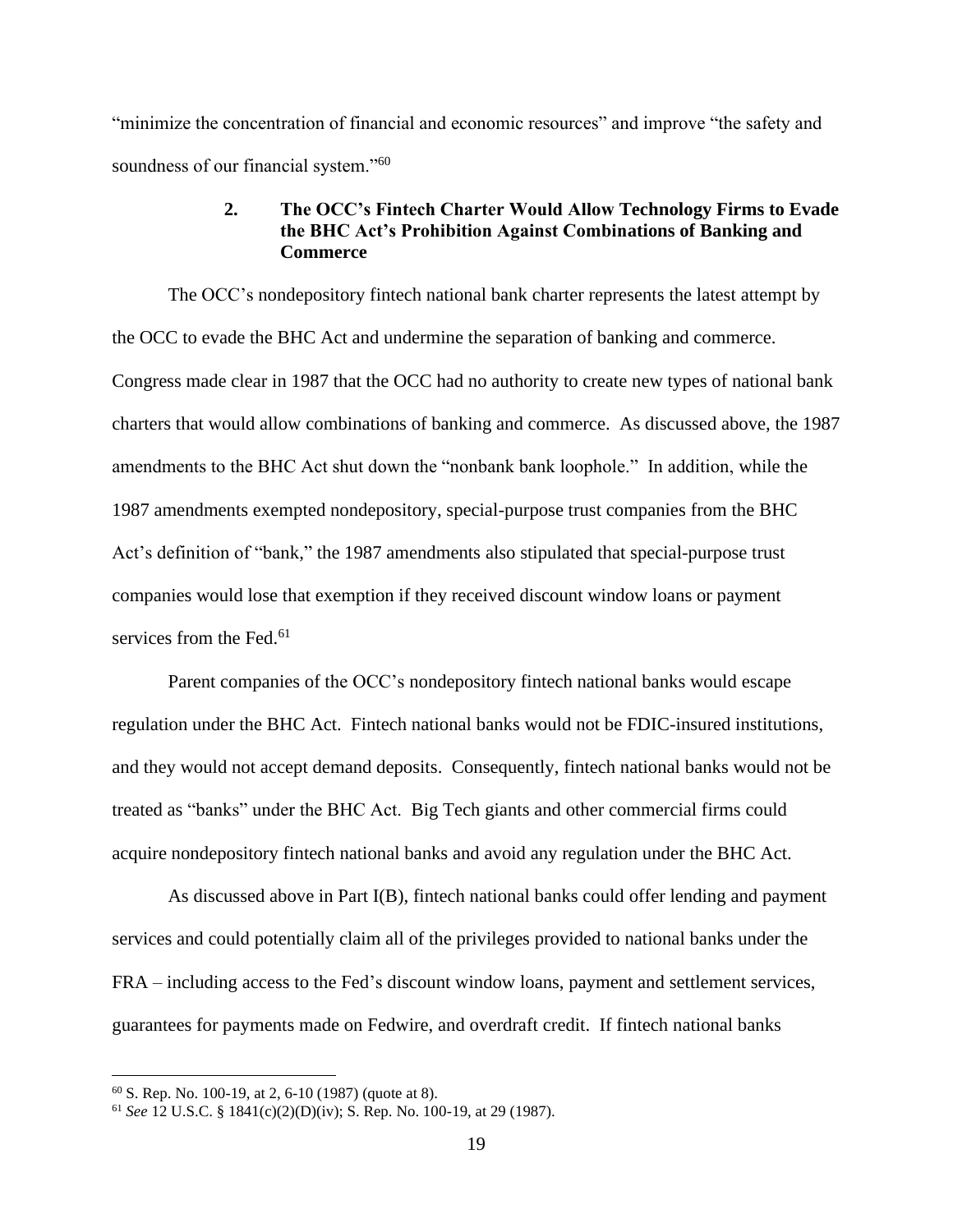achieved status as Fed member banks, ownership of those banks by Big Tech giants and other commercial enterprises would expose major components of the federal safety net to the risks posed by their unregulated parent companies. That outcome would severely compromise the BHC Act's fundamental principle of separating banking and commerce to protect the federal safety net from risks and losses generated by commercial firms.

In addition to avoiding the BHC Act's prohibition on commercial ownership of banks, fintech national banks and their owners would evade a number of other important regulatory requirements and public interest safeguards that apply to FDIC-insured depository institutions and their parent companies. For example, FDIC-insured depository institutions and their parent companies must comply with (1) capital requirements and other safety and soundness standards for depository institutions pursuant to 12 U.S.C. §§ 1831p-1 and 3901-07; (2) prompt corrective action rules for depository institutions under 12 U.S.C. § 1831*o*; (3) "source of strength" commitments for parent companies under 12 U.S.C. § 1831*o*-1; (4) capital requirements for parent companies under 12 U.S.C. § 5371; (5) the FDIC's conservatorship and receivership powers over FDIC-insured depository institutions under 12 U.S.C. §§ 1821-23; and (6) duties of depository institutions under the Community Reinvestment Act, 12 U.S.C. §§ 3901-08.

The OCC's nondepository fintech "banks" would not be subject to any of the foregoing regulatory requirements and public interest safeguards because they would not be FDIC-insured depository institutions.<sup>62</sup> Thus, the OCC's fintech national bank charters would allow Big Tech firms and other commercial enterprises to engage in unconscionable regulatory arbitrage. Congress should prevent the OCC from issuing such charters.

<sup>62</sup> *See* OCC, *Exploring Special Purpose National Bank Charters for Fintech Companies* (Dec. 2016), at 6-7, 12, available at [https://www.occ.gov/publications-and-resources/publications/banker-education/files/exploring-special](https://www.occ.gov/publications-and-resources/publications/banker-education/files/exploring-special-purpose-nat-bank-charters-fintech-companies.html)[purpose-nat-bank-charters-fintech-companies.html.](https://www.occ.gov/publications-and-resources/publications/banker-education/files/exploring-special-purpose-nat-bank-charters-fintech-companies.html)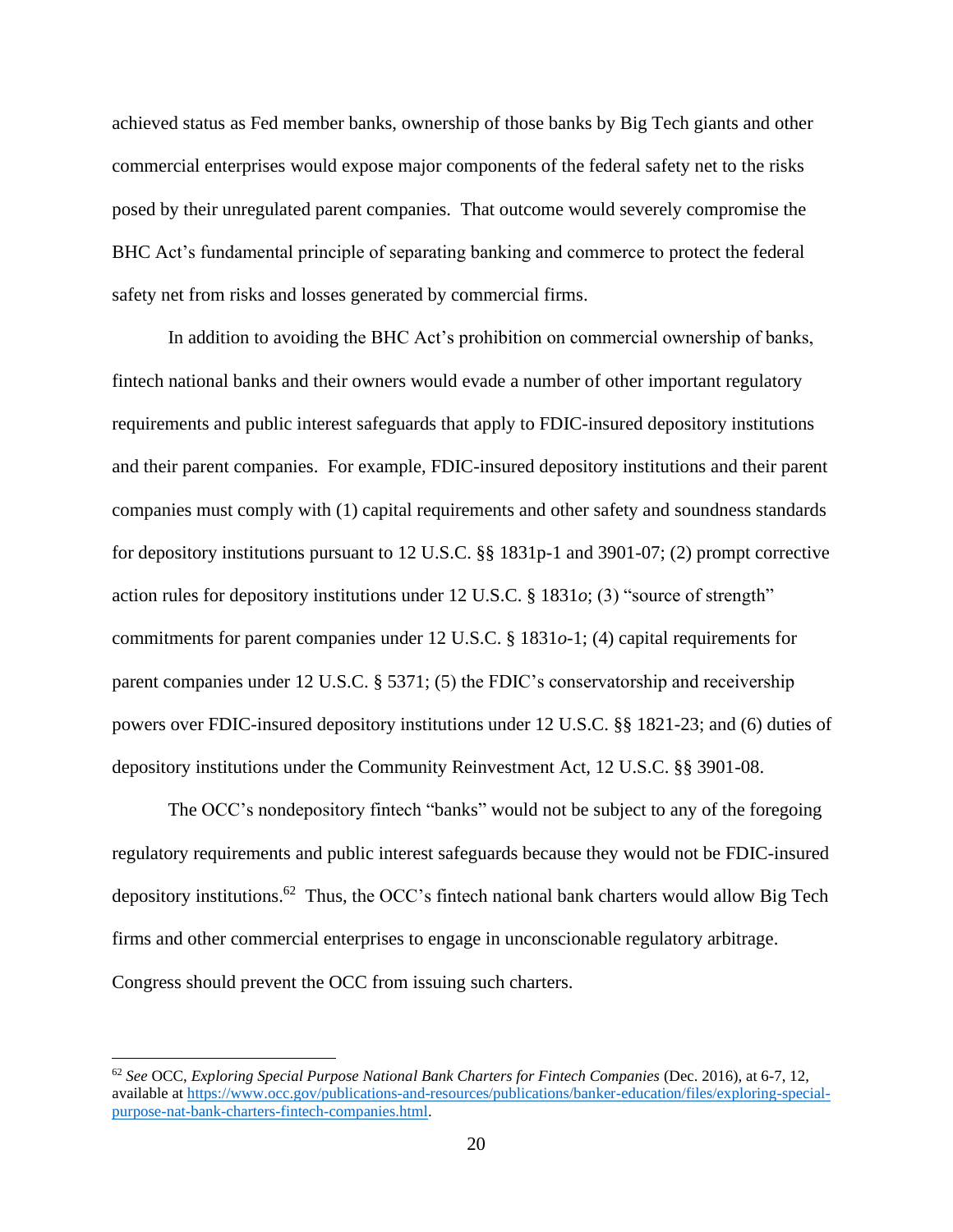#### **3. The FDIC's Proposed ILC Rule Poses a Grave Threat to the Separation of Banking and Commerce**

The FDIC's proposed ILC rule poses an even more dangerous threat to the BHC Act's policy of separating banking and commerce. Unlike the OCC's nondepository fintech national banks, ILCs are FDIC-insured, state-chartered institutions that are authorized to accept all types of deposits except for demand (business checking) accounts. The ILC charter is the only vehicle that arguably allows commercial firms to own FDIC-insured depository institutions without violating the BHC Act. $63$ 

The FDIC's Proposed ILC Rule states that "the industrial bank exemption in the [BHC Act]... provides an avenue for commercial firms to own or control a bank."<sup>64</sup> However, there is no evidence indicating that Congress intended or expected that the 1987 exemption for ILCs would lead to widespread acquisitions of ILCs by large commercial firms. In 1987, ILCs were small, locally-focused institutions that offered deposit and credit services to lower- and middleincome consumers. ILCs held only \$4.2 billion of assets in 1987, and the largest ILC had less than \$420 million of assets. A 1993 report from the Congressional Research Service (CRS) stated that ILCs played only a "minor" role in the U.S. financial system.<sup>65</sup>

In July 2005, Walmart, the largest U.S. retailer, applied to acquire an FDIC-insured, Utah-chartered ILC. Walmart's application triggered vigorous public opposition as well as extensive debates about the desirability of allowing large commercial firms to own ILCs. During one of the FDIC's public hearings on Walmart's application in April 2006, Senator Jake Garn (R-UT) – the sponsor of the 1987 exemption for ILCs – stated that "it was never my intent, as the

<sup>63</sup> *See* 12 U.S.C. § 1841(c)(2)(H); Wilmarth, "Wal-Mart," *supra* note 55, at 1549-53, 1572-73.

<sup>64</sup> 85 Fed. Reg. at 17772.

 $65$  In 1992, U.S. banks and trust companies held total assets of \$3.5 trillion – 500 times larger than the \$7 billion of assets held by ILCs. Wilmarth, "Industrial Banks," *supra* note 3, at 2 (quoting the 1993 CRS report).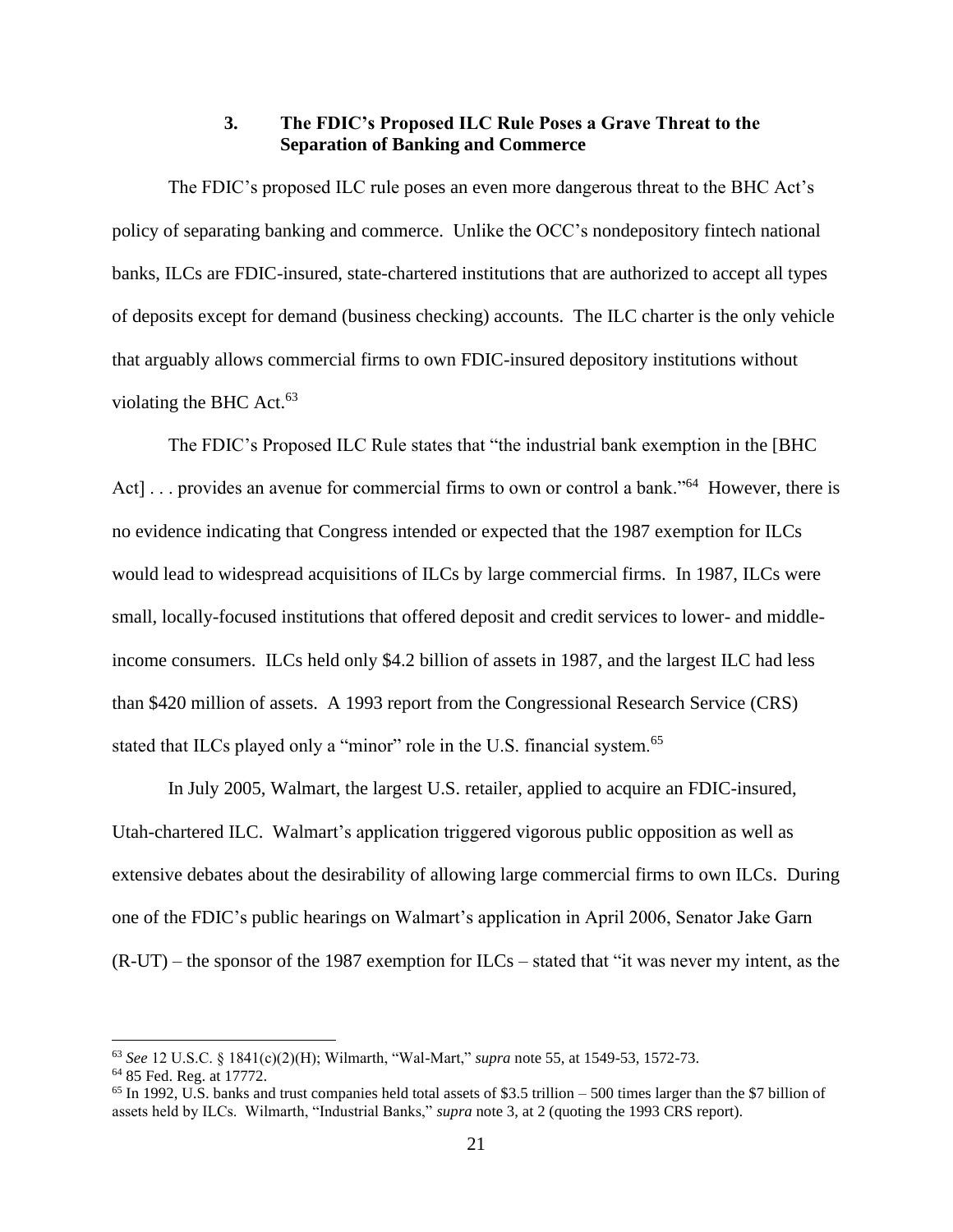author of this particular section, that any of these industrial banks be involved in retail [commercial] operations."<sup>66</sup>

In response to the strong public opposition against Walmart's application, the FDIC imposed a six-month moratorium on acquisitions of ILCs by commercial firms in July 2006. In its moratorium notice, the FDIC observed that the "evolution" of the "ILC industry" was occurring "in ways that may not have been anticipated at the time [Senator Garn's exemption] was enacted in 1987." In January 2007, the FDIC extended its moratorium for an additional year. In the FDIC's moratorium extension notice, the agency pointed out that "business plans" for ILCs owned by commercial firms "differ substantially from the consumer lending focus of the original industrial banks." <sup>67</sup>

Walmart withdrew its ILC application in March 2007, due to the FDIC's extended moratorium and continued public hostility toward Walmart's application. The magnitude of the public outcry against Walmart's proposed ILC – which included statements of opposition from many members of Congress – supported Senator Garn's view that Walmart's application went far beyond the intended scope of the exemption he sponsored in 1987.<sup>68</sup>

Senator Garn's exemption was included in the Competitive Equality Banking Act of 1987 (CEBA). As discussed above in Part I(D)(1), CEBA reaffirmed and strengthened Congress's policy of separating banking and commerce by closing the nonbank bank loophole. During the floor debates on CEBA, members of Congress argued that the nonbank bank loophole should be

<sup>66</sup> *Id.* at 2-3 (quoting Sen. Garn's statement on April 10, 2006, during one of the FDIC's three public hearings on Walmart's application).

<sup>67</sup> *Id.* at 3 (quoting FDIC rulemaking notices issued in Aug. 2006 and Feb. 2007).

<sup>68</sup> *Id.*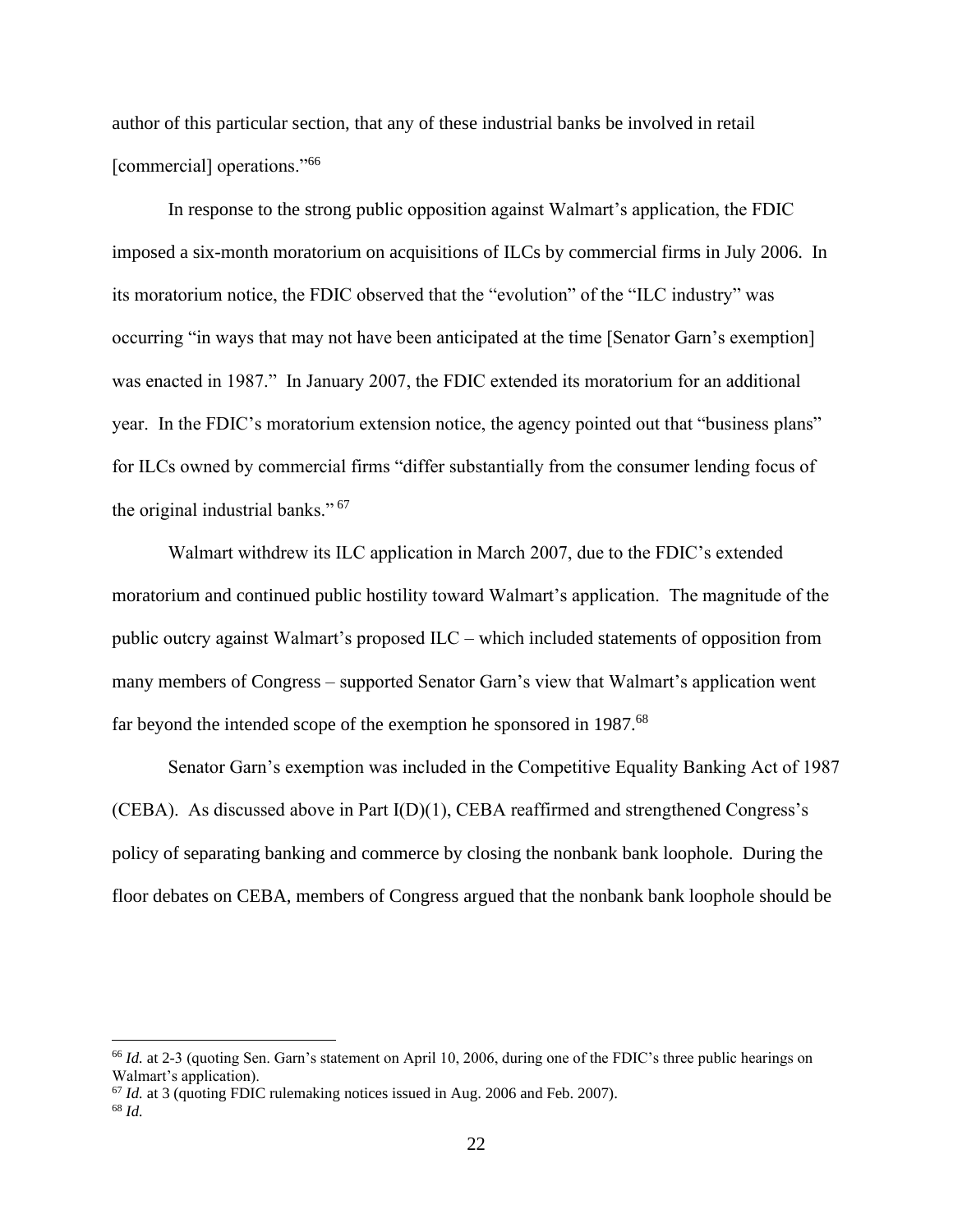closed to preserve the separation of banking and commerce and ensure parity of regulatory treatment for all companies that control FDIC-insured banks.<sup>69</sup>

It is highly unlikely that Congress passed CEBA to *reaffirm and strengthen* the policy of separating banking and commerce by closing the nonbank bank loophole and, at the same time, intended to *undermine and weaken the same policy* by adopting Senator Garn's exemption for ILCs. The improbability of such a self-contradicting purpose is heightened by the absence of any evidence indicating a congressional belief that Senator Garn's exemption could be used to break down the barrier between banking and commerce. In 1999 – twelve years after CEBA – Congress again reinforced the policy of separating banking and commerce by passing a statute that prohibited further acquisitions of FDIC-insured savings associations by commercial firms. In view of Congress's powerful expressions of support for the policy of separating banking and commerce in 1987 and 1999, the unexplained text of Senator Garn's exemption should *not* be applied in a way that undermines that policy. $70$ 

Consequently, the FDIC's policy toward ILCs should adhere to Congress's strongly articulated purpose of separating banking and commerce. The appropriate policy would be for the FDIC to allow acquisitions of ILCs by companies engaged in financial activities but *not* by firms engaged in commercial activities. The FDIC followed that policy when (1) it did not approve Walmart's application, (2) it imposed a moratorium on acquisitions of ILCs by commercial firms between June 2006 and January 2008, and (3) it did not approve any

<sup>&</sup>lt;sup>69</sup> *Id.* (summarizing floor statements by 11 Senators and House members).

<sup>70</sup> *Id.*; *see also* Wilmarth, "Wal-Mart," *supra* note 55, at 1569-73, 1584-86 (discussing Congress's passage of CEBA and the 1999 law that prohibited further acquisitions of thrifts by commercial firms); *Kanikal v. Attorney General*, 776 F.3d 146 (3d Cir. 2015) (refusing to interpret the literal text of one federal statute to override the clearly intended purpose of another federal law because the second law's legislative history confirmed Congress's strong intent that the second law's policy should be given priority). In the course of its opinion in *Kanikal*, the Third Circuit stated, "In resolving ambiguity, we must allow ourselves some recognition of the existence of sheer inadvertence in the legislative process." 776 F.3d at 152-53 & note 5 (quoting *Cass v. United States*, 417 U.S. 72, 83 (1974)).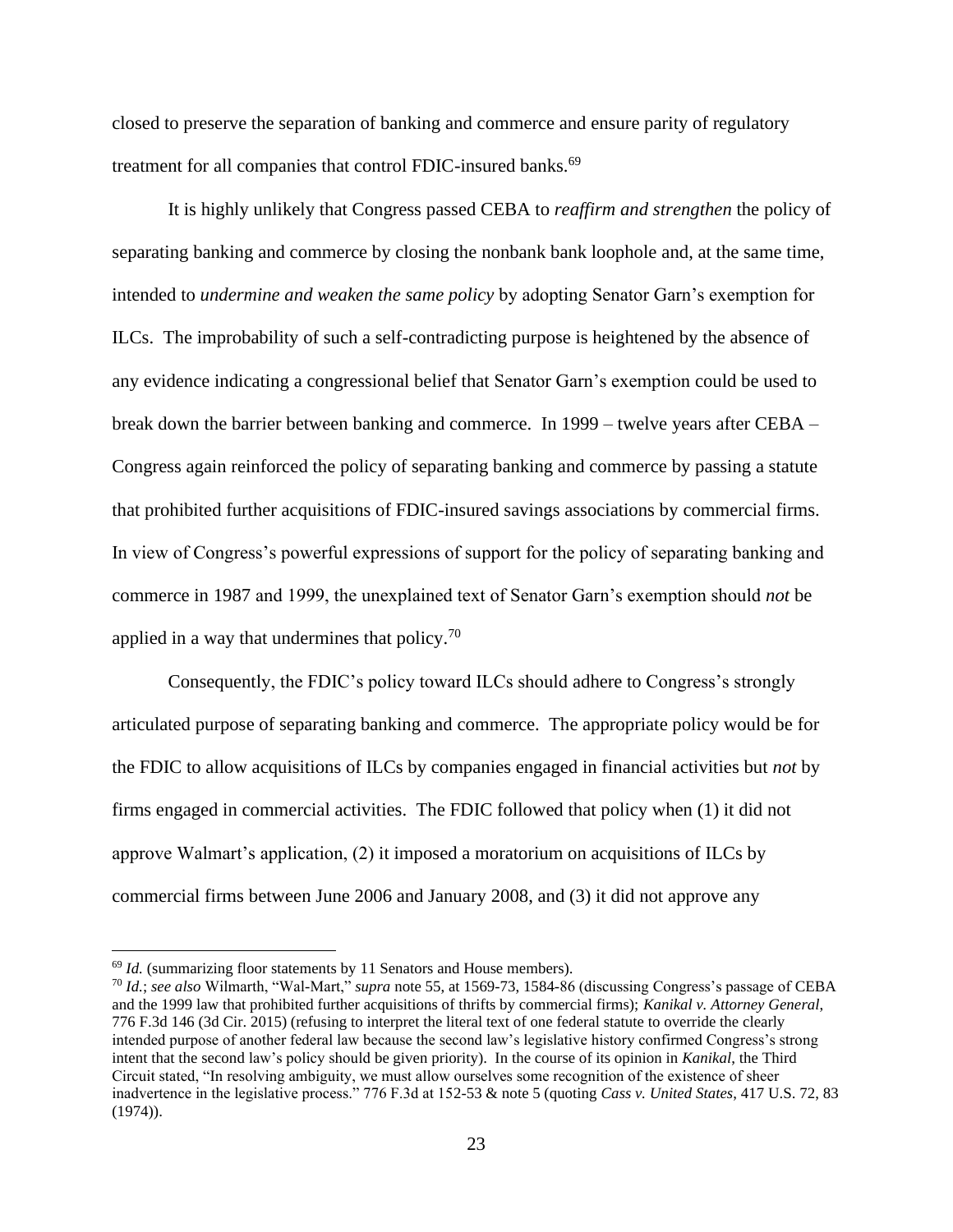acquisitions of ILCs by commercial firms between the expiration of its moratorium in 2008 and March 2020. Unfortunately, on March 18, 2020 – one day after the FDIC issued its proposed ILC rule – the FDIC approved deposit insurance applications for ILCs owned by Square and Nelnet. Square and Nelnet engage in a combination of financial and nonfinancial activities and would not qualify for status as bank holding companies under the BHC Act.<sup>71</sup>

The FDIC's issuance of the proposed ILC rule and its approvals of Square's and Nelnet's applications represent a fundamental and unwelcome change in the FDIC's policy toward ILCs. If adopted, the proposed ILC rule would encourage many other technology and commercial firms to acquire FDIC-insured ILCs.

For example, Rakuten recently renewed its application to acquire an FDIC-insured ILC in Utah. Rakuten is a large Japanese company involved in ecommerce, technology and other commercial activities. Rakuten's global website states that it conducts "over 70 businesses across e-commerce, digital content, communications and fintech," ranging from "new open platforms for e-commerce, to experiments with drones, chatbots, deep learning and AI." Rakuten's website also declares that "we challenge the status quo" and "embrace new and disruptive ideas."<sup>72</sup> If Rakuten acquires an FDIC-insured ILC, other Big Tech giants will almost certainly follow its example.

The FDIC should deny – or Congress should prevent – further acquisitions of ILCs by commercial firms. Further acquisitions would (i) severely undermine our longstanding policy of separating banking and commerce, (ii) create toxic conflicts of interest and pose serious threats

<sup>71</sup> Wilmarth, "Industrial Banks," *supra* note 3, at 1, 3-4 (also noting that Congress imposed a three-year moratorium on acquisitions of ILCs between July 2010 and July 2013).

<sup>72</sup> *Id.* at 1-2 (quoting statements on Rakuten's global website under the headings "About Us" and "Leadership"), available at [https://global.rakuten.com/corp/about/\)](https://global.rakuten.com/corp/about/); Jon Prior, "Rakuten refiles with FDIC for ILC charter," *American Banker* (May 29, 2020).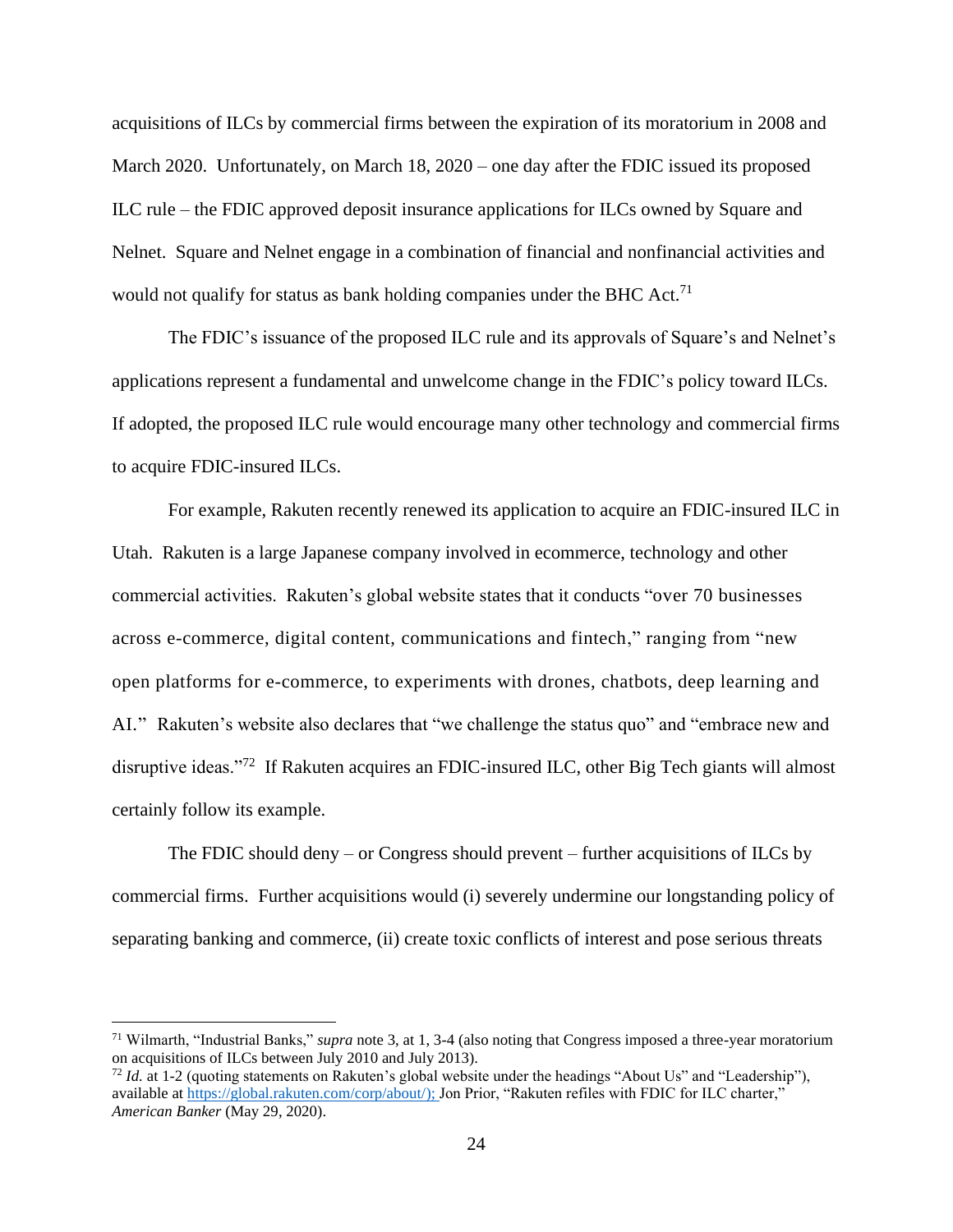to competition and consumer welfare, (iii) threaten to inflict large losses on the federal "safety net" for financial institutions during future systemic crises, and (iv) pose grave dangers to the stability of our financial system and the health of our general economy. Further acquisitions would contravene the public interest factors that the FDIC is required to consider under the FDI Act because those acquisitions would create (a) increased risks to the federal deposit insurance fund, (b) harmful impacts on communities and their residents, (c) adverse effects on competition, and (d) greater risks to the stability of the U.S. banking and financial systems.<sup>73</sup>

Commercial ownership of ILCs would pose serious threats to the stability of our financial system and our economy. The federal government bailed out several large corporate owners of ILCs during the financial crisis of 2007-09, including CIT Group, GE Capital, GMAC, Goldman Sachs, Merrill Lynch, and Morgan Stanley. Those bailouts illustrate the systemic dangers that are likely to arise when large nonbank corporations acquire ILCs and combine the operations of those ILCs with their other activities.<sup>74</sup>

Widespread ownership of ILCs by commercial firms would greatly increase the likelihood of contagious spillovers of risks and losses between the financial system and the general economy. During future financial crises and economic downturns, federal agencies would face intense pressures to rescue large commercial owners of ILCs to ensure the stability of our financial system and the health of our economy. For example, the German technology firm Wirecard was planning to pursue an acquisition of Deutsche Bank shortly before the revelation

<sup>73</sup> *See* Wilmarth, "Industrial Banks," *supra* note 3, at 2-13; *see also infra* note 79 and accompanying text (discussing the public interest factors that the FDIC must consider under the FDI Act). The FDIC's issuance of its proposed ILC rule also violated the Administrative Procedure Act because the FDIC did not provide the public with adequate notice of – and an opportunity to comment on – the agency's change in policy toward acquisitions of ILCs by commercial firms and its factual, legal, and policy reasons for making that change. *Id.* at 2, 13-14. <sup>74</sup> *Id.* at 6-8.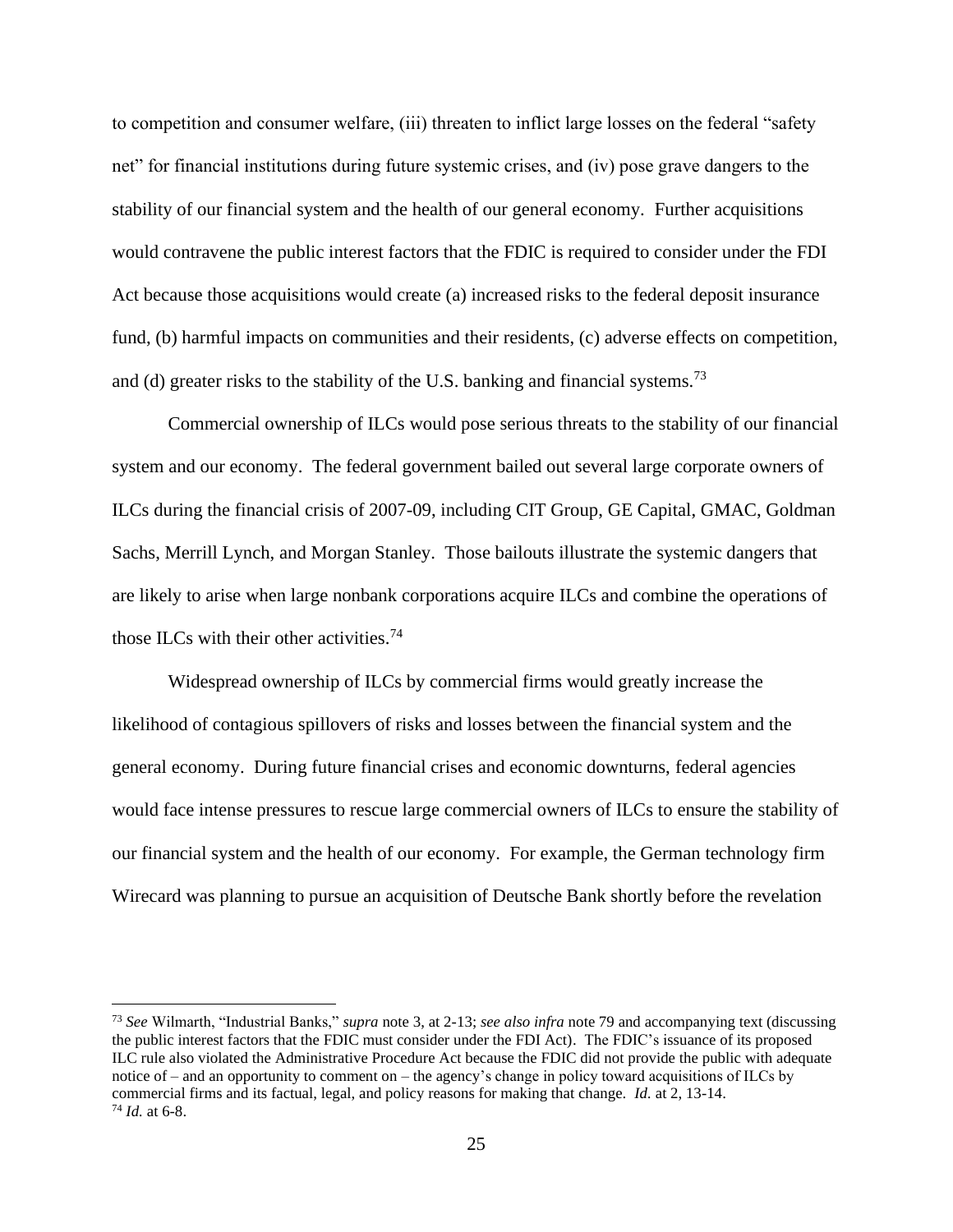of Wirecard's massive accounting fraud led to the firm's collapse in June 2020. <sup>75</sup> Imagine the systemic crisis that could have occurred if Wirecard had acquired Deutsche Bank before its accounting fraud became known to regulators and the public.

FDIC-insured ILCs have full access to the federal "safety net," including deposit insurance, Fed discount window loans, and the Fed's payment and settlement services. That access would give significant competitive advantages to commercial firms that acquire ILCs. In addition to the low-cost funding provided by ILC deposits and discount window loans, commercial owners would receive implicit "catastrophe insurance" in the form of expected federal support during future systemic crises. Allowing commercial firms to own ILCs would create a highly skewed playing field favoring big enterprises that could afford to acquire ILCs and handicapping smaller firms that could not.<sup>76</sup>

The financial industry and many commercial sectors of our economy (including the information technology industry) already display very high levels of concentration and are dominated by a small number of giant firms. That domination enable big incumbent firms to capture unjustified super-profits by using their market power to impose unfair prices on customers and suppliers, by acquiring or crowding out smaller firms, and by deterring entry by new firms.<sup>77</sup> Allow Big Tech giants and other large commercial firms to acquire ILCs would give them an additional competitive edge, thereby further impairing competition and harming customers and suppliers in many lines of commerce.

<sup>75</sup> *See* Olaf Storbeck, "Wirecard: the frantic final months of a fraudulent operation," *Financial Times* (Aug. 25, 2020), available a[t https://www.ft.com/content/6a660a5f-4e8c-41d5-b129-ad5bf9782256;](https://www.ft.com/content/6a660a5f-4e8c-41d5-b129-ad5bf9782256) Olaf Storbeck & Dan McCrum, "Wirecard's deceit went beyond its fraudulent Asian operations," *Financial Times* (Sept. 22, 2020), available at [https://www.ft.com/content/04c77d71-c2ff-4340-8cf9-ee9c55b800e0;](https://www.ft.com/content/04c77d71-c2ff-4340-8cf9-ee9c55b800e0) *see also* Todd H. Baker, "The Fall of Wirecard," *CLS Blue Sky Blog* (July 8, 2020), available at [https://clsbluesky.law.columbia.edu/2020/07/08/the](https://clsbluesky.law.columbia.edu/2020/07/08/the-fall-of-wirecard/)[fall-of-wirecard/.](https://clsbluesky.law.columbia.edu/2020/07/08/the-fall-of-wirecard/)

<sup>76</sup> Wilmarth, "Industrial Banks," *supra* note 3, at 8-9; Wilmarth, "Wal-Mart," *supra* note 55, at 1588-93, 1621. <sup>77</sup> *See* Thomas Philippon, *The Great Reversal: How America Gave Up on Free Markets* (2019); Timothy Wu, *The Curse of Bigness: Antitrust in the New Gilded Age* (2018).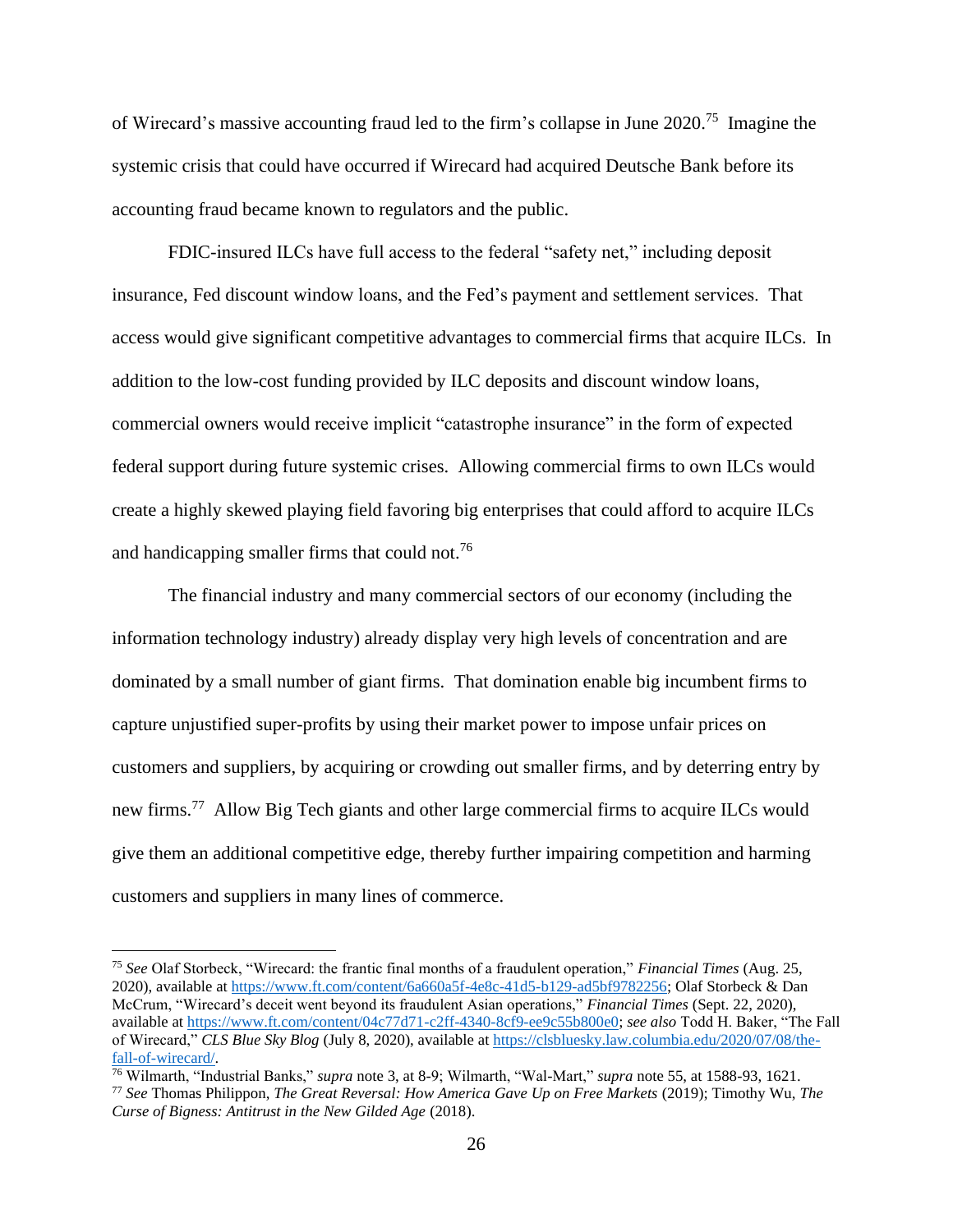#### **4. Acquisitions of ILCs and Fintech "Banks" by Commercial Firms Would Inflict Serious Harm on Our Economy and Society**

Acquisitions of ILCs and nondepository fintech national banks by Big Tech giants and other commercial firms would transform our financial system and economy in ways that are likely to impose significant harm on taxpayers, consumers, and communities. Big Tech firms already enjoy technological superiority over banks in the fields of automation, artificial intelligence, data management, and mobile payments. The rapid growth of Alibaba, Ant Financial, and Tencent in China's financial system indicate that Big Tech firms could potentially dominate major segments of our financial industry if those firms are allowed to establish "inhouse banks" and exploit their technological advantages. Financial regulators around the world are just beginning to grapple with a wide array of public policy issues raised by the potential entry of Big Tech firms into the banking industry. Those issues include concerns about unfair competition, limits on sharing of customer data, protection of privacy rights in customer financial and health information, as well as operational and systemic risks created by ownership of banks by large technology firms.<sup>78</sup>

The FDIC and OCC should not be allowed to preempt the ongoing consideration of these vitally important issues by allowing Big Tech giants to acquire ILCs and nondepository fintech "banks." Those acquisitions would create intense pressure on Congress to remove all of the BHC Act's restrictions on joint ownership of banks and commercial firms. Big Tech giants would not be satisfied with making "toehold" acquisitions of ILCs or fintech "banks." They would want to establish a stronger competitive presence in the financial industry by acquiring large full-service banks. Conversely, big banks would push Congress to create a "level playing

<sup>78</sup> *See* Kathryn Petralia, Thomas Philippon, Tara Rice & Nicholas Véron, *Banking Disrupted? Financial Intermediation in an Era of Transformational Technology* 25-38, 44-82 (Geneva Reports on the World Economy 22, 2019), available a[t https://www.cimb.ch/uploads/1/1/5/4/115414161/banking\\_disrupted\\_geneva22-1.pdf.](https://www.cimb.ch/uploads/1/1/5/4/115414161/banking_disrupted_geneva22-1.pdf)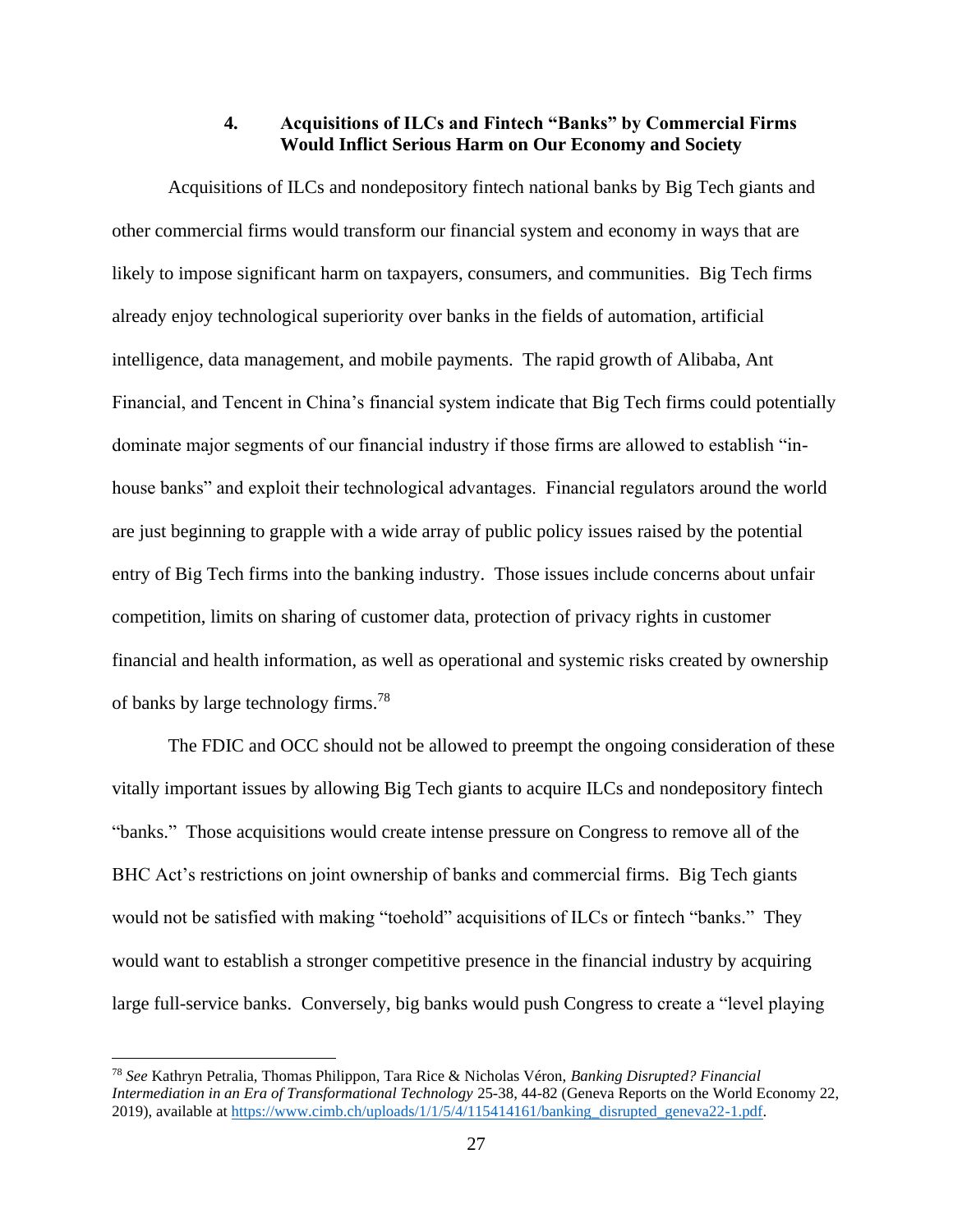field" by allowing banks to acquire technology firms. Allowing Big Tech firms to acquire ILCs and fintech national "banks" would almost certainly lead to large-scale combinations between giant technology firms and megabanks. Those combinations would magnify the excessive levels of concentration, the lack of effective competition, the "too big to fail" status, and the unhealthy political influence that our technology giants and megabanks already possess and exploit. Those outcomes would violate the public interest factors that the FDIC and other bank regulators must consider under the FDI Act.<sup>79</sup>

As shown above, Big Tech giants and other commercial firms that acquire ILCs or fintech "banks" would not be regulated by the Fed under the BHC Act. The FDIC and the OCC could not exercise the type of consolidated, comprehensive supervision over commercial owners of ILCs and fintech "banks" that the Fed currently exercises over bank holding companies under the BHC Act. For example, the FDIC and OCC could not conduct unlimited, full-scope examinations of commercial parent companies and their nonbank subsidiaries. In addition, the FDIC and OCC could not impose consolidated capital requirements and liquidity requirements on commercial parent companies, nor could they require those companies to undergo stress tests and resolution planning exercises that large bank holding companies must complete.<sup>80</sup>

The Wirecard debacle illustrates the great danger of allowing the FDIC and OCC to regulate ILCs or fintech "banks" without possessing comprehensive, consolidated supervisory authority over those institutions' parent companies and other nonbank affiliates. Felix Hufeld, president of BaFin (Germany's financial regulatory agency) told the Bundestag (Germany's

<sup>79</sup> Wilmarth, "Industrial Banks," *supra* note 3, at 9-13. The public interest factors that regulators must consider under the FDI Act include (a) risks to the federal deposit insurance fund, (b) the "convenience and needs" of communities and their residents, (c) adverse effects on competition, and (d) risks to the stability of the U.S. banking and financial systems. *See id.* at 12-13 (discussing 12 U.S.C. §§ 1815, 1816, 1817(j)(7), and 1828(c)(5)). <sup>80</sup> *See id.* at 10-11; *see also* 12 U.S.C. §§ 5365, 5371.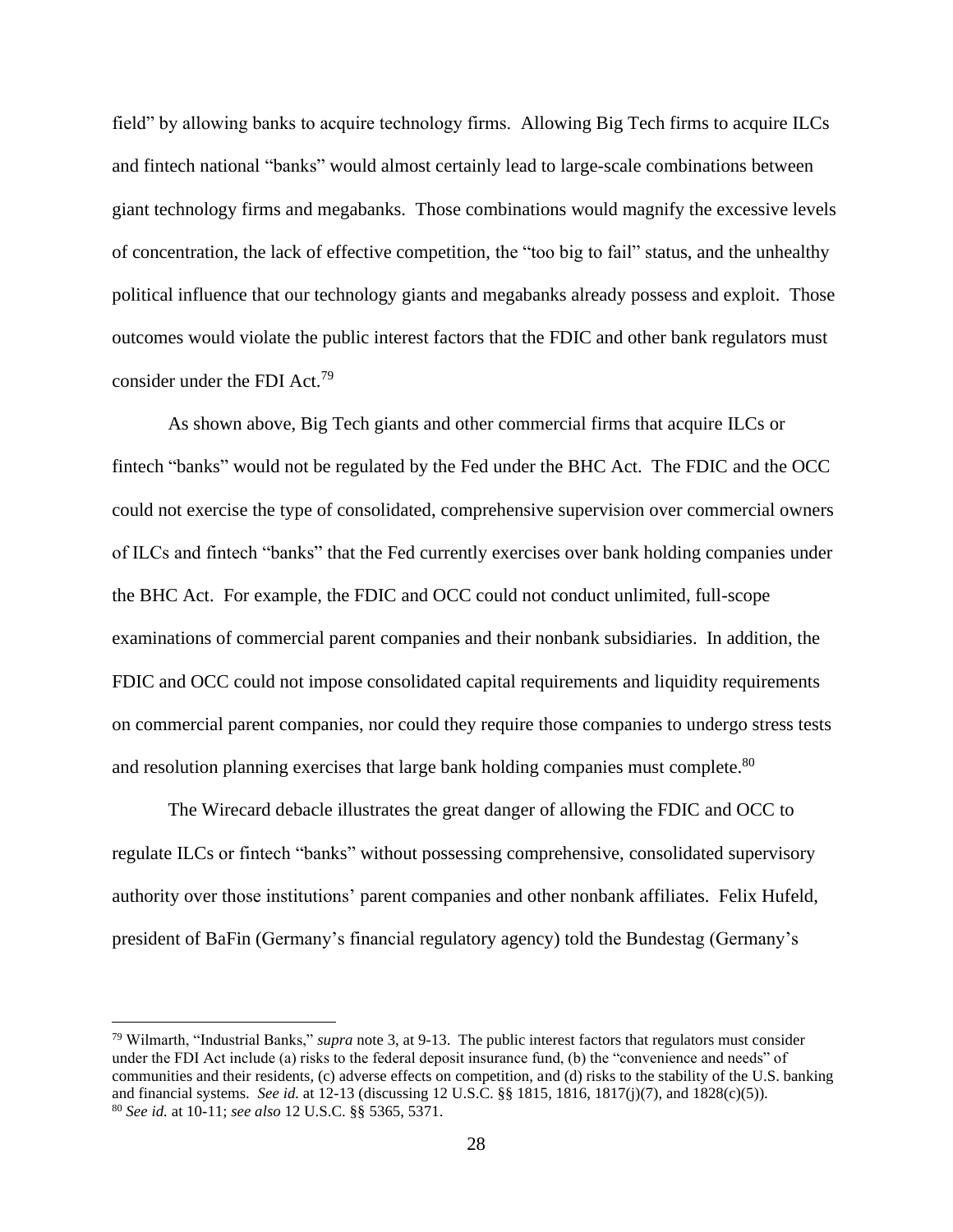federal legislature) that BaFin failed to uncover Wirecard's massive accounting fraud because BaFin lacked authority to supervise Wirecard and its complex international network of nonbank subsidiaries. Hufeld said that BaFin's "ability to act was limited because Wirecard was classified as a technology company rather than a financial services provider, and so was not fully under BaFin's purview. The agency only oversaw Wirecard Bank," a deposit-taking bank that Wirecard owned.<sup>81</sup>

Even if Congress decided to give the FDIC and OCC consolidated supervisory authority over commercial owners of ILCs and fintech "banks," that authority would *not* remove the grave threats posed by the resulting commercial-financial conglomerates. Any federal banking agency would face enormous logistical challenges in attempting to oversee complex and highly diversified commercial-financial conglomerates, including the need to hire personnel with expertise in many different commercial sectors of the U.S. economy. The catastrophic failures of federal financial agencies to regulate large bank holding companies as well as "shadow bank" financial conglomerates prior to the financial crisis of 2007-09 should persuade us that federal regulators would have an even *lower* probability of success in regulating highly diversified commercial-financial conglomerates.<sup>82</sup>

Big Tech giants and other large commercial owners of ILCs and fintech "banks" would inevitably be considered "too big to fail" by both regulators and market participants. Their "too big to fail" status, their extensive lobbying resources, and their political influence would also make them "too big to discipline adequately." Thus, any attempt to establish an effective system

<sup>81</sup> Guy Chazan & Olaf Storbeck, "Head of German financial watchdog defends agency's Wirecard role," *Financial Times* (July 1, 2020) (summarizing Hufeld's statement), available at [https://www.ft.com/content/fd2e1442-d35c-](https://www.ft.com/content/fd2e1442-d35c-412e-a7a5-aa4d5b52e629)[412e-a7a5-aa4d5b52e629;](https://www.ft.com/content/fd2e1442-d35c-412e-a7a5-aa4d5b52e629) *see also* Baker, *supra* note 75; Matthew Vincent, Jim Brunsden & Olaf Storbeck, "EU watchdog to probe German regulators after Wirecard collapse," *Financial Times* (July 15, 2020), available at [https://www.ft.com/content/7b711f0e-0e2d-4639-94db-0c26b4073e78.](https://www.ft.com/content/7b711f0e-0e2d-4639-94db-0c26b4073e78)

<sup>82</sup> Wilmarth, "Industrial Banks," *supra* note 3, at 4-7, 11-12; *see also supra* note 29, *infra* note 134 and accompanying text (discussing regulatory failures that contributed to the financial crisis of 2007-09).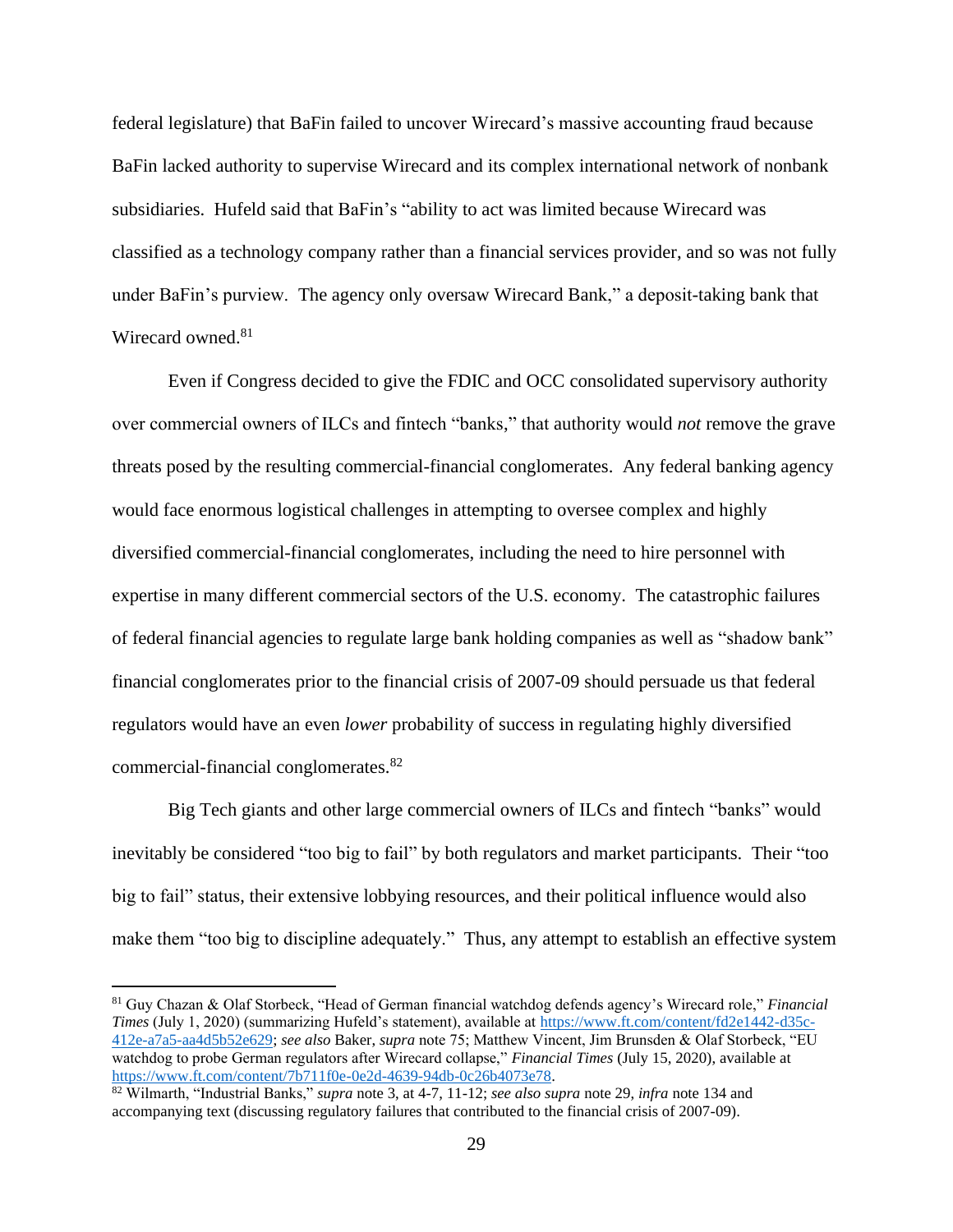of consolidated supervision for commercial-financial conglomerates would almost certainly fail. The unfeasibility of consolidated supervision for large commercial-financial conglomerates provides a further compelling reason for prohibiting their existence.<sup>83</sup>

### **II. The OCC's and FDIC's Usury Preemption Transfer and "True Lender" Rules Violate Federal Laws and Threaten to Impose Severe Injuries on Consumers and Small Businesses**

### **A. Federal Laws Prohibit the OCC and FDIC from Extending the Scope of Federal Preemption to Benefit Nonbanks**

## **1. The OCC's and FDIC's Usury Preemption Transfer Rules Are Unlawful**

Since 1864, Section 85 of the NBA has specified the "interest" that a national bank may "take, receive, reserve, and charge" on its loans. The "interest" allowed to a national bank under Section 85 is governed by the usury laws of the state in which the bank is "located." Section 85 confers on each national bank a preemptive immunity from state usury laws except for the usury laws of the state in which that bank is "located."<sup>84</sup>

The OCC lacked authority to issue its usury preemption transfer rule, which purports to extend the preemption provided to national banks under Section 85 to reach third-party purchasers, assignees, and transferees of loans made by national banks.<sup>85</sup> Section 85's explicit terms make clear that the power to charge "interest" thereunder is granted *only* to national banks and does *not* extend to purchasers, assignees, or transferees of loans made by national banks. Less than a decade after Congress enacted the NBA, the Supreme Court held that Section 85 was intended "to allow *to National associations* the rate allowed by the State to natural persons

<sup>83</sup> Wilmarth, "Industrial Banks," *supra* note 3, at 11-12; Wilmarth, "Wal-Mart," *supra* note 55, at 1617-21.

<sup>84</sup> Act of June 3, 1864, § 30, 13 Stat. 108 (codified as amended at 12 U.S.C. § 85); *see also Marquette National Bank v. First of Omaha Serv. Corp.*, 439 U.S. 299 (1978).

<sup>85</sup> OCC Usury Preemption Transfer Rule, *supra* note 4.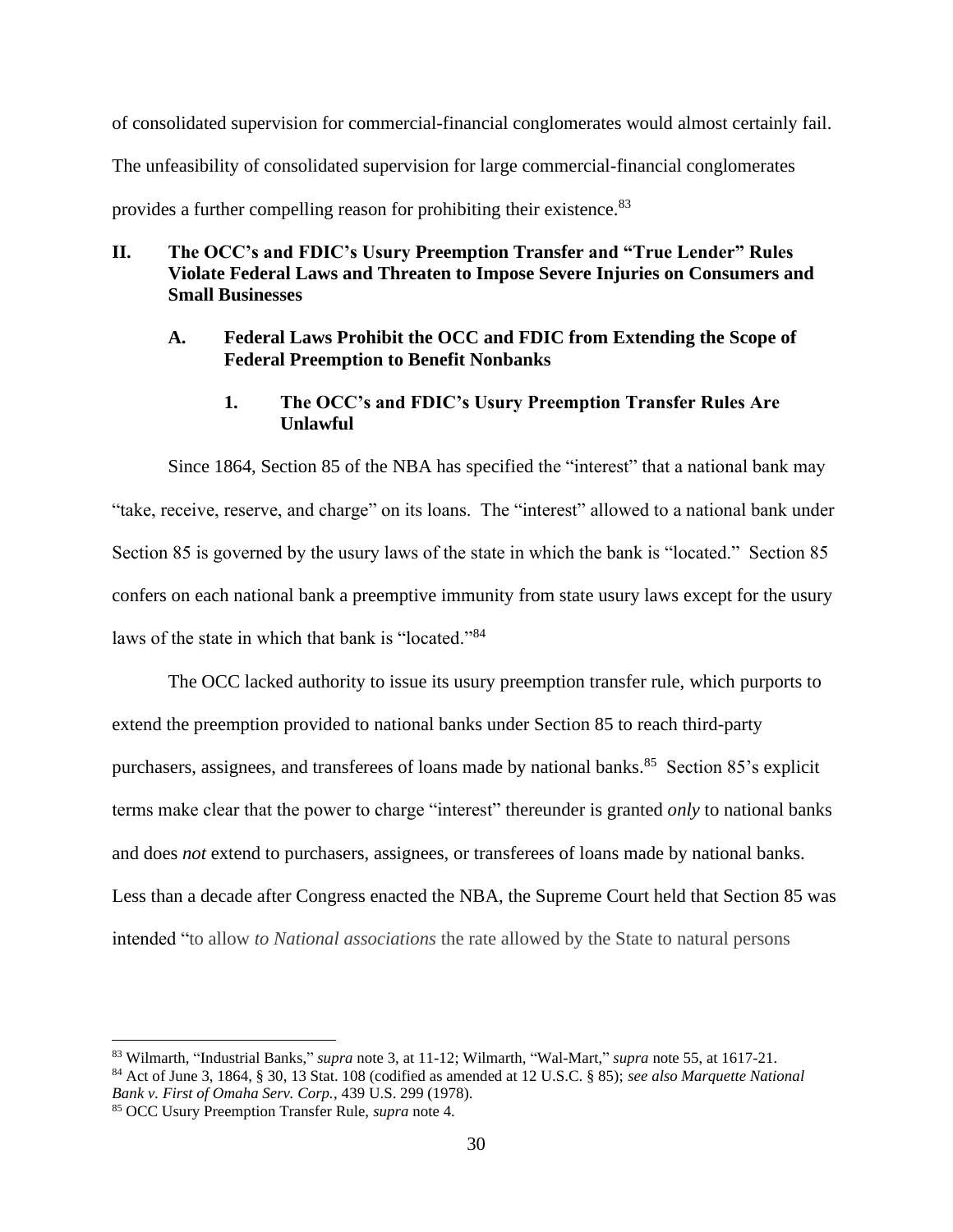generally, and a higher rate, if State banks of issue were authorized to charge a higher rate."<sup>86</sup> A century later, the Supreme Court's *Marquette* decision stated that Section 85 provides the terms on which "a *national bank* may charge interest."<sup>87</sup> The Court explained that its *Marquette*  decision – which allowed a national bank to "export" to borrowers in other states the interest rate allowed by the state in which the bank was "located" – did *not* apply to the bank's nondepository subsidiary or to other parties with which the bank had contractual relationships.<sup>88</sup>

In 1980, Congress enacted two statutes, 12 U.S.C.  $\S$  1463(g)(1) and 1831d, which were designed to give federal savings associations and FDIC-insured, state-chartered depository institutions "parity, or competitive equality" with national banks in terms of the "interest" they can charge on their loans.<sup>89</sup> Congress also intended that Sections 1463(g) and 1831d would "provide federally-insured credit institutions with the same 'most-favored-lender' status enjoyed by national banks."<sup>90</sup> The preemptive immunity granted by Sections 1463(g) and 1831d applies *only* to "interest" lawfully charged by federal savings associations and FDIC-insured, statechartered depository institutions. The preemptive scope of those statutes is the same as Section 85, which applies *only* to "interest" lawfully charged by national banks.<sup>91</sup>

Sections 1463(g) and 1831d were enacted as part of Section 521 of the Depository Institutions Deregulation and Monetary Control Act of 1980 (DIDMCA).<sup>92</sup> Like Section 85,

<sup>86</sup> *Tiffany v. National Bank of Missouri*, 85 U.S. (18 Wall.) 409, 413 (1873) (emphasis added).

<sup>87</sup> *Marquette National Bank*, 439 U.S. at 308 (emphasis added).

<sup>88</sup> See *Marquette*, 439 U.S. at 307-08 ("There is no allegation in petitioners' complaints that either Omaha Service Corp. or the Minnesota merchants and banks participating in the BankAmericard program are themselves extending credit in violation of Minn. Stat. § 48.185 (1978), and we therefore have no occasion to determine the application of the National Bank Act in such a case.").

<sup>89</sup> *Greenwood Trust Co. v. Massachusetts*, 971 F.2d 818, 827 (1st Cir. 1992) (quoting 126 Cong. Rec. 6900 (1980) (remarks of Sen. Proxmire)), *cert. denied*, 506 U.S. 1052 (1993); *accord*, *Garvey Properties/762 v. First Financial Savings & Loan Ass'n*, 845 F.2d 519, 520-22 (5th Cir. 1988).

<sup>90</sup> *Garvey Properties*, 845 F.2d at 521.

<sup>91</sup> See *In re Community Bank of N. Va.*, 418 F.3d 277, 296 (3d Cir. 2005) (Sections 85 and 1831d "apply only to national banks and state chartered banks, not to non-bank purchasers of second mortgage loans"). <sup>92</sup> Pub. L. No. 96-221, § 521, 94 Stat. 132, 164.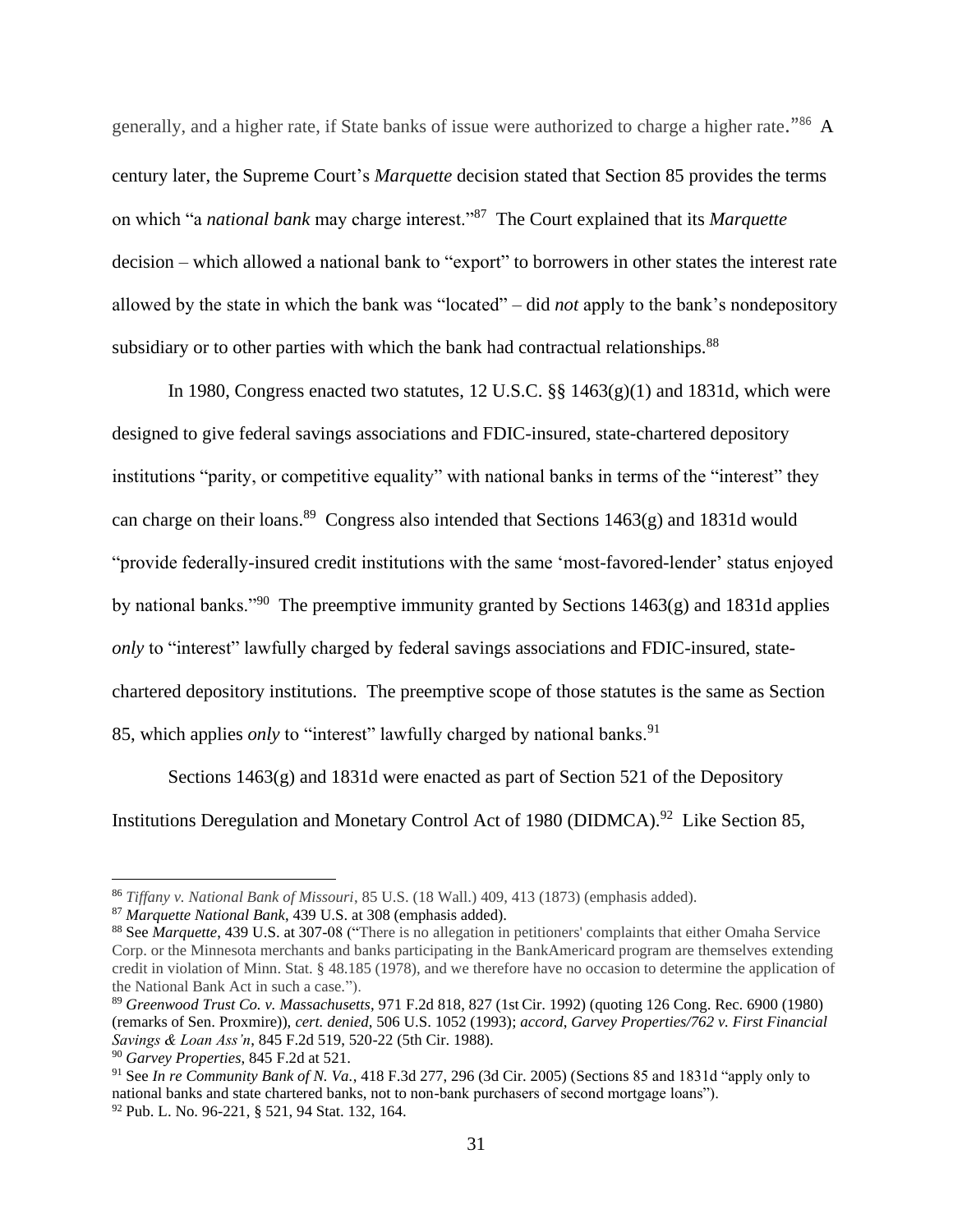Sections 1463(g) and 1831d do *not* include any reference to the right of a federally-chartered or federally-insured depository institution to transfer its preemptive immunity from state usury laws to purchasers, assignees, and other transferees of its loans.

In contrast, 12 U.S.C. § 1735f-7a – enacted as part of Section 501 of DIDMCA – preempts state usury laws from applying to originations and "credit sales" of first-lien residential mortgages that qualify as "federally related mortgage loans" under 12 U.S.C. § 1735f-5(b). Congress intended that the preemption provided by Section 501 would apply to *both* originations *and* sales of qualifying first-lien residential mortgages. Congress wanted to "facilitate a national housing policy and the functioning of a national secondary market in mortgage lending."<sup>93</sup> Congress therefore made clear that qualifying first-lien residential mortgages made by "eligible lenders" would continue to receive the benefit of Section 501's preemption of state usury laws if those mortgages were subsequently sold to investors who were not "eligible lenders."<sup>94</sup>

Thus, the preemption authorized by Section 501 of DIMCA applies to sales of qualifying first-lien residential mortgages and covers purchasers of those mortgages. In contrast, the preemption authorized by Section 521 of DIDMCA, which enacted Sections 1463(g) and 1831d, does *not* refer to "sales" of loans or to purchasers of loans. The Supreme Court has repeatedly held that Congress is presumed to act "intentionally and purposely" when "it includes particular language in one section of a statute but omits it in another section of the same Act."<sup>95</sup> That presumption is especially strong when the two statues were enacted "simultaneously" by the

<sup>93</sup> *Smith v. Fidelity Consumer Discount Co.*, 898 F.2d 907, 911 (3d Cir. 1990) (quoting S. Rep. No. 96-368, at 19 (1979)).

<sup>94</sup> *See* S. Rep. No. 96-368, at 19 (1979) ("[I]t is the committee's intent that loans originated under this usury exemption will not be subject to claims of usury even if they are later sold to an investor who is not exempt under this section.").

<sup>95</sup> *Barnon v. Sigmon Coal Co.*., 534 U.S. 438, 452 (2002) (quoting *Russelo v. United States*, 464 U.S. 16, 23 (1983)); *accord*, *INS v. Cardoza-Fonseca*, 480 U.S. 421, 432 (1987).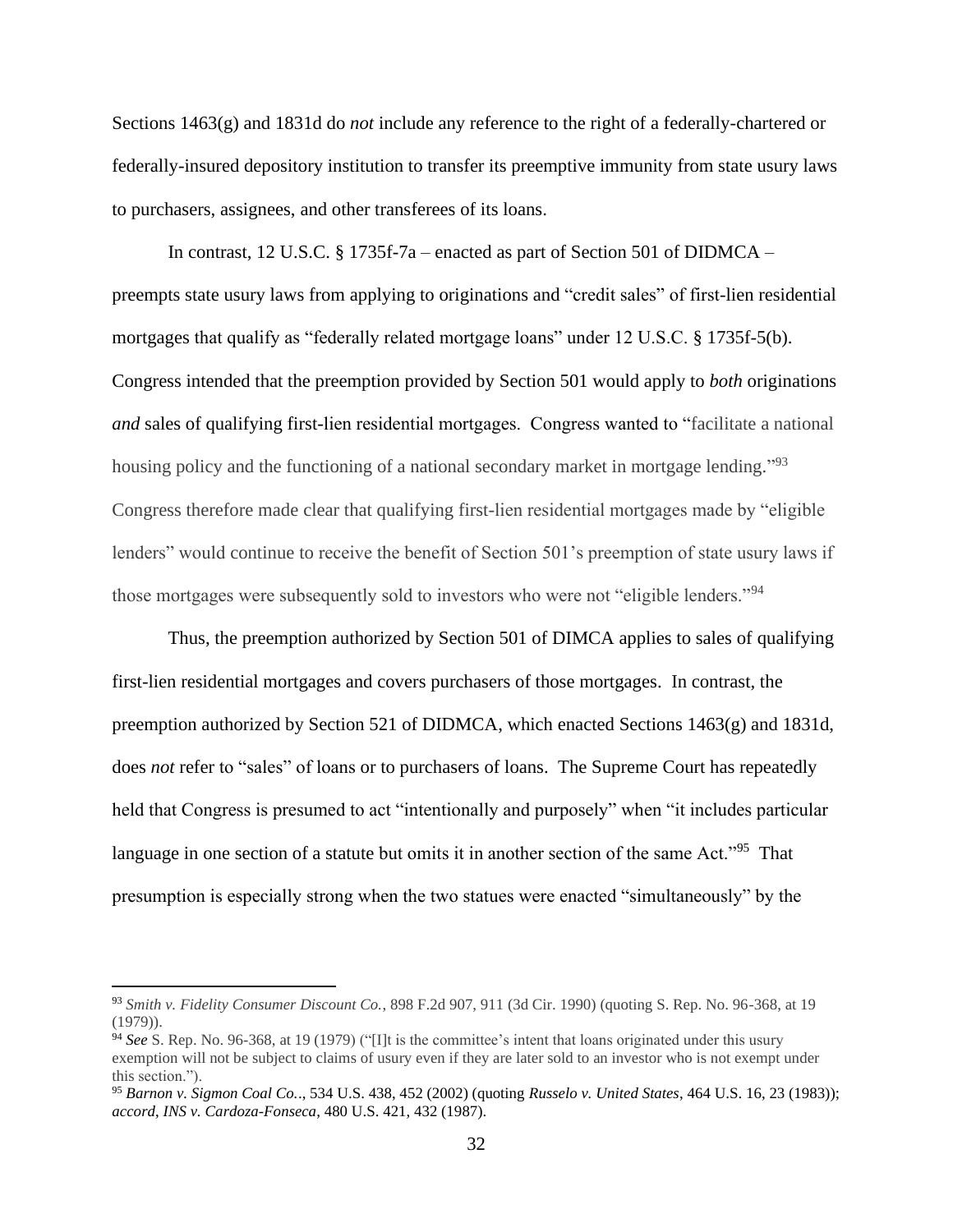"same Congress," as Sections 501 and 521 of DIDMCA were in 1980.<sup>96</sup> It must therefore be presumed that Congress acted "intentionally and purposefully" when it did *not* make any reference to "sales" of loans or purchasers of loans in Section 521 of DIDMCA.

The absence of any reference to "sales" of loans in Section 521 of DIDMCA supports the conclusion that the preemption provided to national banks by 12 U.S.C. 85 – the historical model for Section 521 – also does *not* extend to purchasers of loans.<sup>97</sup> That conclusion is further bolstered by the Alternative Mortgage Transactions Parity Act, 12 U.S.C. §§ 3801-06 (AMTPA), which was enacted only two years after DIDMCA. Under 12 U.S.C. § 3803, "housing creditors" (including state-chartered, non-depository lenders) can "make, purchase, and enforce alternative mortgage transactions" in accordance with AMTPA, regardless of contrary state laws. Thus, the scope of AMTPA's preemption expressly extends to purchasers of qualifying alternative mortgages, in the same way that the preemptive scope of Section 501 of DIDMCA includes purchasers of qualifying first-lien residential mortgages. Section 501 of DIDMCA and AMTPA show that Congress knew how to make its intention clear when it wanted to extend preemptive immunity to purchasers of loans.

The preemption standards for national banks under 12 U.S.C.§ 25b – which Congress adopted in 2010 – reinforce the conclusion that Sections 85 does *not* provide preemptive immunity for purchasers, assignees, and other transferees of loans made by national banks. Sections  $25b(b)(2)$ , (e), and (h)(2) provide that state laws apply to subsidiaries, affiliates, and agents of national banks to the same extent as they apply to any other person subject to those

<sup>96</sup> *Cardoza-Fonseca*, 480 U.S. at 432.

<sup>97</sup> See *Greenwood Trust,* 971 F.2d at 827 ("The historical record clearly requires a court to read the parallel provisions of [DIDMCA] and the [National] Bank Act *in pari materia*."); *accord*, *In re Community Bank of N. Va.*, 418 F.3d at 295-96 ("[T]he language of the two statutes [– Sections 1831d and 85 –] should ordinarily be interpreted in the same way.").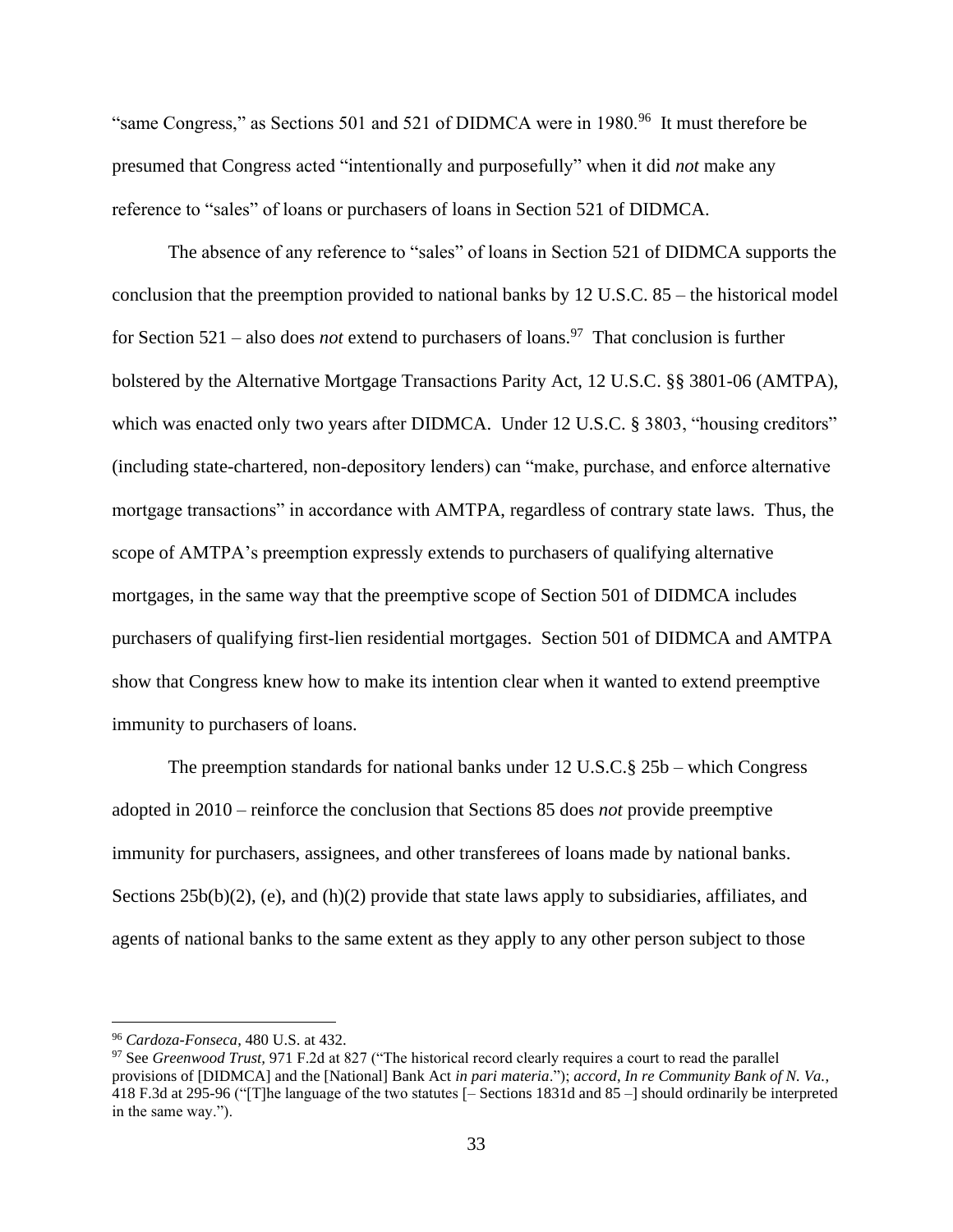state laws – *unless* the subsidiary, affiliate, or agent is itself chartered as a national bank.<sup>98</sup> Similarly, state laws apply to subsidiaries, affiliates, and agents of federal savings associations pursuant to 12 U.S.C. § 1465(a), which establishes equivalent preemption standards for federal thrifts.

The foregoing provisions of Section 25b overruled several court decisions prior to 2010 that extended the NBA's preemptive scope to cover nonbank subsidiaries and agents of national banks.<sup>99</sup> In light of Section 25b's express *denial* of NBA preemption to nonbank subsidiaries, affiliates, and agents of national banks, the OCC's usury preemption transfer rule violated congressional intent by purporting to extend the preemptive scope of Sections 85 and 1463(g) to reach purchasers and assignees of loans. Purchasers and assignees of loans are counterparties to contracts with national banks and federal thrifts, just as agents are and most subsidiaries and affiliates are. Purchasers and assignees of loans cannot claim any entitlement to a preemptive immunity that Congress has expressly *denied* to other types of contract counterparties that have *closer* relationships with national banks and federal thrifts.

Section 25b(f) provides additional evidence of Congress's intent *not* to extend preemption of state usury laws beyond national banks. Section 25b(f) preserves only "the authority conferred by section 85 . . . for the charging of interest *by a national bank*" from the limitations on preemption established by Section 25b (emphasis added). Federal savings associations are subject to the same limited scope of preemption under 12 U.S.C. § 1465(a).

<sup>98</sup> *See* S. Rep. No. 111-176, at 176 (2010) (Under Dodd-Frank, "State law applies to State-chartered nondepository institution subsidiaries, affiliates, and agents of national banks, other than entities that are themselves chartered as national banks."); Wilmarth, "Dodd-Frank," *supra* note 29, at 934-35.

<sup>99</sup> See *Mississippi Dept. of Finance v. Pikco Finance, Inc.*, 97 So.3d 1203, 1209 n.7 (Miss. 2012) (recognizing that Dodd-Frank overruled the preemptive ruling of *Watters v. Wachovia Bank, N.A.*, 550 U.S. 1 (2007), with respect to operating subsidiaries of national banks); *Phillips v. Bank of America, N.A.*, 186 Cal.Rptr.3d 434, 444 (Cal. App. 2015) (same); Wilmarth, *supra* note 29, at 934-35 (discussing *Watters* and other decisions whose preemptive rulings concerning subsidiaries and agents of national banks were overruled by Dodd-Frank).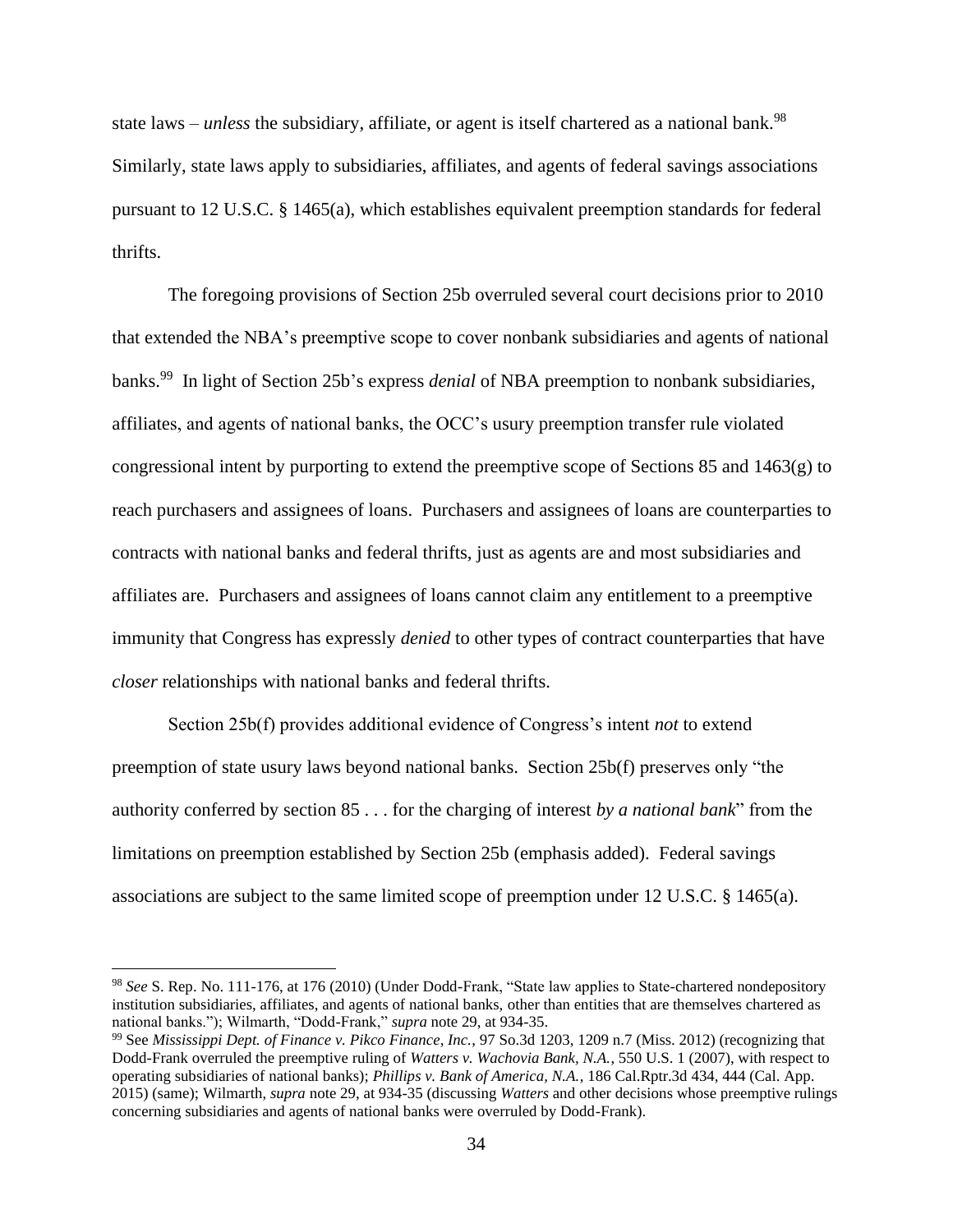Like Sections 85, 1463(g), and 1831d, Section 25b(f) does *not* refer to purchasers, assignees, or other transferees of loans made by national banks.

When the OCC proposed its usury preemption transfer rule, the OCC acknowledged that its assertion of preemptive immunity for purchasers, assignees, and other transferees of loans made by national banks and federal thrifts was *not* based on any language "expressly stated" in Sections 85 and  $1463(g)$ .<sup>100</sup> The OCC also recognized that its rule was contrary to the decision of the Second Circuit Court of Appeals in *Madden v. Midland Funding*. The Second Circuit held in *Madden* that any extension of Section 85's preemption to cover debt collectors who purchased loans from national banks would be an "overly broad application" of the NBA. The Second Circuit concluded that such an outcome "would create an end-run around usury laws for nonnational bank entities that are not acting on behalf of a national bank."<sup>101</sup>

The OCC argues that its usury preemption transfer rule is supported by the "common-law [principles of] valid-when-made and the assignability of contracts," which it derives from court decisions dating back to the 19th century. According to the OCC, it is "not citing these tenets as independent authority for this rulemaking but rather as tenets of common law that inform its reasonable interpretation of section 85."<sup>102</sup>

The OCC cannot rely on common-law principles from federal court decisions to expand the preemptive scope of federal statutes. The Supreme Court has made clear since 1938 that "[t]here is no federal general common law."<sup>103</sup> The Supreme Court has repeatedly held that "cases in which judicial creation of a special federal [common law] rule would be justified . . .

<sup>&</sup>lt;sup>100</sup> OCC, Notice of proposed rulemaking, "Permissible Interest on Loans That Are Sold, Assigned, or Otherwise Transferred," 84 Fed. Reg. 64229, 64230 (Nov. 21, 2019).

<sup>101</sup> *Madden v. Midland Funding, LLC*, 786 F.3d 246, 251-52 (2d Cir. 2015), *cert. denied*, 136 S. Ct. 2505 (2016). The OCC's usury preemption transfer rule is designed to overrule *Madden. See* 85 Fed. Reg. at 33531-33.

<sup>102</sup> OCC Usury Preemption Transfer Rule, *supra* note 4, at 33532 (citing, inter alia, *Nichols v. Fearson,* 32 U.S. (7 Pet.) 103 (1833), and *Gaither v. Farmers & Mechanics Bank of Georgetown*, 26 U.S. (1 Pet.) 37 (1828)). <sup>103</sup> *O'Melveny & Myers v. FDIC*, 512 U.S. 79, 83 (1994) (quoting *Erie R. Co. v. Tompkins*, 304 U.S. 64, 78 (1938)).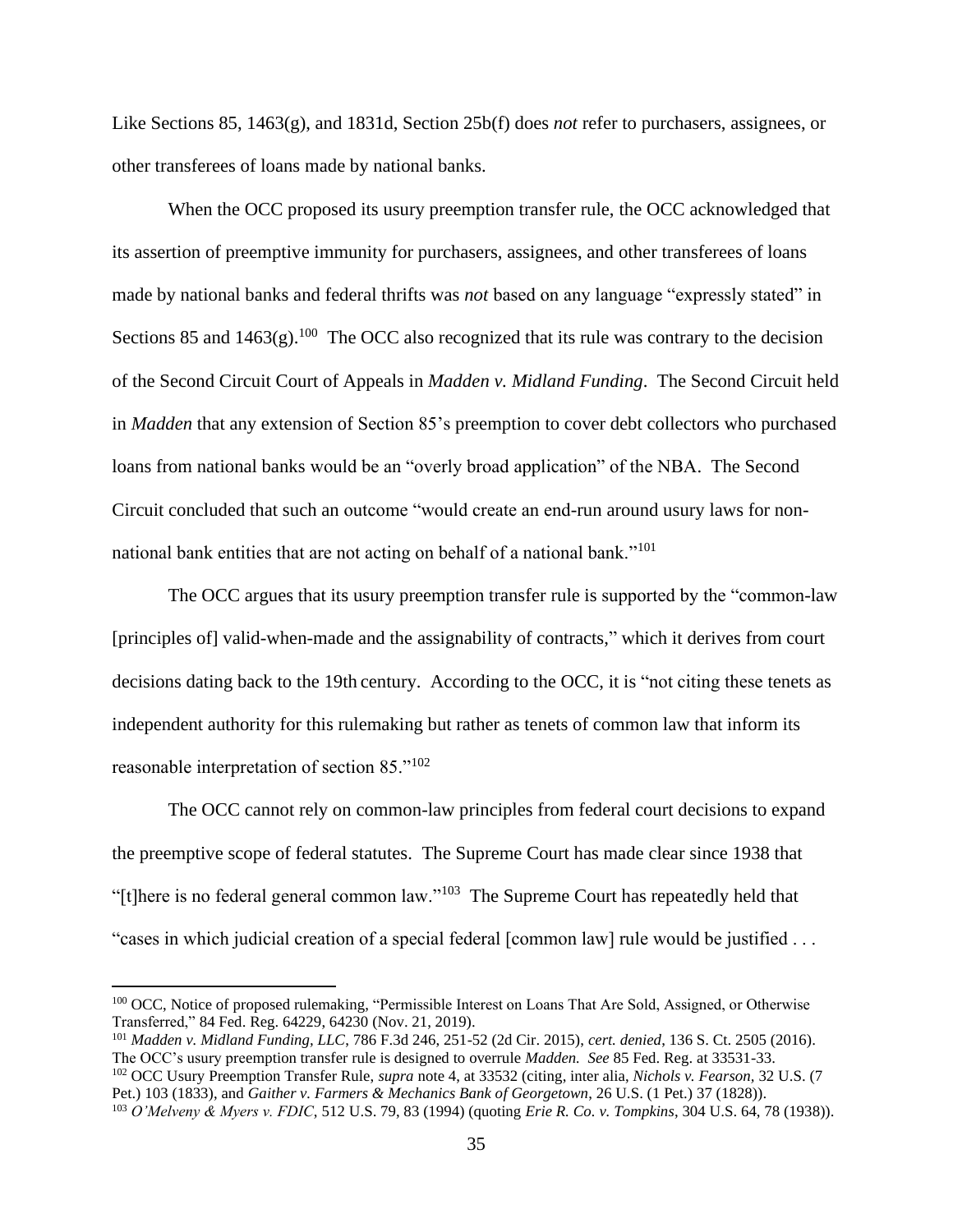are . . . 'few and restricted.'"<sup>104</sup> The Supreme Court has twice struck down attempts by the FDIC to expand the scope of preemption under the FDI Act by invoking federal common-law rules.

In its 1997 *Atherton* decision, the Supreme Court held that a "federal common law" duty of ordinary care for bank directors and officers did not expand the preemptive scope of 12 U.S.C. § 1821(k). Section 1821(k) imposes liability on directors and officers of FDIC-insured banks for gross negligence. However, the statute is silent on the question of whether the FDIC can hold bank directors and officers liable for simple negligence in cases where applicable state laws do not impose a duty of ordinary care. The FDIC claimed that it could impose liability for simple negligence based on a "federal common law" rule dating from the 19th century, even if applicable state laws denied liability for simple negligence. The Supreme Court rejected the FDIC's claim and held that "state law, not federal common law, provides the applicable rules for decision," except where Section 1821(k) preempted state law by stipulating a gross negligence standard. The Court pointed out that "federally chartered banks are subject to state law," and "a federal charter by itself shows no conflict, threat, or need for 'federal common law."<sup>105</sup>

In its 1993 *O'Melveny & Myers* decision, the Court rejected a similar preemption claim by the FDIC. The FDIC asserted that a law firm should be held liable for negligence and breach of fiduciary duty based on its alleged malpractice in representing a failed thrift institution. The FDIC argued, based on a "federal common-law rule," that the law firm could not defend itself by imputing the knowledge of corporate officers to the thrift or to the FDIC as the thrift's receiver. Again, Section 1821 was silent about any imputation of knowledge from corporate officers to their institution and the FDIC. However, applicable state laws did impute the knowledge of

<sup>104</sup> *Atherton v. FDIC*, 519 U.S. 213, 218 (1997) (quoting *O'Melveny & Myers*, 512 U.S. at 87) (quoting *Wheeldin v. Wheeler*, 373 U.S. 647, 651 (1963)). <sup>105</sup> *Atherton*, 519 U.S. at 218-26.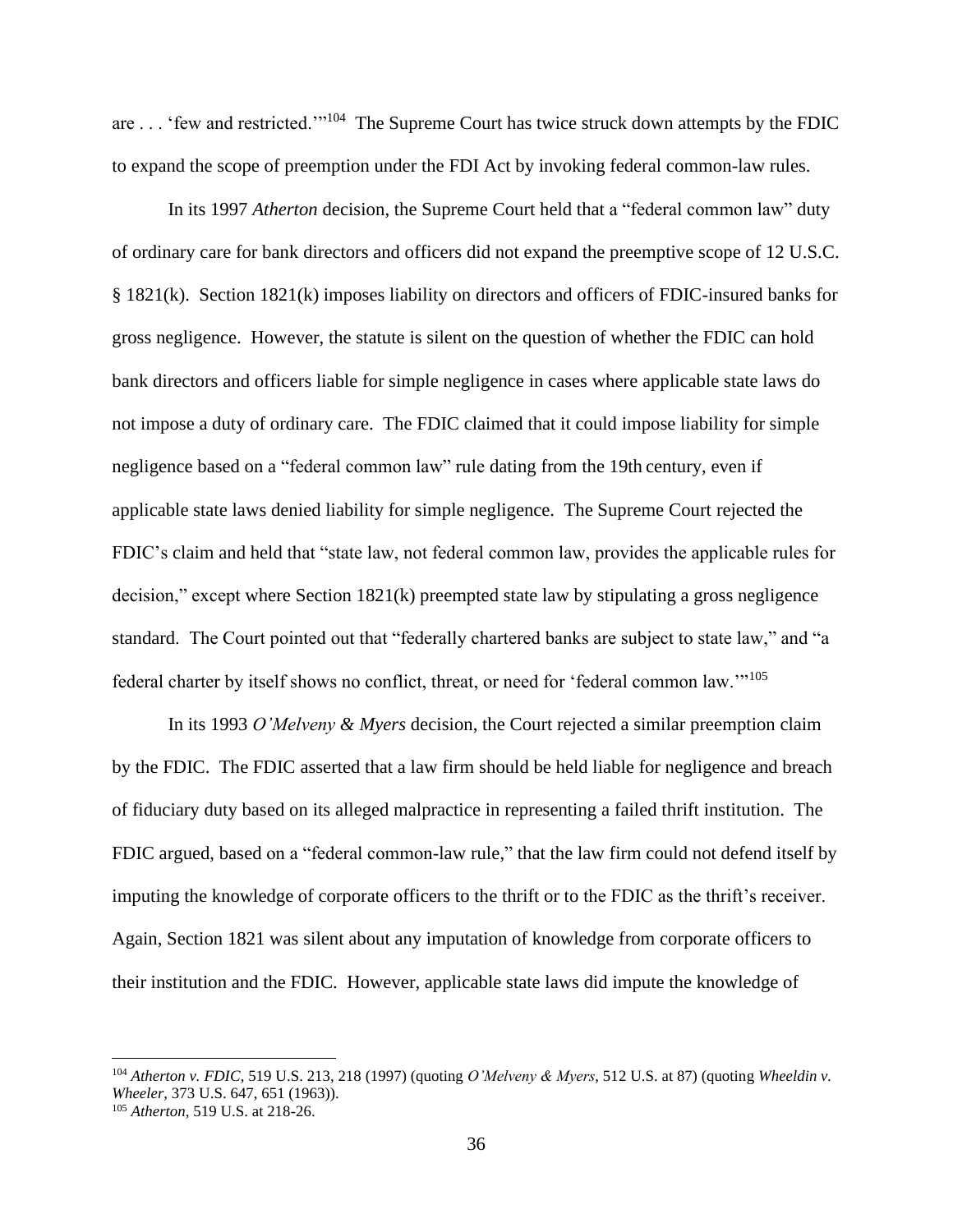those officers to both the thrift and the FDIC. After reviewing the "comprehensive and detailed" provisions of Section 1821, the Supreme Court determined that "matters left unaddressed in such a scheme are presumably left to the disposition provided by state law." The Court held that Section 1821 "places the FDIC in the shoes of the insolvent S&L, to work out its claims under state law, except where some provision in the extensive framework of [Section 1821] provides otherwise. *To create additional 'federal common-law' exceptions is not to 'supplement' this scheme, but to alter it.*" 106

The OCC's reliance on common-law "tenets" to expand the preemptive scope of 12 U.S.C. §§ 85 and 1463(g) is invalid for the same reasons that the Supreme Court rejected the FDIC's reliance on "federal common law rules" in *Atherton* and *O'Melveny & Myers*. The OCC's usury preemption transfer rule applies to transactions between private parties (national banks and purchasers, assignees, and transferees of their loans). The OCC's rule does not implicate the rights, liabilities, or duties of the United States or its agencies, officials, or contractors, and it also does not involve U.S. foreign relations or admiralty matters. The Supreme Court has held that application of a federal common-law rule is *not* justified when "private parties," including national banks, are involved in a dispute relating to a "private transaction" that "does not touch the rights and duties of the United States."<sup>107</sup>

Consequently, the OCC cannot rely on common-law "tenets" to expand the preemptive scope of 12 U.S.C. 85 and 1463(g). In determining whether federal statutes preempt state authority in a traditional field of state regulation, such as consumer protection, federal courts "start with the assumption that the historic police powers of the States were not to be superseded

<sup>106</sup> *O'Melveny & Myers*, 512 U.S. at 85-88 (emphasis added).

<sup>107</sup> *Bank of America National Trust & Savings Ass'n v. Parnell*, 352 U.S. 29, 33-34 (1956); *see also Atherton*, 519 U.S. at 226.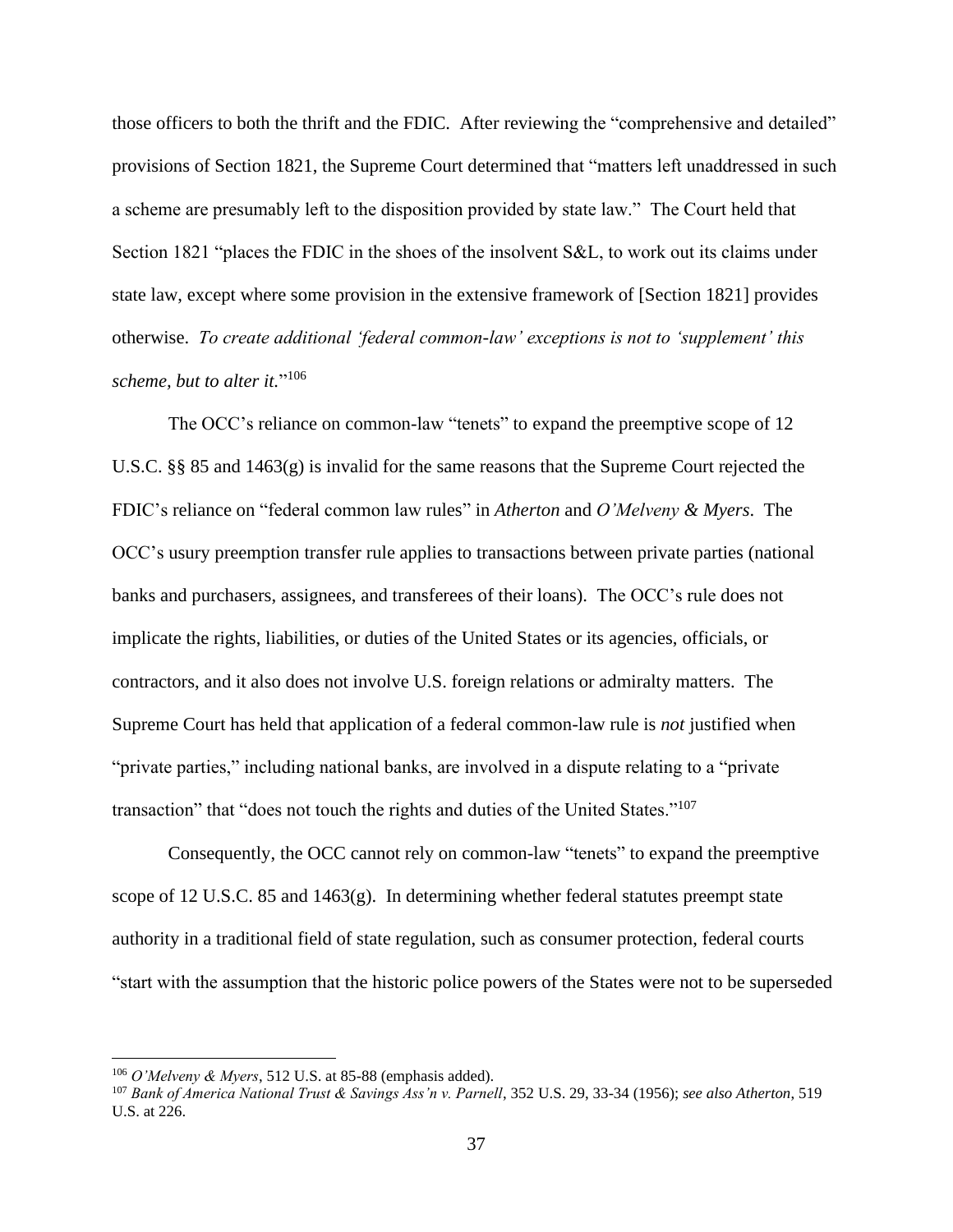by the Federal Act unless that was the clear and manifest purpose of Congress."<sup>108</sup> Courts have held that "compelling evidence of [Congress's] intention to preempt" is required" before they will conclude that a federal statute preempts state consumer protection laws.<sup>109</sup>

There is no "compelling evidence" of any "clear and manifest purpose of Congress" to extend the scope of usury preemption under Sections 85 and 1463(g) to reach purchasers, assignees, and other transferees of loans made by national banks and federal thrifts. On the contrary, as shown above, the express terms of Sections  $85$  and  $1463(g)$  apply only to "interest" that is lawfully "charge[d]" by national banks and federal thrifts. When Congress wanted to extend usury preemption to reach purchasers of mortgage loans under DIDMCA and AMTPA, Congress made its intention crystal clear.

When the FDIC proposed its own usury preemption transfer rule, it acknowledged that 12 U.S.C. § 1831d "is patterned after section 85 and receives the same interpretation as section 85."<sup>110</sup> Accordingly, the FDIC's authority to preempt state usury laws under Section 1831d is no broader than the OCC's authority under Section 85 and does *not* extend to third parties that acquire bank loans. The OCC's and FDIC's usury preemption transfer rules plainly exceed their statutory authority, and both rules are invalid.<sup>111</sup>

### **2. The OCC's Proposed "True Lender" Rule Is Unlawful and Would Enable National Banks to Form "Rent-a-Charter" Schemes with Predatory Nonbank Lenders**

Under the OCC's proposed "true lender" rule, a national bank or thrift would be deemed to "make" a loan if the institution, "as of the date of origination," is either "named as the lender

<sup>108</sup> *Wyeth v. Levine*, 555 U.S. 555, 565 (2009) (quoting *Medtronic v. Lohr*, 518 U.S. 470, 485 (1996)).

<sup>109</sup> *Lusnak v. Bank of America, N.A.*, 883 F.3d 1185, 1188, 1191-94 (9th Cir.), *cert. denied*, 139 S. Ct. 567 (2018) (quoting *Aguayo v. U.S. Bank*, 653 F.3d 912, 917 (9th Cir. 2011) (quoting *General Motors Corp. v. Abrams*, 897 F.2d 34, 41-42 (2d Cir. 1990)).

<sup>110</sup> FDIC, Notice of proposed rulemaking, "Federal Interest Rate Authority," 84 Fed. Reg. 66845, 66849 (Dec. 6, 2019).

<sup>111</sup> *See* Wilmarth Usury Preemption Transfer Comment Letter, *supra* note 4, at 7-13.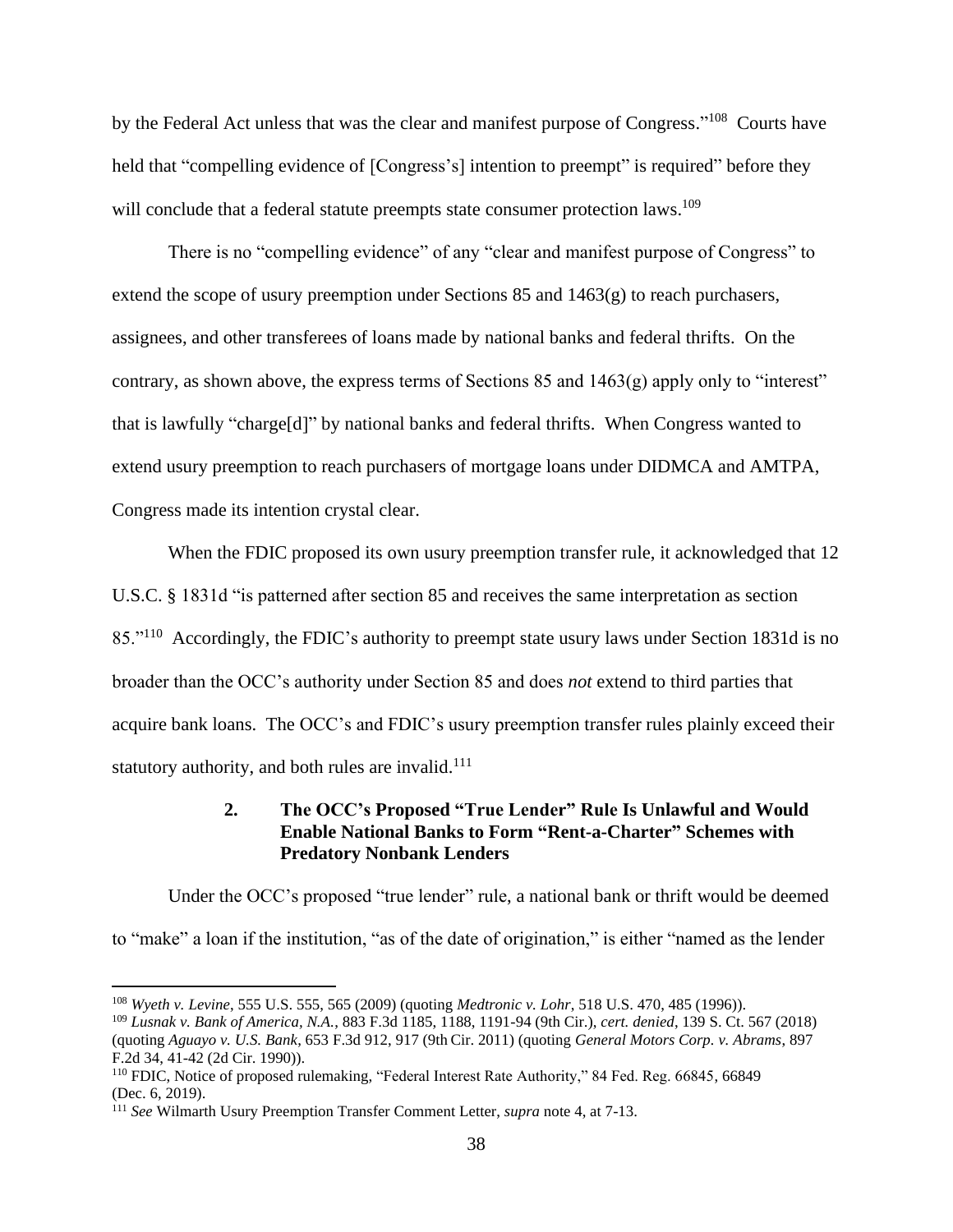in the loan agreement" or "[f]unds the loan."<sup>112</sup> The proposed rule is designed to "operate together" with the OCC's usury preemption transfer rule.<sup>113</sup> Working in tandem, the rules would permit national banks or federal thrifts to form "partnerships" with nonbank lenders. A nonbank lender that generates loans through such a "partnership" could claim preemptive immunity from state usury laws under 12 U.S.C. 85 or 1463(g), even if its bank "partner" does not retain any meaningful credit risk or other economic risk related to those loans. The bank "partner" could act as a mere conduit by quickly transferring loans to the nonbank lender, and the nonbank lender could assume all of the economic risks, dictate the terms, and control the enforcement of those loans. Such "partnerships" would represent "rent-a-charter" schemes, which the OCC barred national banks from establishing during the early  $2000s$ .<sup>114</sup>

The OCC's proposed "true lender" rule evidently seeks to preempt not only state usury laws but also a wide range of other state laws – including state licensing, examination, and consumer protection laws – that would otherwise apply to nonbank lenders that establish "partnerships" with national banks. For example, a loan that is deemed to be "made" by a national bank under either of the proposed rule's two tests would apparently be covered by the OCC's sweeping claims of preemption of state law under 12 C.F.R. § 7.4008 (for loans "made" by national banks that are not secured by real estate) or 12 C.F.R. § 34.4 (for real estate loans "made" by national banks) – even if the bank subsequently transfers the loan to a nonbank "partner." The proposed rule's potential scope of preemption therefore embraces a very broad array of state laws.<sup>115</sup>

<sup>112</sup> OCC Proposed "True Lender" Rule, *supra* note 5, at 44228.

<sup>113</sup> *Id.* at 44227.

<sup>114</sup> *See* Wilmarth "True Lender" Comment Letter, *supra* note 5, at 1-2.

<sup>115</sup> *See id.* at 2 (citing 85 Fed. Reg. at 44225).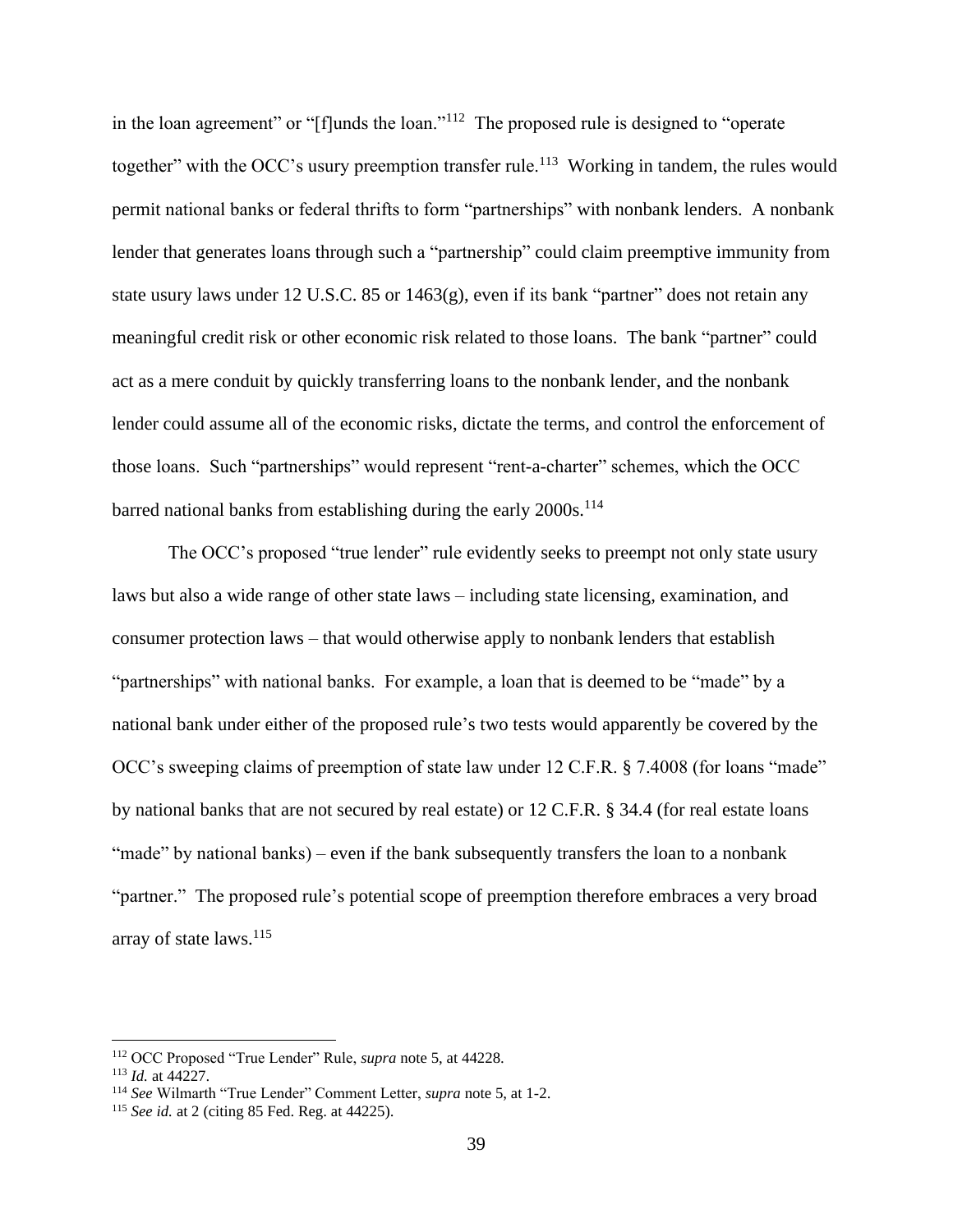In its notice of proposed rulemaking, the OCC acknowledged that federal statutes –

including 12 U.S.C. §§ 85 and  $1463(g)$  – "do not specifically address which entity makes a loan (or, in the vernacular commonly used in case law, which entity is the 'true lender')" and therefore do not identify "what legal framework applies, when the loan is originated as part of a lending relationship between a bank and a third party." In addition, the OCC admitted that *none* of the federal statutes authorizing national banks and federal savings associations to make contracts and loans "describes how to determine when a bank has, in fact, exercised this authority, and when, by contrast, the bank's relationship partner has made the loan."<sup>116</sup> Thus, the OCC conceded that its proposed "true lender" tests are *not* supported by any explicit statutory authority.

The proposed rule also ignores the fact that contracts made by national banks are governed by applicable state laws *unless* a particular state law creates an irreconcilable conflict with a federal statute. The Supreme Court has repeatedly held that national banks "

> are subject to the laws of the State, and are governed in their daily course of business far more by the laws of the State than of the nation. *All their contracts are governed and construed by State laws.* Their acquisition and transfer of property, their right to collect their debts, and their liability to be sued for debts, are all based on State law."<sup>117</sup>

Similarly, the Supreme Court affirmed in 2009 that "States . . . have always enforced their general laws against national banks – and have enforced their banking-related laws against national banks for at least 85 years."<sup>118</sup>

<sup>116</sup> OCC Proposed "True Lender" Rule, *supra* note 5, at 44224, 44225.

<sup>117</sup> *Atherton v. FDIC*, 519 U.S. 213, 222-23 (1997) (emphasis added) (quoting *National Bank v. Commonwealth*, 76 U.S. (9 Wall.) 353, 362 (1870)).

<sup>118</sup> *Cuomo v. Clearing House Ass'n*, 557 U.S. 519, 534 (2009); *see also* Wilmarth, "Dodd-Frank," *supra* note 29, at 944-48 (discussing additional Supreme Court decisions upholding the application of state laws to contracts and other transactions made by national banks).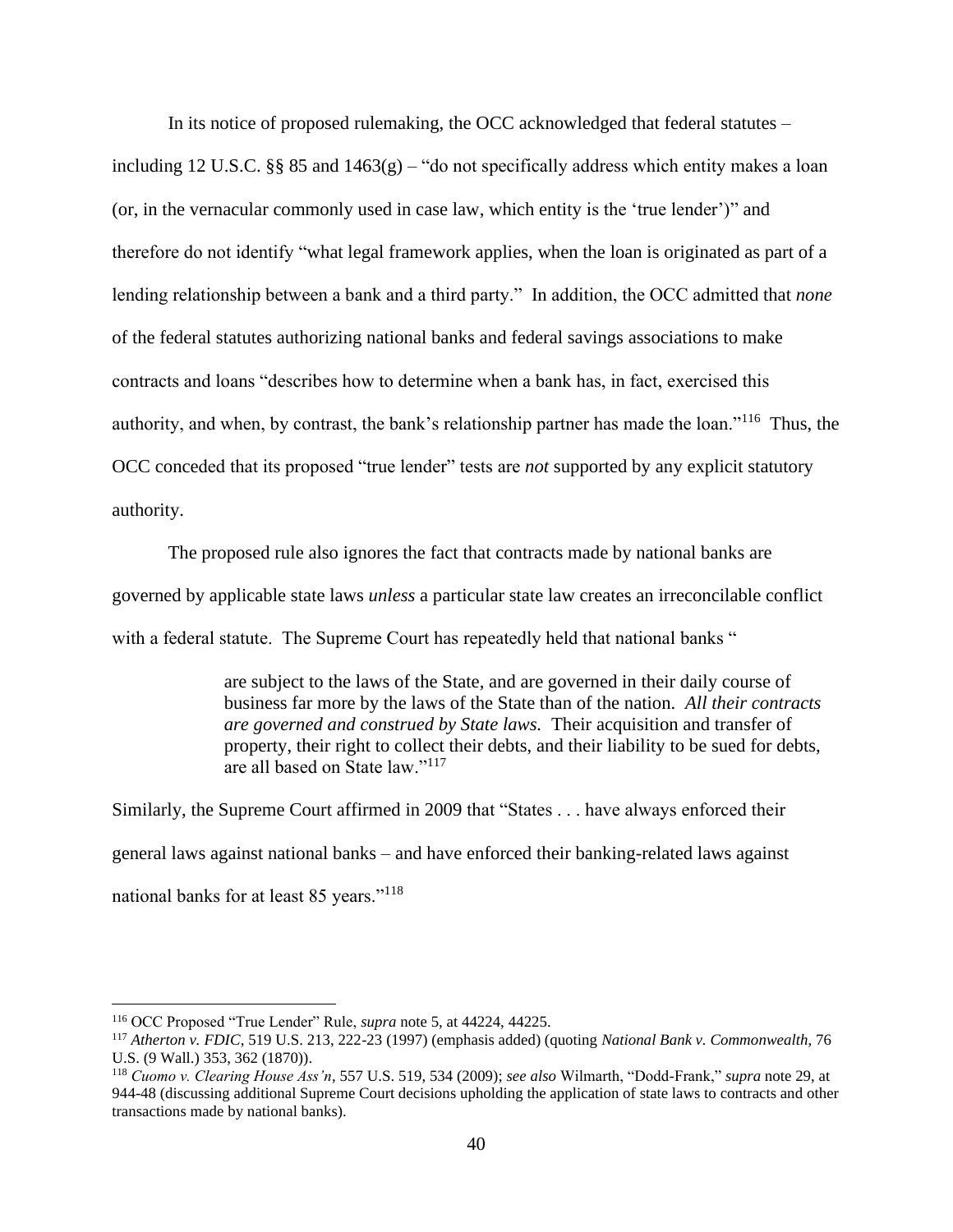Contracts for loans are subject to state usury laws as well as general state contract laws. State usury laws are valid exercises of the states' historic police power to protect their residents from abusive and exploitative lending practices.<sup>119</sup> Because usury is a traditional field of state regulation, federal courts have declined to infer from statutory silence that Congress intended to preempt state usury laws.<sup>120</sup> As indicated above, Congress has *not* expressed any intention to preempt "true lender" doctrines that are a key element of many state usury laws.<sup>121</sup>

Federal courts have repeatedly held that Section 85 incorporates the entire usury jurisprudence of the relevant state, including that state's usury statutes and interpretations of those statutes by the state's courts.<sup>122</sup> Federal and state courts have also held that usury claims should be determined based on the "substance" of the relevant transactions and not their legal

<sup>119</sup> *See Griffith v. Connecticut*, 218 U.S. 563, 569 (1910) (It is "elementary" that usury laws fall "within the police power" of the states.); *Goleta National Bank v. Lingerfelt*, 211 F.Supp.2d 711, 716 (E.D.N.C. 2002) ("[T]he State does have a vital interest in protecting its citizens from predatory lending, usury, and other forms of deceptive trade practices."); *Pa. Dept. of Banking v. NCAS of Delaware, LLC*, 948 A.2d 752, 759 (Pa. 2008) ("[R]egulation of the rate of interest is a subject within the police power of the State, and this is especially true in the case of loans of comparatively small amounts, since the business of making such loans profoundly affects the social life of the community.") (quoting *Equitable Credit & Discount Co. v. Geier*, 21 A.2d 53, 58 (Pa. 1941)); James M. Ackerman, "Interest Rates and the Law: A History of Usury," 1981 *Arizona State Law Journal* 61, 85-110 (explaining that state usury laws "are viewed as a protective measure imposed to safeguard consumers from abuse and exploitation by sellers of credit," *id.* at 110).

<sup>120</sup> *See Doyle v. Southern Guaranty Corp.*, 795 F.2d 907, 914 (11th Cir. 1986) (noting Congress's "traditional deference to the state's right to determine its usury statute"); *Goleta National Bank v. Lingerfelt*, 211 F. Supp. 2d at 716-18 (rejecting the assertion that the NBA completely preempted the application of state usury laws to a nonbank lender that made loans as an alleged partner of a national bank, because that preemption claim was "far from being facially conclusive or readily apparent"); *see also In re Seolas*, 140 B.R. 266, 272 (E.D. Cal. 1992) ("ERISA does not preempt generally applicable usury laws [in the] absence of any evidence that Congress intended preemption," because "usury laws are a traditional subject of state regulation.").

<sup>121</sup> *See* the third paragraph of this Part 2(b).

<sup>122</sup> *Union National Bank v. Louisville, N., A. & C. Ry. Co.*, 163 U.S. 325, 330-31 (1896) (holding that 12 U.S.C. § 85 incorporated the usury statutes of Illinois as interpreted by Illinois state courts); *accord*, *Citizens National Bank v. Donnell*, 195 U.S. 369, 374 (1904) ("[W]e follow the state court" in determining whether a national bank violated Missouri's usury laws); *Daggs v. Phoenix National Bank*, 177 U.S. 549, 555 (1900) ("The intention of the [NBA] is to adopt the state law, and permit to national banks what the state law allows to its citizens and to the banks organized by it."). *See also Bartholomew v. Northampton National Bank*, 584 F.2d 1288, 1295 (3d Cir. 1978) (The NBA "incorporates by reference the usury law of the state where the national bank is located."); *First National Bank of Mena v. Nowlin*, 509 F.2d 872, 876 (8th Cir. 1975) (Section 85 "adopts the entire case law of the state interpreting the state's limitations on usury; it does not merely incorporate the numerical rate adopted by the state."); *Roper v. Consurve, Inc.*, 777 F. Supp. 508, 513 (S.D. Miss. 1990) (Section 85 "adopts not only the numerical interest rates set by state statute, but also the entire case law of the state interpreting the state's limitations on usury."), *aff'd*, 932 F.2d 965 (5th Cir.) (table), *cert. denied*, 502 U.S. 861 (1991).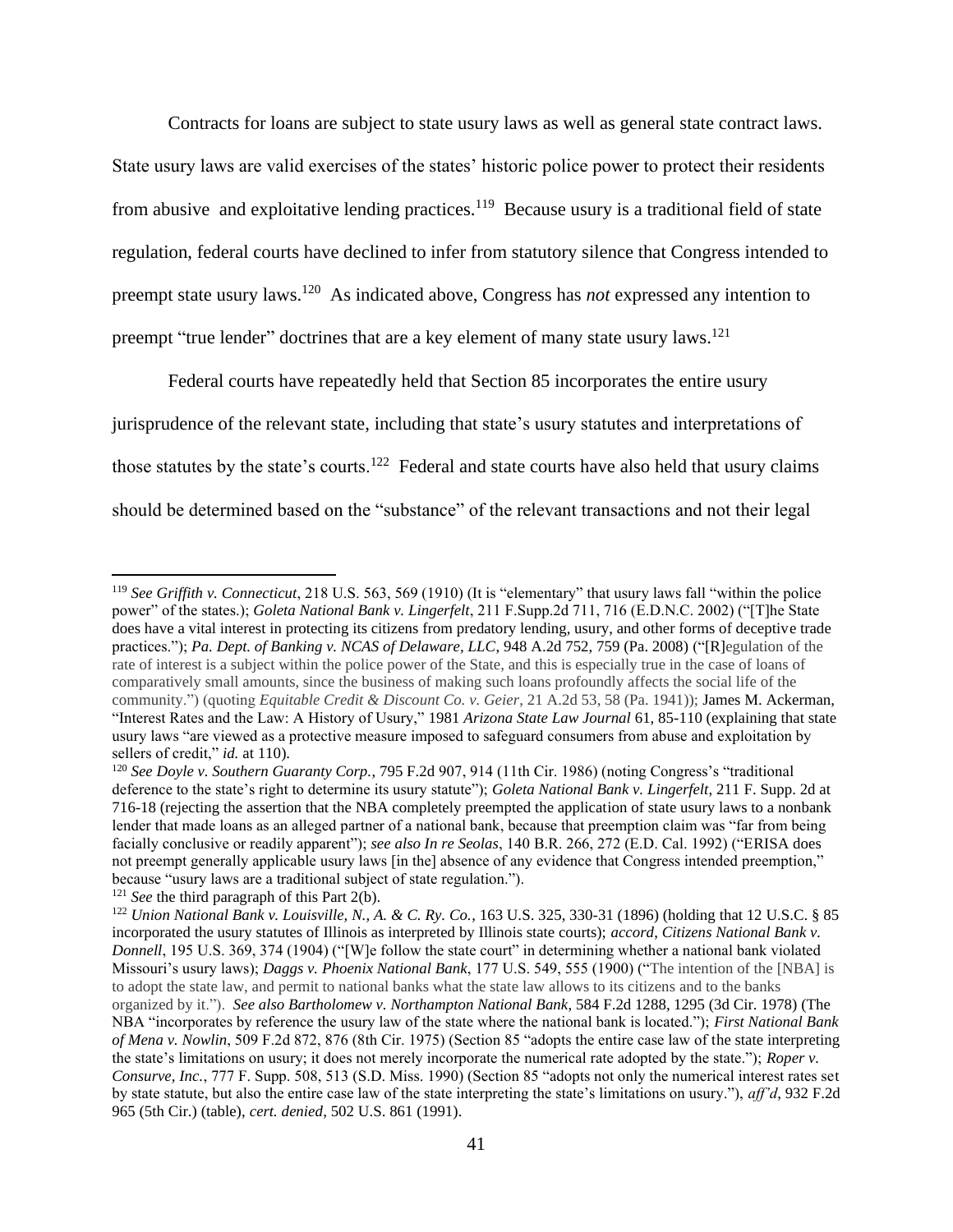"form." In an 1835 decision, the Supreme Court declared (in an opinion by Chief Justice John Marshall) that an alleged violation of usury laws should be evaluated based on "*the substance of the transaction* and the true intent and meaning of the parties, for they alone are to govern, *and*  not the words used."<sup>123</sup> Other courts have similarly evaluated usury claims against national banks by "look[ing] behind the form of a transaction to its substance" in accordance with state usury laws.<sup>124</sup>

Several courts have applied a substance-over-form analysis in determining whether nonbank lenders were actually the "true lenders" even though they claimed to be "partners" of banks." Those courts rejected claims by nonbank lenders for preemptive immunity under 12 U.S.C. § 85 or 12 U.S.C. § 1831d, based on their status as "partners" or "agents" of national banks or FDIC-insured state banks. The courts held that nonbank lenders should be treated as the "true lenders" if they held the "predominant economic interest" in the loans. In determining which party possessed the "predominant economic interest," the courts considered several factors, including which party bore the greatest amount of credit risk under the loans, which party dictated the terms and controlled the enforcement of the loans, and whether the nonbank lender agreed to indemnify its "partner" bank.<sup>125</sup>

<sup>123</sup> *Scott v. Lloyd*, 34 U.S. 418, 453 (1835) (quoting Lord Mansfield; emphasis added); *see also id.* at 456 ("[T]he only question in all cases like the present, is, *what is the real substance of the transaction*, not what is the colour and form" (quoting Lord Mansfield; emphasis added).

<sup>124</sup> *Anderson v. Hershey*, 127 F.2d 884, 886 (6th Cir. 1942) (applying Kentucky law); *accord*, *First National Bank in Mena v. Nowlin*, 509 F.2d at 877 (applying Arkansas law); *Ubaldi v. SLM Corp.*, 852 F. Supp. 2d 1190, 1194-98 (N.D. Cal. 2012) (applying California law); *First National Bank v. Phares*, 174 P. 519, 521 (Okla. 1918) (applying Oklahoma law).

<sup>125</sup> *In re Community Bank of N. Va.*, 418 F.3d at 283-85, 294-97 (applying Pennsylvania law); *Ubaldi*, 852 F. Supp. 2d at 1194-1200 (applying California law); *Eul v. Transworld Systems*, 2017 WL 1178537 at \*5 –\*10 (N.D. Ill. Mar. 30, 2017) (applying Illinois law); *Goleta National Bank v. O'Donnell*, 239 F. Supp. 2d 745, 753-58 (S.D. Ohio 2002) (applying Ohio law); *Goleta National Bank v. Lingerfelt*, 211 F. Supp. 2d at 717-19 (applying North Carolina law); *CashCall, Inc. v. Morrissey*, 2014 WL 2404300, at \*14 –\*15 & n.19, \*18 (W.Va. May 30, 2014) (applying West Virginia law); *see also CFPB v. CashCall, Inc.*, 2016 WL 4820635 at \*5 (C.D. Cal. Aug. 31, 2016) (applying the laws of 16 states, and concluding that the court "should look to the substance, not the form, of the transaction to identify the true lender" in a joint venture between a nonbank lender and a "tribal lending entity," and determining that the nonbank lender was the "true lender").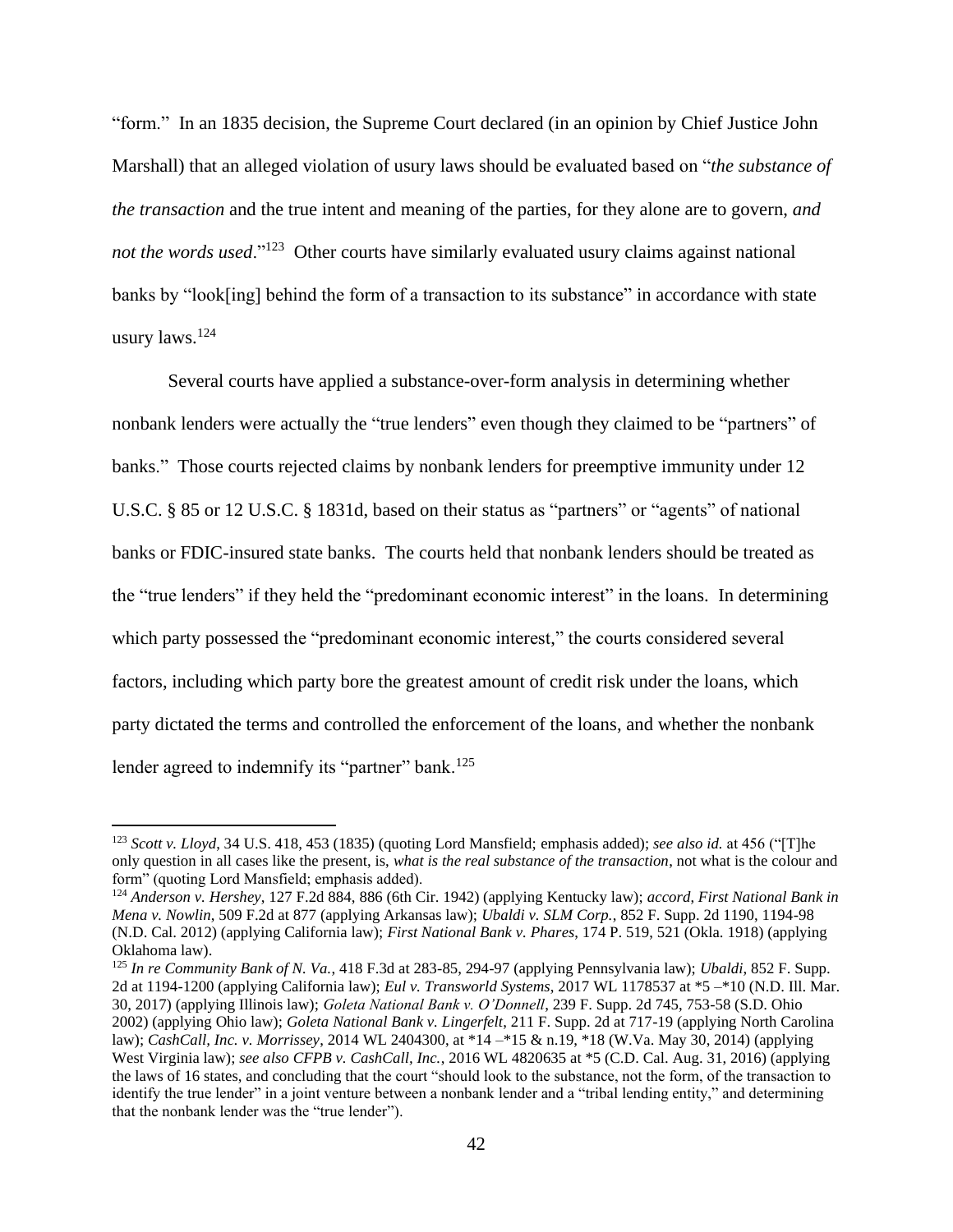The OCC's proposed rule disregards the foregoing court decisions and seeks to preempt state "true lender" laws. The proposed rule attempts to create a conclusive, inflexible, and formalistic standard for determining the "true lender" for loans produced by "partnerships" between national banks and nonbank lenders. The proposed rule would consider only two narrow factors – whether the national bank was named as the lender in the loan agreements or funded the loans *for at least one day*. The proposed rule would grant preemptive immunity to nonbank lenders from a wide range of state laws even if those lenders held the "predominant economic interest" in loans generated by "partnerships" with national banks.

The OCC's proposed rule would enable national banks and federal thrifts to form "rent-acharter" schemes with nonbank lenders. "Rent-a-charter" schemes are designed to prevent states from enforcing their usury laws and other consumer protection laws against high-cost nonbank lenders, including payday lenders and auto title lenders. Those lenders impose very high interest charges on consumers and small businesses with annual percentage rates ("APRs") that often exceed 100%. Loans made by high-cost nonbank lenders produce staggering rates of delinquency and default among borrowers. For example, Elevate, a high-cost lender that is a "partner" of several banks, reported charge-off rates on its loans that exceeded 52% of its revenues in 2016 and 2017. Similarly, more than one-fifth of borrowers who enter into auto title loans eventually lose their cars through repossession. High-cost nonbank lenders usually focus their marketing efforts on vulnerable minority and lower-income households.<sup>126</sup>

<sup>126</sup> Testimony of Graciela Aponte-Diaz, Center for Responsible Lending, before the House Financial Services Committee (Feb. 5, 2020), at 3-8, available at

[https://financialservices.house.gov/uploadedfiles/graciela\\_testimony\\_crl\\_rent\\_a\\_bank\\_final\\_rev.pdf;](https://financialservices.house.gov/uploadedfiles/graciela_testimony_crl_rent_a_bank_final_rev.pdf) Testimony of Lauren Saunders, National Consumer Law Center, before the House Financial Services Committee (Feb. 5, 2020), at 7-13, available at

[https://financialservices.house.gov/uploadedfiles/lauren\\_saunders\\_testimony\\_on\\_rent\\_a\\_bank\\_hearing\\_revised\\_2-5-](https://financialservices.house.gov/uploadedfiles/lauren_saunders_testimony_on_rent_a_bank_hearing_revised_2-5-20.pdf) [20.pdf;](https://financialservices.house.gov/uploadedfiles/lauren_saunders_testimony_on_rent_a_bank_hearing_revised_2-5-20.pdf) *see also CashCall, Inc. v. Morrissey*, 2014 WL 2404300, at \*1 –\*8 (stating that more than two-thirds of West Virginia borrowers who received high-cost loans from CashCall defaulted on those loans, and describing the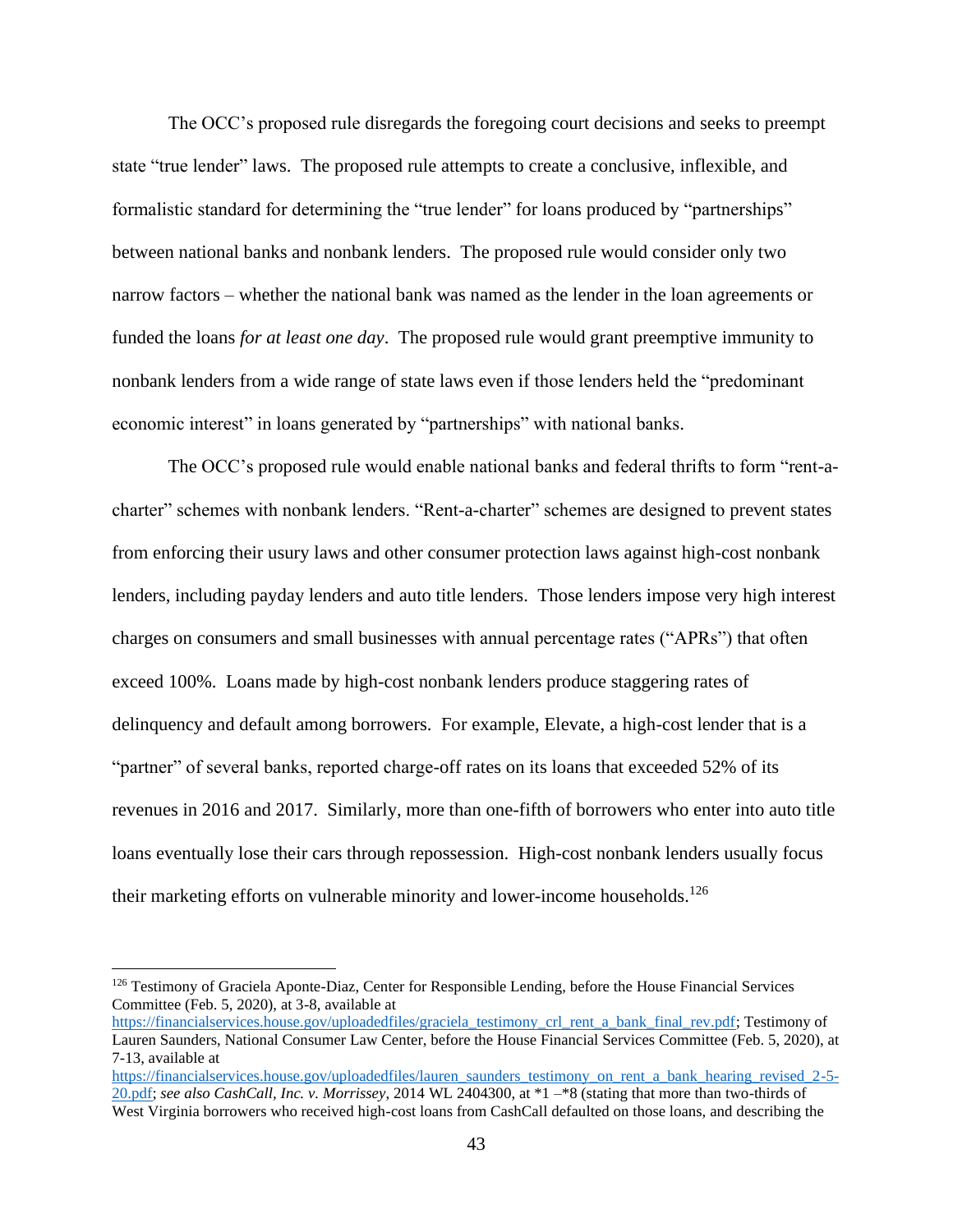In the early 2000s, the OCC recognized the dangers to consumers from payday loans that were marketed by "rent-a-charter" schemes between national banks and nonbank lenders.<sup>127</sup> The OCC took decisive action to shut down those schemes. The OCC issued enforcement orders that required four national banks (Eagle National Bank, First National Bank of Brookings, Goleta National Bank, and Peoples National Bank of Paris, Texas) to stop making payday loans and to terminate their "rent-a-charter" arrangements with nonbank lenders.

In January 2002, the OCC issued an enforcement order against Eagle National Bank after determining that Eagle's payday lending partnership with Dollar Financial Group "risked its financial viability" and violated "a multitude of standards of safe and sound banking, compliance requirements, and OCC guidance." The OCC stated that the Eagle's partnership with Dollar "demonstrates the dangers inherent in arrangements under which national banks rent out their charters to nonbank providers of financial services . . . . [Eagle] effectively collaborated in Dollar's scheme to evade state law requirements that would otherwise be applicable to it."<sup>128</sup>

In announcing a similar enforcement order against Peoples National Bank in January 2003, Comptroller of the Currency John D. Hawke, Jr. stated:

> We have been greatly concerned with arrangements in which national banks essentially rent out their charters to third parties who want to evade state and local consumer protection laws . . . . The preemption privileges of national banks derive from the Constitution and are not a commodity that can be transferred for a fee to nonbank lenders.<sup>129</sup>

predatory lending and abusive debt collection practices that CashCall perpetrated against those borrowers in violation of West Virginia laws).

<sup>127</sup> OCC Consent Order 2003-2, at 1-2 (Jan. 30, 2003) (Peoples National Bank), available at [https://www.occ.gov/static/enforcement-actions/ea2003-2.pdf.](https://www.occ.gov/static/enforcement-actions/ea2003-2.pdf)

<sup>128</sup> OCC News Release 2002-1 (Jan. 3, 2002) (Eagle National Bank), available at [https://www.occ.gov/news](https://www.occ.gov/news-issuances/news-releases/2002/nr-occ-2002-1.html)[issuances/news-releases/2002/nr-occ-2002-1.html.](https://www.occ.gov/news-issuances/news-releases/2002/nr-occ-2002-1.html)

<sup>&</sup>lt;sup>129</sup> OCC News Release 2003-6 (Jan. 31, 2003) (Peoples National Bank), available at [https://www.occ.gov/news](https://www.occ.gov/news-issuances/news-releases/2003/nr-occ-2003-6.html)[issuances/news-releases/2003/nr-occ-2003-6.html.](https://www.occ.gov/news-issuances/news-releases/2003/nr-occ-2003-6.html) *See also* OCC News Release 2003-3 (Jan. 31, 2003) (First National Bank of Brookings), available a[t https://www.occ.gov/news-issuances/news-releases/2003/nr-occ-2003-](https://www.occ.gov/news-issuances/news-releases/2003/nr-occ-2003-3.html) [3.html;](https://www.occ.gov/news-issuances/news-releases/2003/nr-occ-2003-3.html) OCC Consent Order 2002-93 (Oct. 28, 2002) (Goleta National Bank), available at [https://www.occ.gov/static/enforcement-actions/ea2002-93.pdf.](https://www.occ.gov/static/enforcement-actions/ea2002-93.pdf)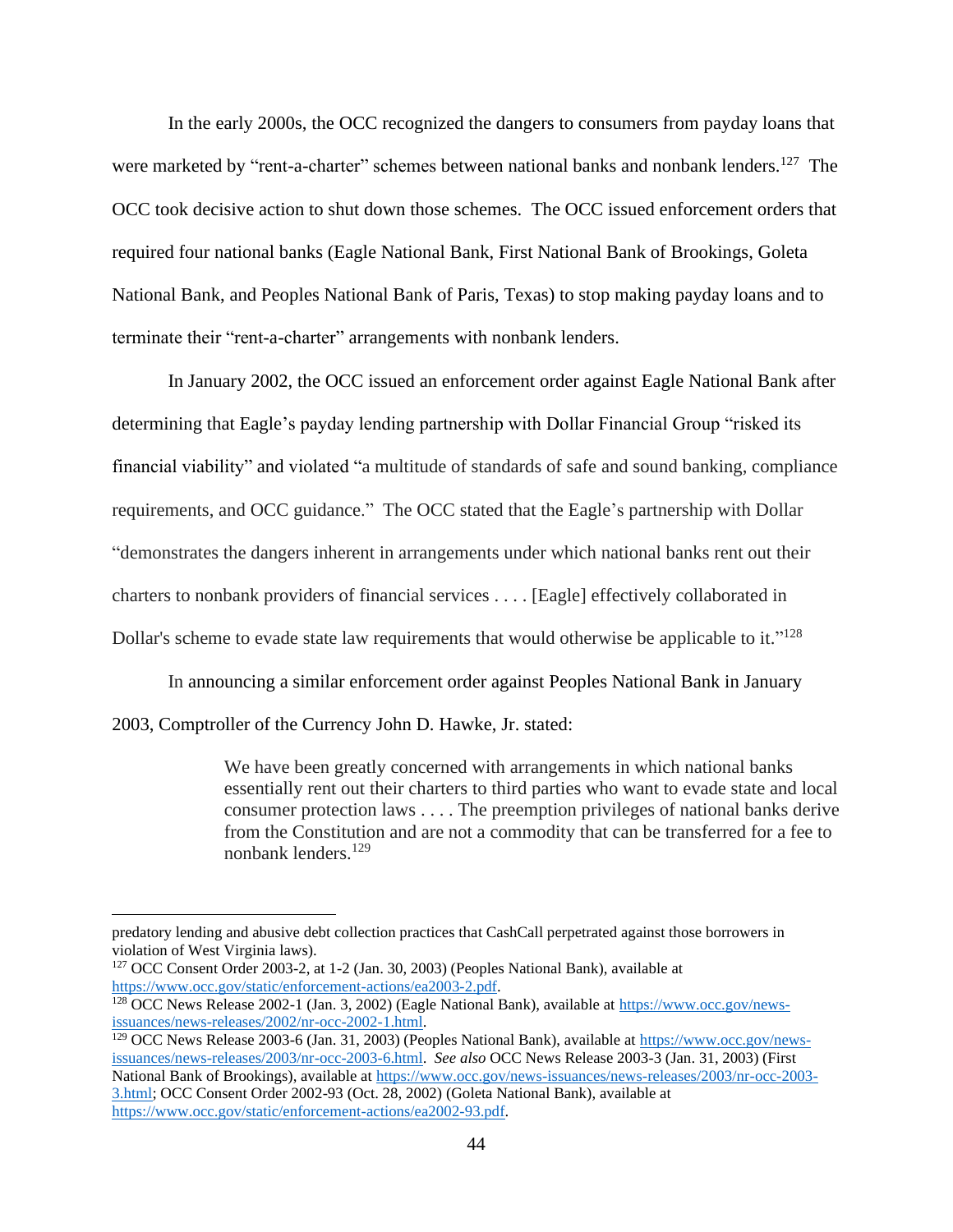In a speech delivered in February 2002, Comptroller Hawke declared that "rent-acharter" schemes posed serious threats to the "safety and soundness" of national banks and represented "an abuse of the national charter." He condemned such schemes as illegitimate because

> [t]he benefit that national banks enjoy by reason of this important constitutional doctrine [of preemption] cannot be treated as a piece of disposable property that a bank may rent out to a third party that is not a national bank. Preemption is not like excess space in a bank-owned office building. *It is an inalienable right of the bank itself.*<sup>130</sup>

Thus, the OCC established a strong policy in the early 2000s against allowing national banks to organize "rent-a-charter" schemes with nonbank payday lenders. As shown by the OCC's current website, that policy has remained in effect – at least formally – *until now*. 131 The OCC's enforcement orders from the early 2000s provide compelling evidence of the significant harms that the OCC would inflict on states, consumers, and small businesses if it adopts its proposed "true lender" rule and implements its usury preemption transfer rule. Those harms would include: undermining the states' longstanding authority to protect their residents from predatory nonbank lenders, threatening the financial and reputational soundness of national banks, encouraging reckless lending practices, and facilitating efforts by predatory nonbank lenders to exploit consumers and small businesses with exorbitant interest charges and fees, deceptive marketing practices, privacy violations, abusive debt collection practices, and other unconscionable conduct. 132

<sup>&</sup>lt;sup>130</sup> Remarks by Comptroller of the Currency John D. Hawke, Jr. before the Women in Housing and Finance (Feb. 12, 2002), at 10 (emphasis added), available at [https://www.occ.gov/news-issuances/speeches/2002/pub-speech-](https://www.occ.gov/news-issuances/speeches/2002/pub-speech-2002-10.pdf)[2002-10.pdf.](https://www.occ.gov/news-issuances/speeches/2002/pub-speech-2002-10.pdf)

<sup>&</sup>lt;sup>131</sup> OCC webpage, "Consumers and Communities: Consumer Protection – Payday Lending," available at [https://www.occ.gov/topics/consumers-and-communities/consumer-protection/payday-lending/index-payday](https://www.occ.gov/topics/consumers-and-communities/consumer-protection/payday-lending/index-payday-lending.html)[lending.html](https://www.occ.gov/topics/consumers-and-communities/consumer-protection/payday-lending/index-payday-lending.html) (visited on Sept. 27, 2020)...

<sup>&</sup>lt;sup>132</sup> *See* Comments filed by the Center for Responsible Lending et al. opposing the OCC's proposed "true lender" rule (Sept. 3, 2020), available at [https://www.nclc.org/images/pdf/high\\_cost\\_small\\_loans/payday\\_loans/OCC-True-](https://www.nclc.org/images/pdf/high_cost_small_loans/payday_loans/OCC-True-Lender-Comments.pdf)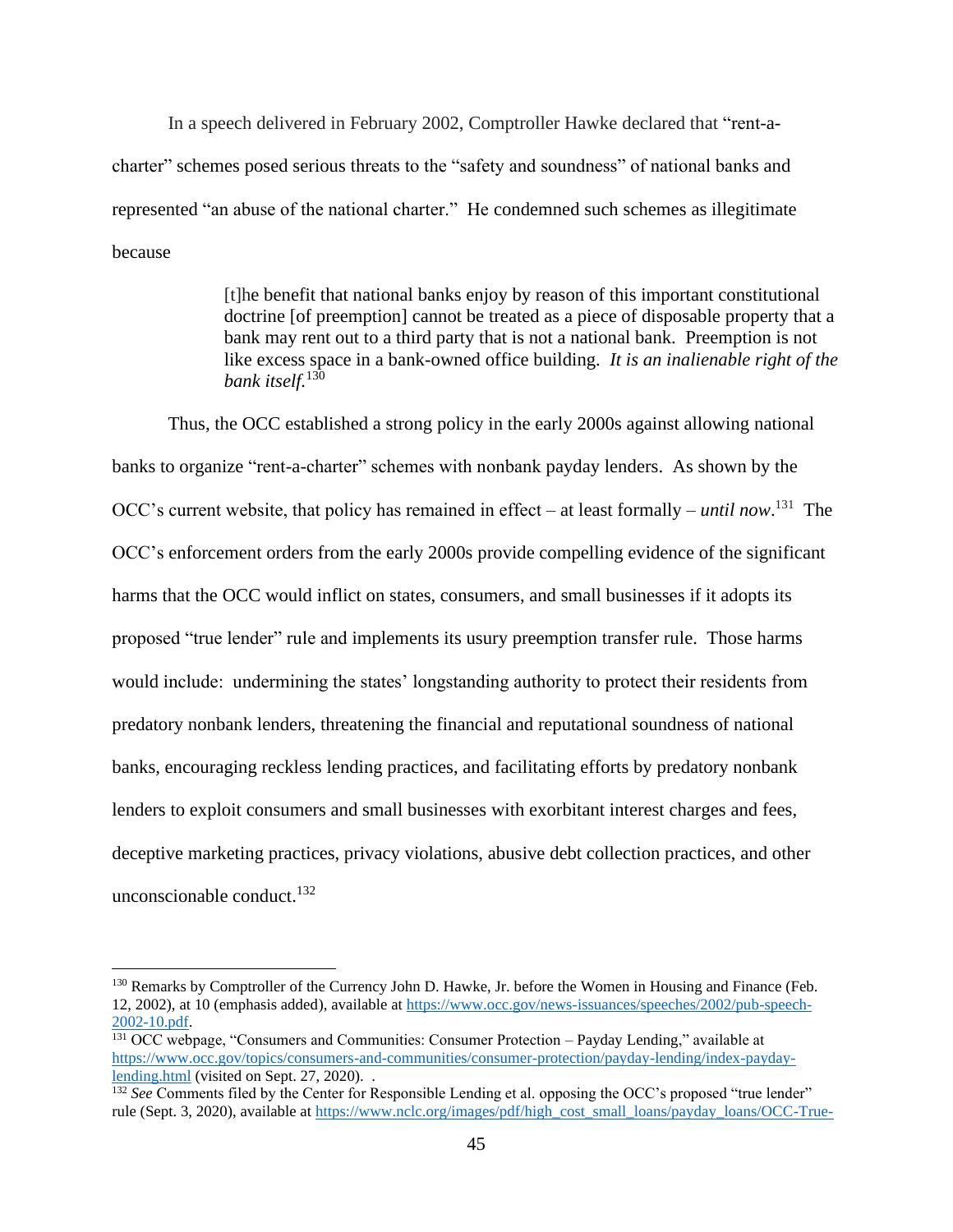By enabling predatory lending and impairing the states' authority to protect their residents, the OCC's proposed "true lender" rule and its usury preemption transfer rule undermine fundamental purposes of the Dodd-Frank Wall Street Reform and Consumer Protection Act (Dodd-Frank).<sup>133</sup> When Congress passed the Dodd-Frank Act in 2010, it strongly criticized federal financial regulators for failing to take effective measures to stop predatory nonprime mortgage lending during the 1990s and 2000s. Congress also condemned the OCC and the Office of Thrift Supervision ("OTS") for aggressively preempting efforts by many states to stop predatory lending during the 1990s and 2000s.<sup>134</sup>

The OTS's and OCC's regulatory failures and their unjustified preemption of state laws were major factors behind Congress's decisions to abolish the OTS and to adopt 12 U.S.C. § 25b, which imposes significant constraints on the OCC's authority to preempt state consumer financial laws.<sup>135</sup> As shown in the next section, the OCC has not complied with Section 25b and therefore has no legal authority for its new preemption efforts, which would severely undermine the states' ability to protect their residents from predatory nonbank lenders.

### **B. The OCC's Fintech Charter Initiative and Preemption Rules Do Not Comply with Section 25b**

Section 25b of the NBA, enacted as part of the Dodd-Frank Act, establishes a new framework for determining whether state consumer financial laws apply to national banks and federal savings associations. Under Section 25b(b)(1) , a state consumer financial law is preempted "only if" (A) the state law has "a discriminatory effect on national banks," or (B) the

[Lender-Comments.pdf;](https://www.nclc.org/images/pdf/high_cost_small_loans/payday_loans/OCC-True-Lender-Comments.pdf) Christopher K. Odinet, "Predatory Fintech and the Politics of Banking," *Iowa Law Review* (forthcoming) (Aug. 26, 2020 draft available a[t http://ssrn.com/abstract=3677283\)](http://ssrn.com/abstract=3677283).

<sup>133</sup> Pub. L. No. 111-203, 124 Stat. 1376 (2010).

<sup>&</sup>lt;sup>134</sup> S. Rep. No. 111-176, at 15-18 (2010). For analysis of the pervasive failures by federal financial regulators to stop predatory nonprime lending and the devastating injuries caused to states, consumers, and the U.S. economy by the OCC's and OTS's preemption of state consumer protection laws and state enforcement efforts, see Kathleen Engel & Patricia A. McCoy, *supra* note 29, at 157-226; Wilmarth, "Dodd-Frank," *supra* note 29, at 897-919. <sup>135</sup> S. Rep. No. 111-176, at 16-17, 25-26, 175-77 (2010).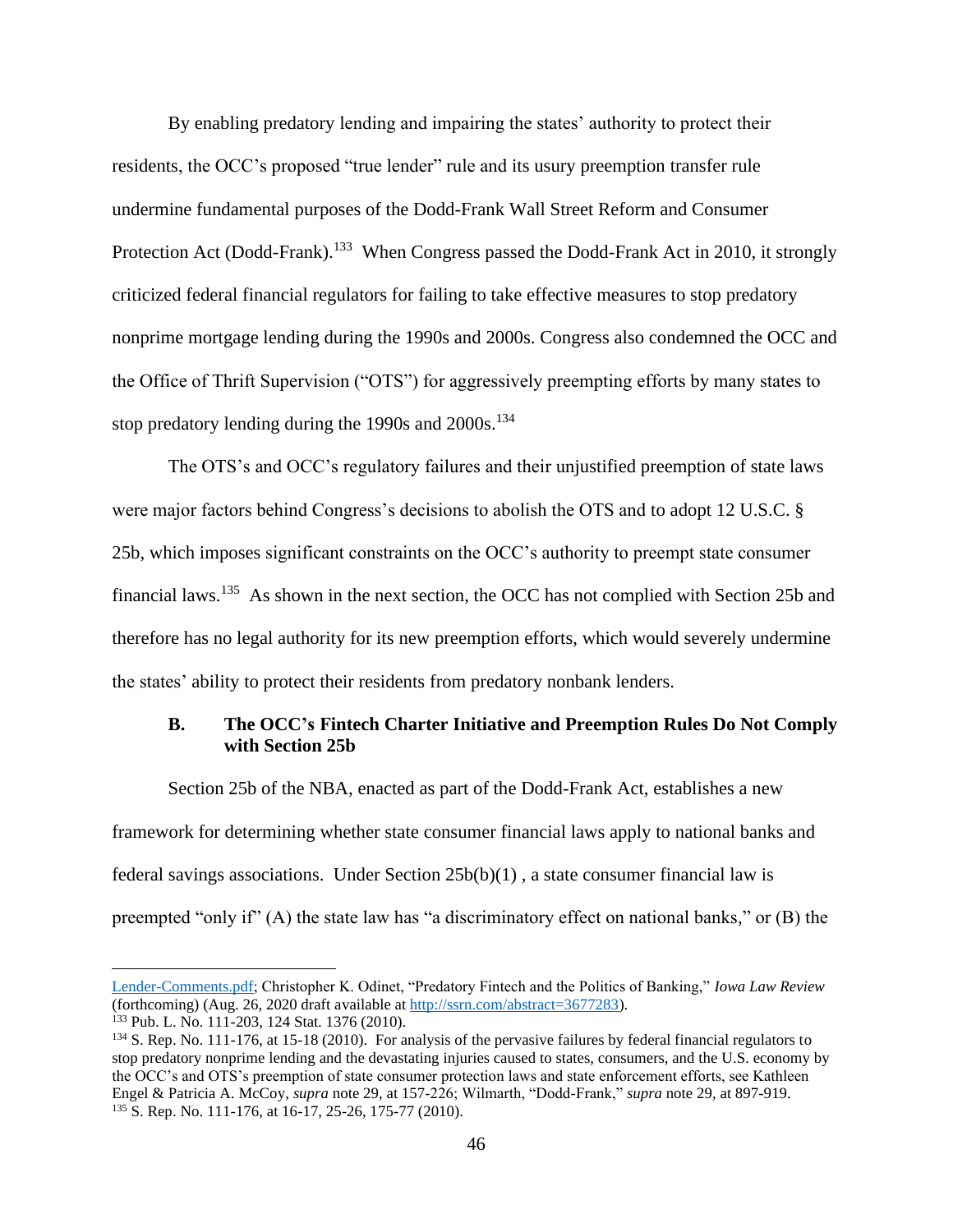state law "prevents or significantly interferes with the exercise by the national bank of its powers," or (C) the state law is preempted by a federal statute other than the NBA. Section  $25b(b)(1)(B)$  expressly incorporates the "prevent or significantly interfere" standard for preemption established by the Supreme Court's 1996 decision in *Barnett Bank of Marion*  County, N.A. v. Nelson.<sup>136</sup> The preemption framework for national banks under Section 25b also governs federal thrifts.<sup>137</sup>

When the OCC issues a preemptive ruling, Section 25b(c) requires the OCC to demonstrate that "substantial evidence, made on the record of the proceeding," supports the OCC's "specific finding" of preemption in accordance with *Barnett Bank*. The OCC must also act on a "case-by-case basis" when it issues a preemptive ruling. To satisfy the "case-by-case" requirement, the OCC must consider "the impact of a particular State consumer financial law on any national bank that is subject to that law, or the law of any other State with substantially equivalent terms." In addition, the OCC must "first consult with the Bureau of Consumer Financial Protection and take the views of the Bureau into account" when the OCC makes its "case-by-case" determination.<sup>138</sup>

The OCC fintech charter initiative, usury preemption transfer rule, and proposed "true lender" rule did not comply with Section 25b. The OCC did not apply the "prevents or significantly interferes" preemption standard, or satisfy the "substantial evidence" requirement,

<sup>137</sup> 12 U.S.C. § 1465. Sections 25b(b)(4) and Section 1465(b) declare that the statutes governing national banks and federal thrifts do *not* create a regime of field preemption. Accordingly, state laws apply to national banks and federal thrifts *unless* they create an irreconcilable conflict with federal law, based on the "prevent or significantly interfere" preemption standard set forth in *Barnett Bank*, 517 U.S. at 31, 33. *See* Jared Elosta, "Dynamic Federalism and Consumer Financial Protection: How the Dodd-Frank Act Changes the Preemption Debate," 89 *North Carolina Law Review* 1273, 1276-77, 1298 (2011); Wilmarth, "Dodd-Frank," *supra* note 29, at 925-30 (2011).

<sup>136</sup> 517 U.S. 25, 33 (1996); *see* 12 U.S.C. § 25b(b)(1)(B); *Lusnak*, 883 F.3d at 1188, 1191-94; *Hymes v. Bank of America, N.A.*, 408 F. Supp. 3d 171, 184 (E.D.N.Y. 2019); S. Rep. No. 111-176, at 175-76 (2010).

<sup>138</sup> 12 U.S.C. § 25b(b)(3)(A), (B); *see Lusnak*, 883 F3d at 1192, 1194; Elosta, *supra* note 137, at 1300-01; Wilmarth, "Dodd-Frank," *supra* note 29, at 931-32.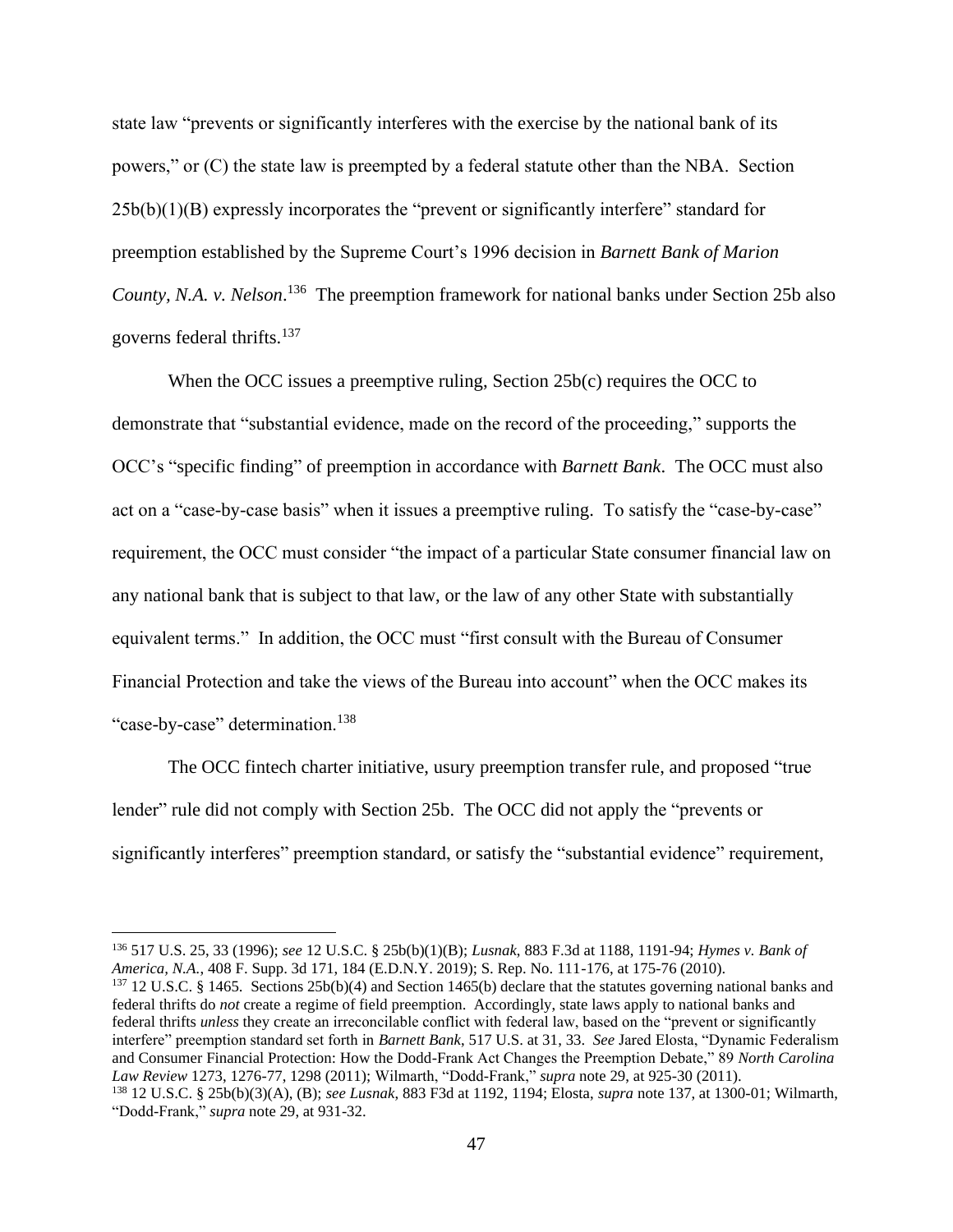or follow the "case-by-case" procedure when it issued those measures. Indeed, the OCC did not even attempt to fulfill Section 25b's requirements when it adopted those measures.<sup>139</sup>

The OCC claimed that its usury preemption transfer rule fell "outside of the scope of section 25b because of section  $25b(f)$ ."<sup>140</sup> However, that assertion is clearly erroneous. As shown above, Section 25b(f) provides that Section 25b does not affect "the authority conferred by [Section 85] for the charging of interest *by a national bank*" (emphasis added). Section 25b(f) did *not* exempt the OCC from complying with Section 25b when it sought to extend the preemptive scope of Section 85 to reach purchasers, assignees, and transferees of bank loans. The OCC's rule went far beyond the subject of the "charging of interest *by a national bank*."

The OCC's recent actions are the latest examples of its repeated failures to comply with Section 25b. When Congress passed the Dodd-Frank Act in 2010, it rejected the sweeping preemption rules issued by the OCC in 2004. The Senate committee report stated that, under Section 25b, "[t]he standard for preempting State consumer financial law would return to what it had been for decades, those recognized by the Supreme Court in *Barnett Bank v. Nelson*, 517 U.S. 25 (1996) (*Barnett*), undoing broader standards adopted by rules, orders, and interpretations issued by the OCC in  $2004.^{1141}$ 

In 2011, the OCC revised its preemption rules, purportedly to bring them into conformity with Section 25b.<sup>142</sup> However, the OCC's revised rules do not include the "prevent or significantly interfere" preemption standard established by *Barnett Bank*, despite Congress's express incorporation of that standard in 12 U.S.C. 25b(b)(1)(B). Notwithstanding that explicit

<sup>139</sup> *See* Wilmarth Usury Preemption Transfer Comment Letter, *supra* note 4, at 2-4; Wilmarth "True Lender" Comment Letter, *supra* note 5, at 3-5.

<sup>140</sup> *See* OCC Usury Preemption Transfer Rule, *supra* note 4, at 33533.

<sup>141</sup> S. Rep. No. 111-176, at 175-76 (2010); *see also* Elosta, *supra* note 138, at 1298-1300; Wilmarth, "Dodd-Frank," *supra* note 29, at 936-37.

 $142$  OCC, "Office of Thrift Supervision Integration; Dodd-Frank Act Implementation," 76 Fed. Reg. 43549 (July 21, 2011).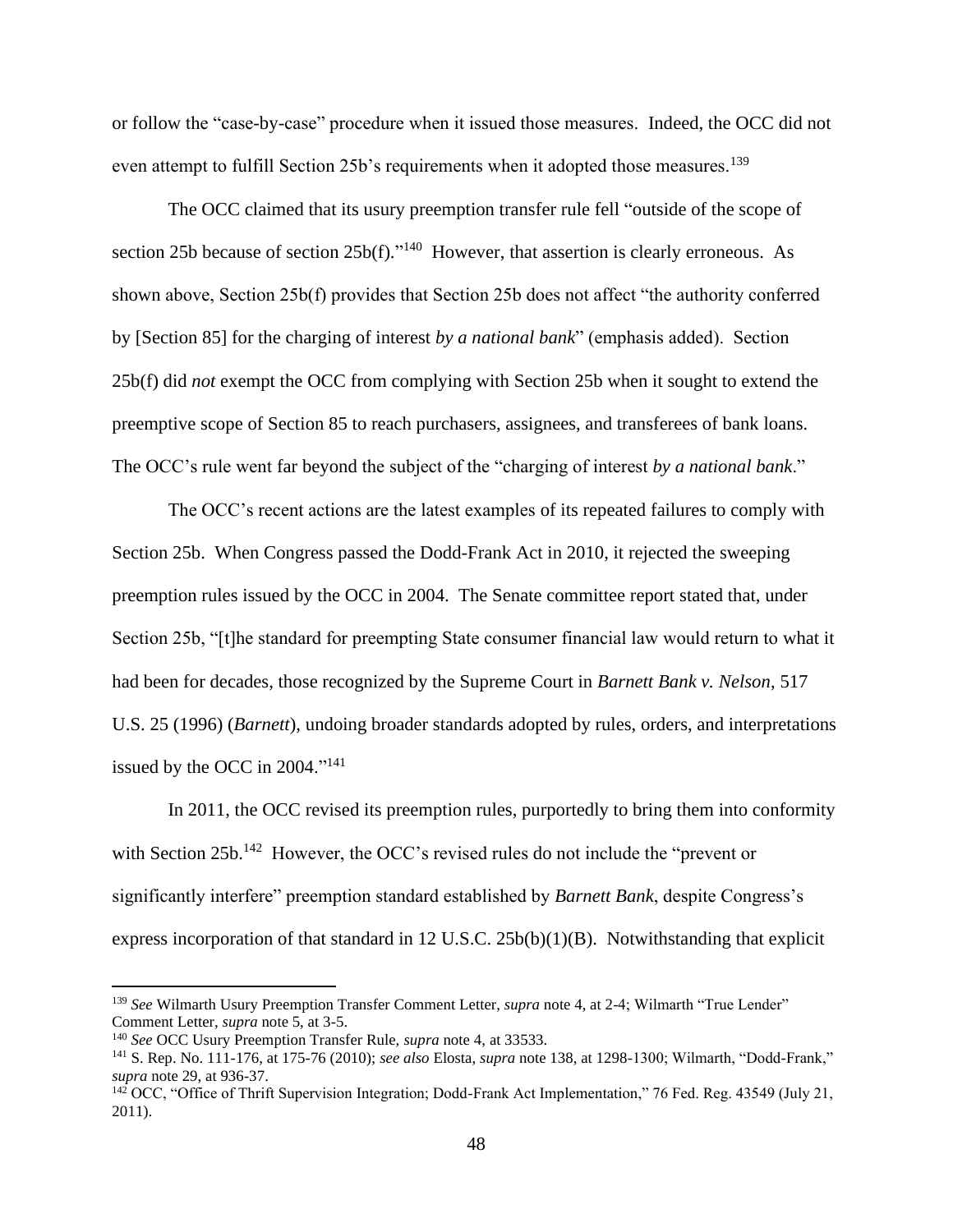mandate, the OCC asserted that "the Dodd-Frank Act does not create a new stand-alone 'prevents or significantly interferes' preemption standard."<sup>143</sup>

Three of the preemption rules that the OCC reissued in  $2011 - 12$  C.F.R. §§ 7.4007, 7.4008, and 34.4 – continue to assert that broad categories of state laws are preempted across the nation. When the OCC issued those sweeping and categorical preemption rules in 2011, the OCC did not comply with Section 25b's "substantial evidence" and "case-by-case" requirements. The OCC claimed that it did not need to comply with those requirements because its blanket preemption rules were based on the rules it adopted in 2004. The OCC claimed that its "regulations in effect prior to the effective date [of Dodd-Frank] are not subject to the case-bycase requirement."<sup>144</sup>

The OCC's contention that its 2004 rules remained valid – even though they did *not* comply with Section 25b's requirements – was plainly wrong. Under Section 25b(b)(1), state consumer financial laws are preempted "only if" a federal agency or court makes a preemption determination in full compliance with *all* of the requirements of Section 25b. Section 1043 of the Dodd-Frank Act (codified at 12 U.S.C. §5553) provides a very limited exception to that mandate. Section 1043 preserves the applicability of previous OCC regulations and orders to "any contract entered into [by a national bank or its subsidiary] before July 21, 2010" (the date of Dodd-Frank's enactment).<sup>145</sup> Congress intended that Section 1043 would "provide stability to existing contracts" – those entered into *before* Dodd-Frank's enactment – by allowing those contracts to be governed by the OCC's pre-Dodd-Frank rules and orders.<sup>146</sup>

<sup>143</sup> *Id.* at 43555; *see Lusnak*, 883 F.3d at 1193-94 ("[T]he OCC has largely reaffirmed its previous preemption conclusions without further analysis under the *Barnett Bank* standard," and therefore the OCC's 2011 preemption rules "are entitled to little, if any, deference.").

<sup>144</sup> 76 Fed. Reg. at 43553, 43556-57, 43558.

<sup>&</sup>lt;sup>145</sup> 12 U.S.C. § 5553.

<sup>146</sup> S. Rep. No. 111-176, at 175 (2010).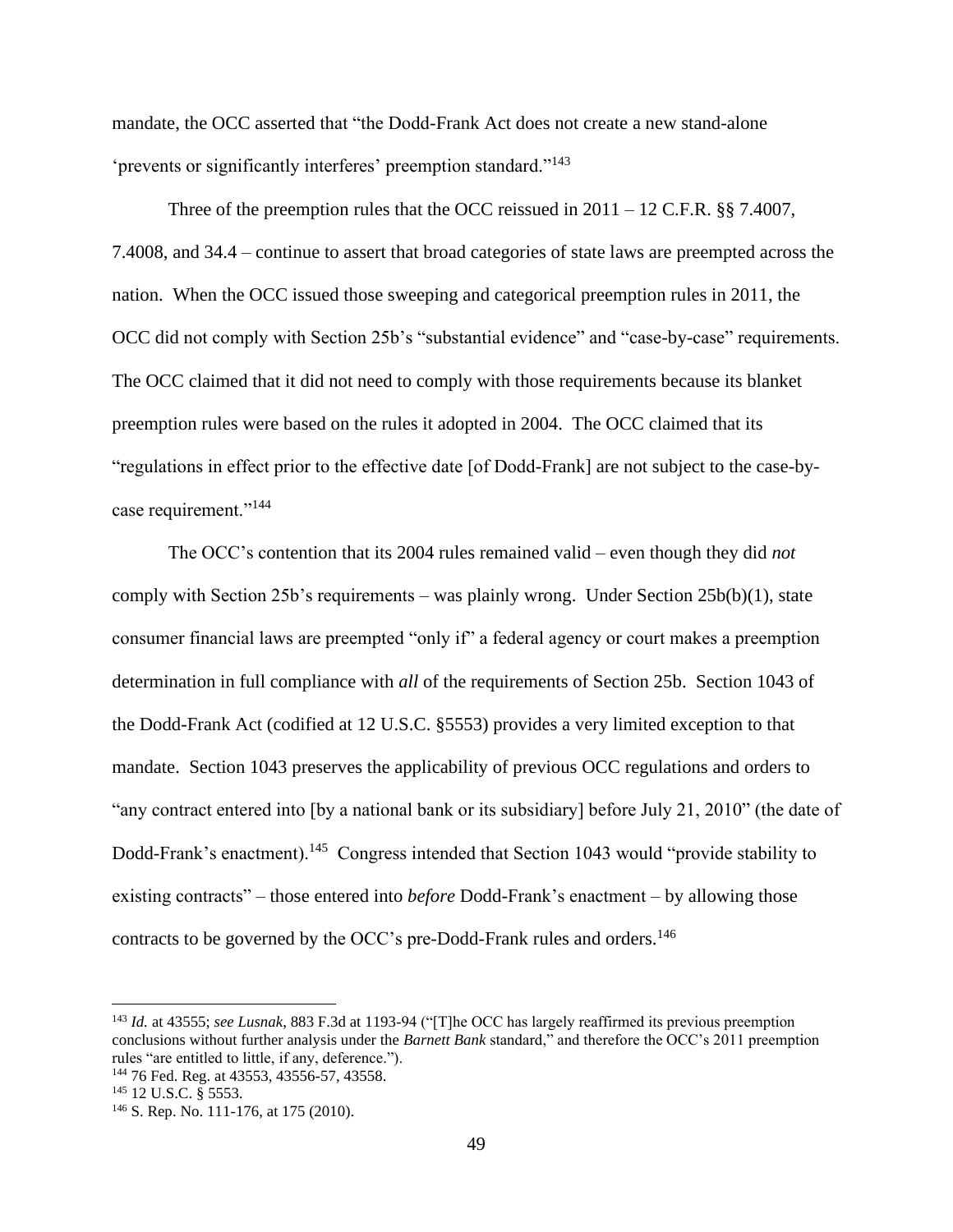Section 1043's carefully limited exception demonstrates Congress's intent that the OCC's previous preemptive rules and orders would *not* apply to national bank transactions occurring *after* July 21, 2010 *unless* they were brought into full compliance with the new preemption framework established by Section 25b. The OCC's argument that its 2004 preemption rules – as reissued in 2011 – remain valid for *new* transactions *after* 2010 would render Section 1043 "meaningless, in violation of the 'endlessly repeated principle of statutory construction . . . that all words in a statute are to be assigned meaning, and that nothing therein is to be construed as surplusage."<sup>147</sup> Accordingly, the OCC violated Section 25b by issuing three blanket preemption rules in 2011 that did not comply with Section 25b's "prevents or significantly interferes" preemption standard or with Section 25b's "case-by-case" and "substantial evidence" requirements.<sup>148</sup>

The OCC has also failed to comply with Section 25b(d), which requires the OCC to "periodically conduct a review, though notice and public comment, of each determination that a provision of Federal law preempts a State consumer financial law," within five years after issuing that determination. The OCC must issue a public notice for each preemption review, including an invitation for public comments. After completing each preemption review, the OCC must issue a public notice describing the results of its review and submit a report to the House Financial Services Committee and the Senate Committee on Banking, Housing, and Urban Affairs. The OCC's public notice and report to those Committees must state whether the OCC intends to continue, rescind, or amend the preemption determination it reviewed. The OCC

<sup>147</sup> *Independent Ins. Agents of America, Inc. v. Hawke*, 211 F.3d 638, 643-44 (2000) (quoting *Qi-Zhou v. Meissner*, 70 F.3d 136, 139 (D.C. Cir. 1995)); *see also* Wilmarth, "Dodd-Frank," *supra* note 29, at 939-40.

<sup>148</sup> 12 C.F.R. §§ 7.4007, 7.4008 & 34.4. *See* Arthur E. Wilmarth, Jr., "OCC Gets It Wrong on Preemption, Again," *American Banker* (July 29, 2011), at 8, available on Westlaw at 2011 WLNR 14961080; *see also* Arthur E. Wilmarth, Jr., "The Financial Industry's Misguided Quest to Undermine the Consumer Financial Protection Bureau," 31 *Review of Banking & Financial Law* 881, 914-16 (2012), available a[t http://ssrn.com/abstract=1982149.](http://ssrn.com/abstract=1982149)